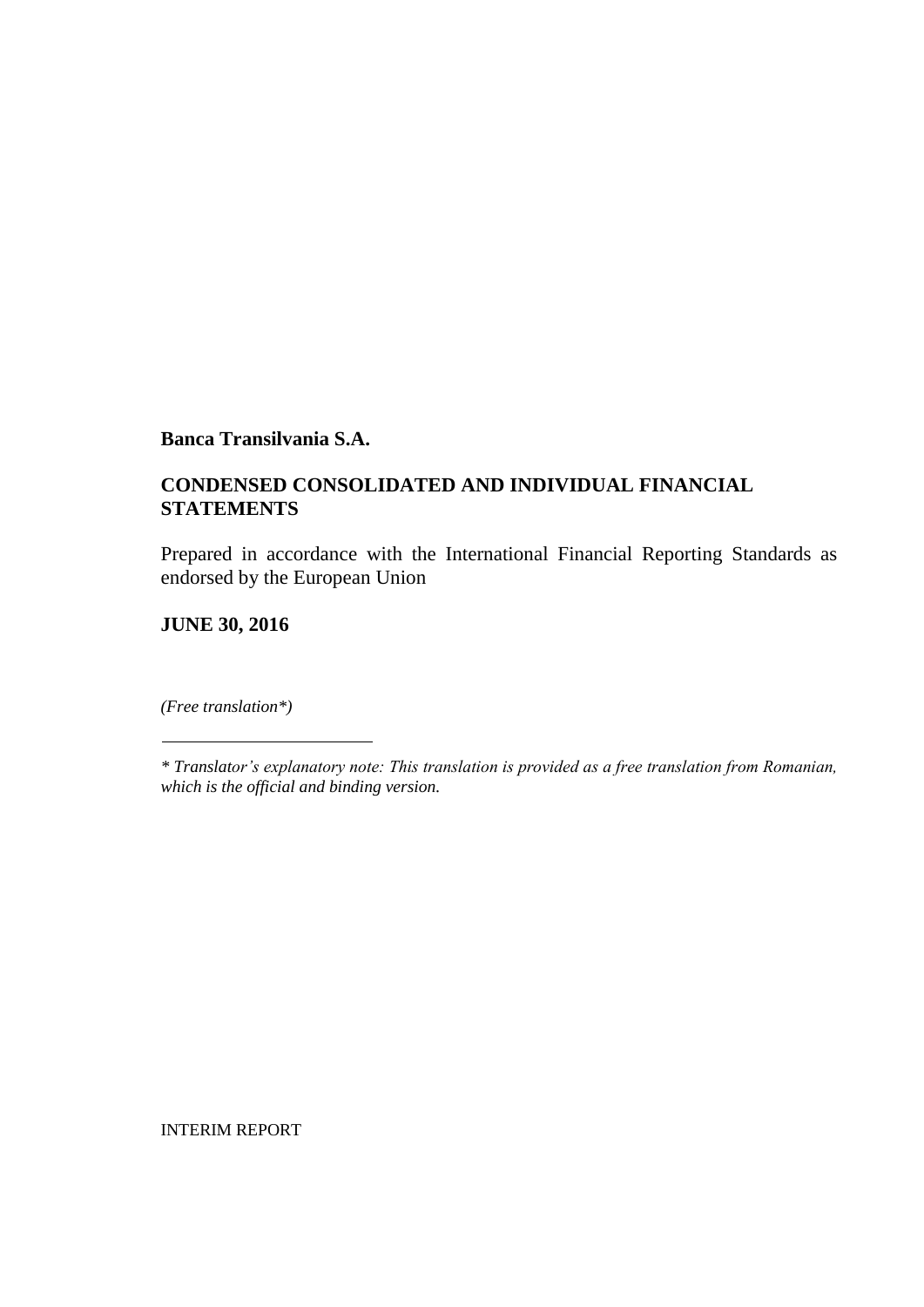# **TABLE OF CONTENTS**

| Consolidated and Individual Statement of Comprehensive Income           | $3 - 4$   |
|-------------------------------------------------------------------------|-----------|
| Consolidated and Individual Statement of Financial Position             |           |
| Consolidated and Individual Statement of Changes in Equity              | $6 - 9$   |
| Consolidated and Individual Statement of Cash Flows                     | $10 - 11$ |
| Notes to the Condensed Consolidated and Individual Financial Statements | $12 - 42$ |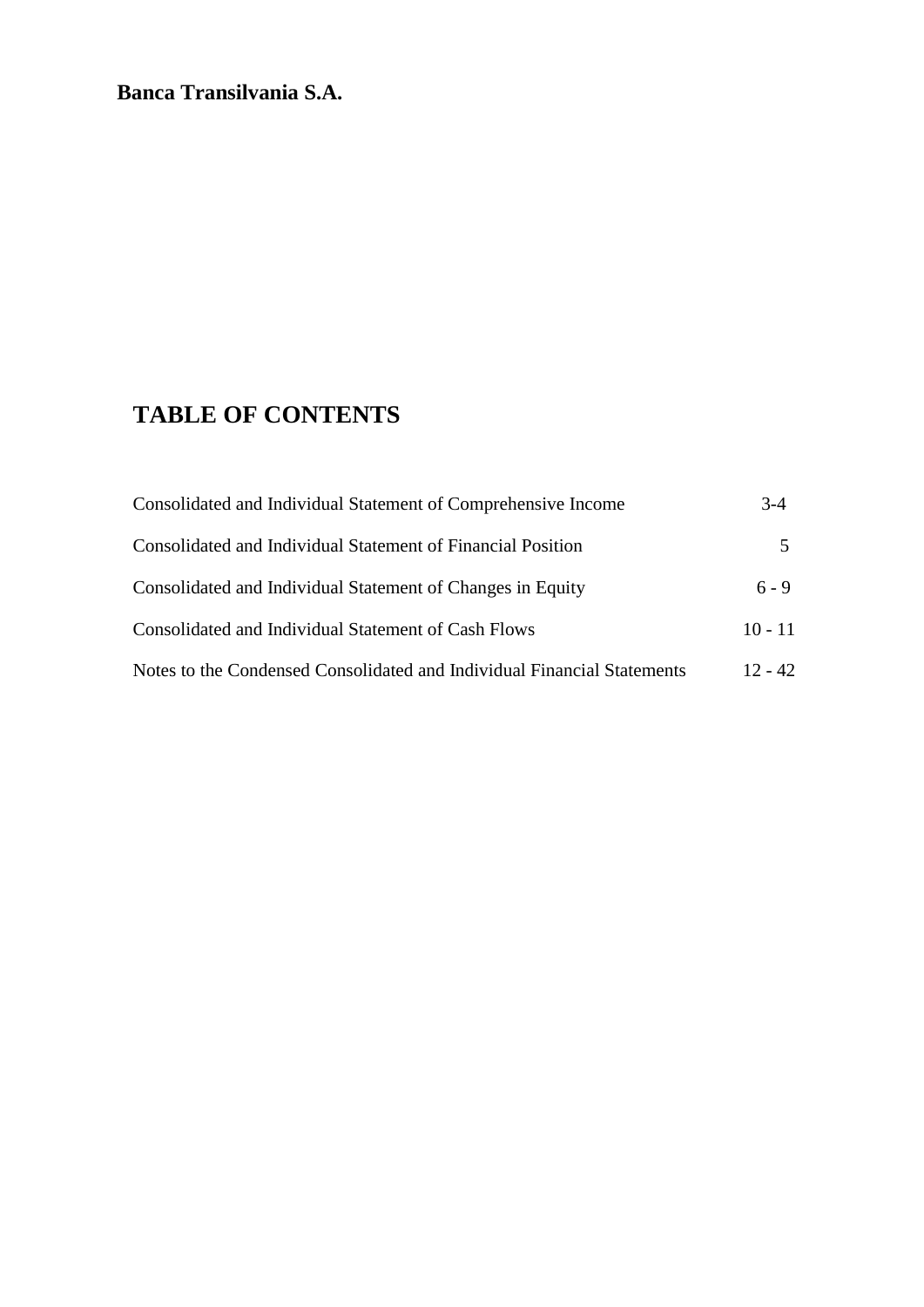# **Consolidated and Individual Statement of Comprehensive Income**

#### *For the six-months period ended June 30, 2016*

|                                                                                |              | Group                                |                                      |                                      | <b>Bank</b>                          |
|--------------------------------------------------------------------------------|--------------|--------------------------------------|--------------------------------------|--------------------------------------|--------------------------------------|
|                                                                                | <b>Notes</b> | 30-06-2016<br><b>RON</b><br>thousand | 30-06-2015<br><b>RON</b><br>thousand | 30-06-2016<br><b>RON</b><br>thousand | 30-06-2015<br><b>RON</b><br>thousand |
| Interest income                                                                |              | 1,027,789                            | 1,204,154                            | 1,001,276                            | 769,444                              |
| Interest expense                                                               |              | (145, 949)                           | (264,077)                            | (143, 583)                           | (247, 407)                           |
| Net interest income                                                            | 5            | 881,840                              | 940,077                              | 857,693                              | 522,037                              |
| Fee and commission income                                                      |              | 307,311                              | 279,370                              | 294,840                              | 260,848                              |
| Fee and commission expense                                                     |              | (48, 838)                            | (49, 572)                            | (51,893)                             | (49, 943)                            |
| Net fee and commission income                                                  | 6            | 258,473                              | 229,798                              | 242,947                              | 210,905                              |
| Net trading income                                                             | 7            | 79,743                               | 60,299                               | 80,675                               | 69,824                               |
| Net income from sale of available for sale financial<br>instruments            | 8            | 269,758                              | 200,286                              | 269,498                              | 200,490                              |
| Contribution to Bank Deposit Guarantee Fund and Bank<br><b>Resolution Fund</b> |              | (72, 792)                            | (95, 216)                            | (72, 792)                            | (80, 944)                            |
| Other operating income                                                         | 9            | 61,953                               | 42,916                               | 37,180                               | 24,479                               |
| <b>Operating income</b>                                                        |              | 1,478,975                            | 1,378,160                            | 1,415,201                            | 946,791                              |
| Net income/expense from impairment losses on assets,                           |              |                                      |                                      |                                      |                                      |
| other liabilities and loan commitments                                         | 10           | (317, 923)                           | (336, 124)                           | (325, 216)                           | (236,795)                            |
| Personnel expenses                                                             | 11           | (318,079)                            | (292, 421)                           | (304, 816)                           | (243, 812)                           |
| Amortization                                                                   | 20           | (45, 153)                            | (40, 911)                            | (35,680)                             | (26,942)                             |
| Other operating expenses                                                       | 12           | (232,730)                            | (248,902)                            | (211, 191)                           | (212, 935)                           |
| <b>Operating expenses</b>                                                      |              | (913, 885)                           | (918, 358)                           | (876,903)                            | (720, 484)                           |
| <b>Gain from acquisition</b>                                                   |              |                                      | 1,650,600                            |                                      |                                      |
| Profit before income tax                                                       |              | 565,090                              | 2,110,402                            | 538,298                              | 226,307                              |
| Income tax expense                                                             | 13           | (84, 019)                            | (38, 816)                            | (80, 042)                            | (36,099)                             |
| Net profit for the period                                                      |              | 481,071                              | 2,071,586                            | 458,256                              | 190,208                              |
| Profit attributable to:                                                        |              |                                      |                                      |                                      |                                      |
| Shareholders of the Bank                                                       |              | 479,716                              | 2,070,721                            | 458,256                              | 190,208                              |
| Non-controlling interests                                                      |              | 1,355                                | 865                                  |                                      |                                      |
| Net profit for the period                                                      |              | 481,071                              | 2,071,586                            | 458,256                              | 190,208                              |
| Basic earnings per share                                                       | 32           | 0.1316                               | 0.5679                               | 0.1257                               | 0.0522                               |
| Diluted earnings per share                                                     | 32           | 0.1313                               | 0.5679                               | 0.1254                               | 0.0522                               |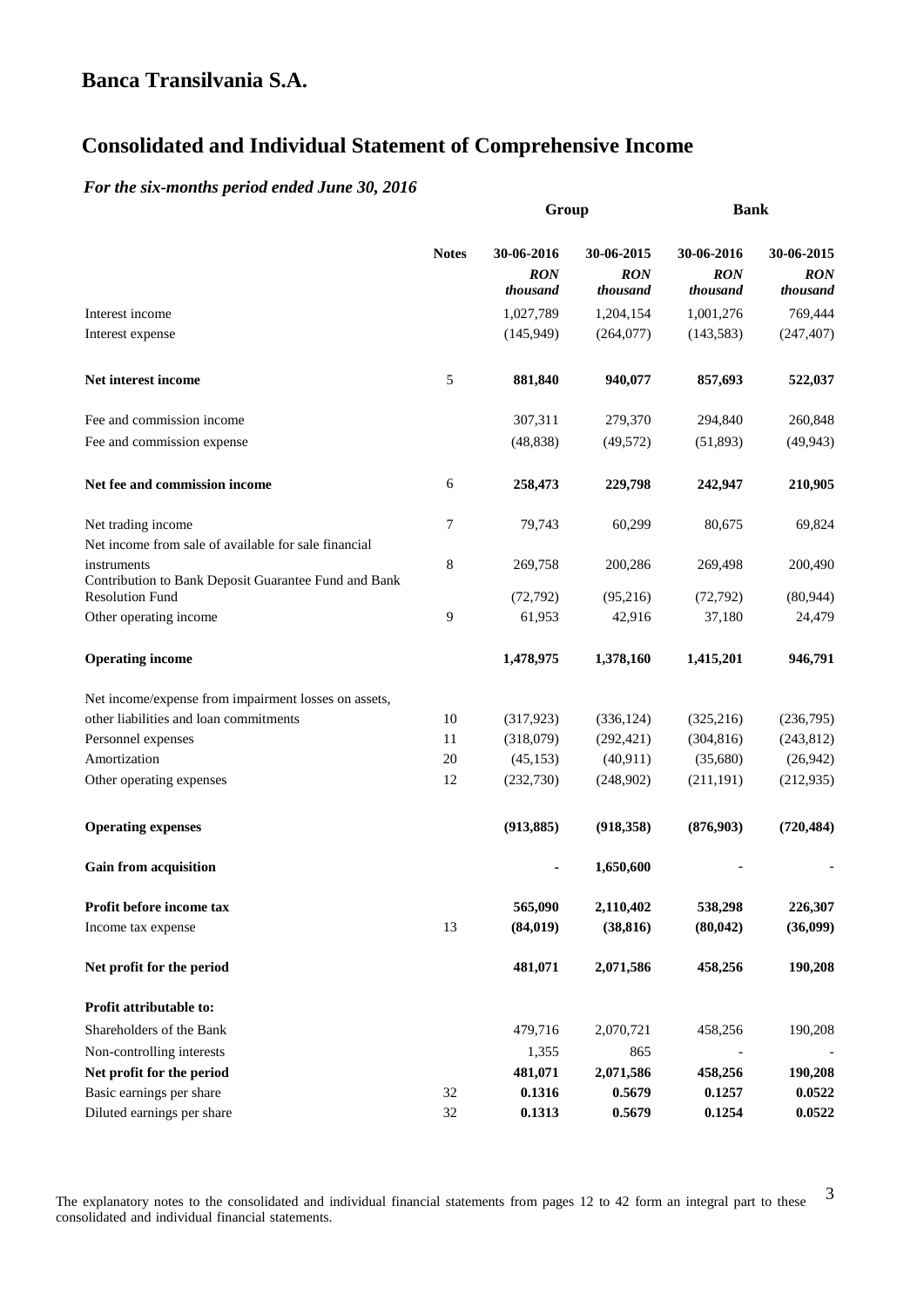# **Consolidated and Individual Statement of Comprehensive Income (continued)**

*For the six-months period ended June 30, 2016*

|                                                                 |              | Group                  |                        | <b>Bank</b>            |                        |  |
|-----------------------------------------------------------------|--------------|------------------------|------------------------|------------------------|------------------------|--|
|                                                                 | <b>Notes</b> | 30-06-2016             | 30-06-2015             | 30-06-2016             | 30-06-2015             |  |
|                                                                 |              | <b>RON</b><br>thousand | <b>RON</b><br>thousand | <b>RON</b><br>thousand | <b>RON</b><br>thousand |  |
| Net profit for the period                                       |              | 481,071                | 2,071,586              | 458,256                | 190,208                |  |
| Items which may never be reclassified to profit or loss         |              |                        |                        |                        |                        |  |
| Increases/decreases from revaluation of tangible assets, net of |              |                        |                        |                        |                        |  |
| tax                                                             |              |                        |                        |                        |                        |  |
| Other items of comprehensive income                             |              | 68                     | (649)                  | 6                      | (297)                  |  |
| Items which are or may be reclassified to profit or loss        |              |                        |                        |                        |                        |  |
| Fair value reserves (financial instruments available for sale), |              |                        |                        |                        |                        |  |
| net of tax, of which:                                           |              | (84,230)               | (273,905)              | (90,056)               | (271, 640)             |  |
| Net income from sale of available for sale financial            |              |                        |                        |                        |                        |  |
| instruments transferred to statement of comprehensive           |              |                        |                        |                        |                        |  |
| income                                                          |              | (226, 597)             | (168,240)              | (226, 378)             | (168, 411)             |  |
| Fair value changes to available for sale financial instruments, |              |                        |                        |                        |                        |  |
| net of tax                                                      |              | 142,367                | (105, 665)             | 136,322                | (103, 229)             |  |
| Total comprehensive income for the period                       |              | 396,909                | 1,797,032              | 368,206                | (81,729)               |  |
| Total comprehensive income attributable to:                     |              |                        |                        |                        |                        |  |
| Shareholders of the Bank                                        |              | 395,554                | 1,796,167              |                        |                        |  |
| Non-controlling interests                                       |              | 1,355                  | 865                    |                        |                        |  |
| Total comprehensive income for the period                       |              | 396,909                | 1,797,032              | 368,206                | (81,729)               |  |

Ӧmer Tetik George Călinescu

*General Director Deputy General Director*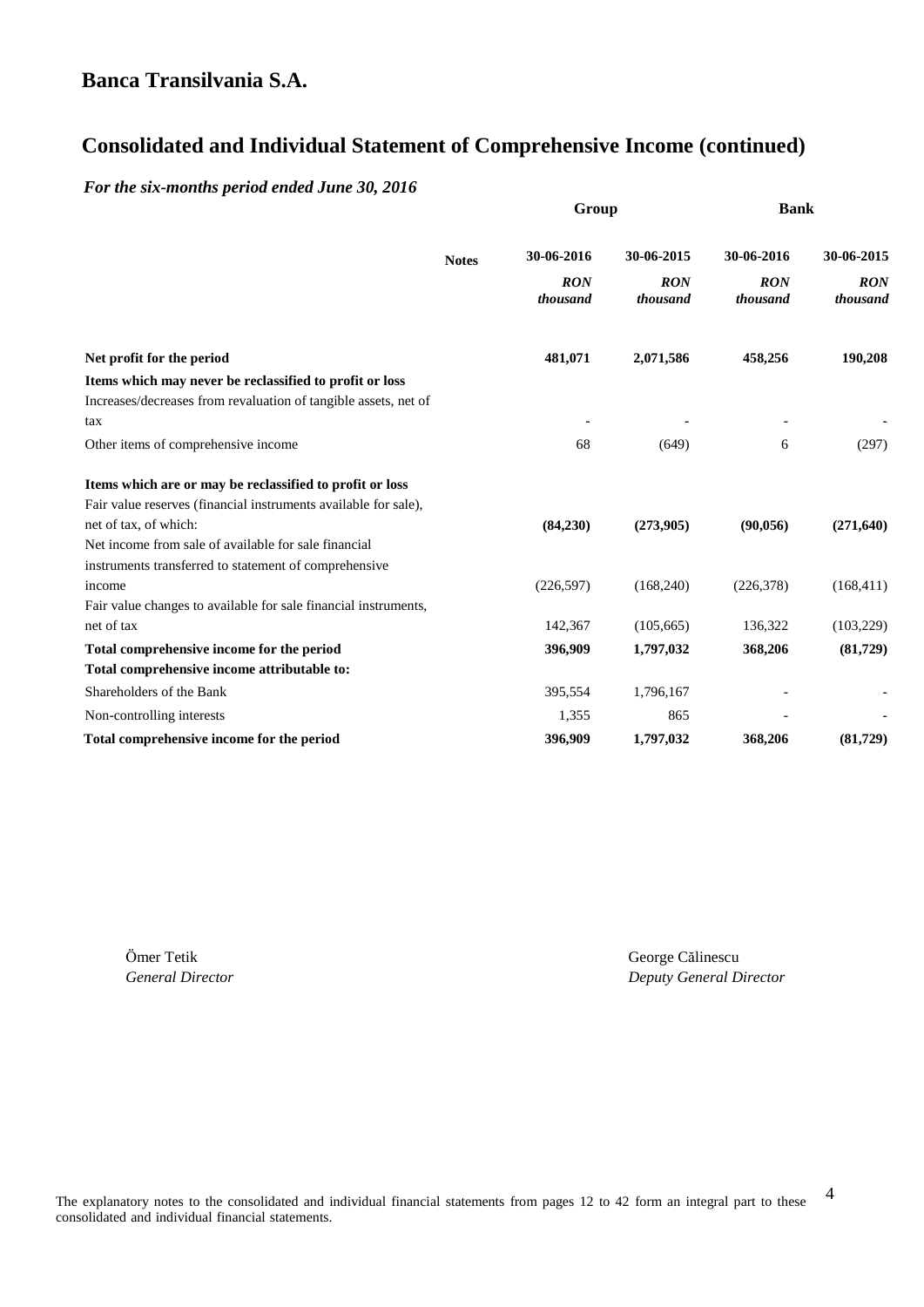# **Consolidated and Individual Statement of Financial Position**

*For the six-months period ended June 30, 2016*

|                                                        |              | Group                                | <b>Bank</b>                          |                                             |                                      |
|--------------------------------------------------------|--------------|--------------------------------------|--------------------------------------|---------------------------------------------|--------------------------------------|
|                                                        | <b>Notes</b> | 30-06-2016<br><b>RON</b><br>thousand | 31-12-2015<br><b>RON</b><br>thousand | 30-06-2016<br><b>RON</b><br>thousand        | 31-12-2015<br><b>RON</b><br>thousand |
| <b>Assets</b>                                          |              |                                      |                                      |                                             |                                      |
| Cash and cash equivalents at Central Bank              | 14           | 5,096,741                            | 4,997,930                            | 5,096,698                                   | 4,997,896                            |
| Placements with banks                                  | 15           | 2,524,615                            | 3,908,864                            | 2,503,770                                   | 3,889,483                            |
| Financial assets at fair value through profit or loss  | 16           | 154,142                              | 161,028                              | 59,456                                      | 56,819                               |
| Loans and advances to customers (net)                  | 17           | 25,485,186                           | 24,894,560                           | 25,851,184                                  | 25, 107, 527                         |
| Net finance lease investments                          | 18           | 428,709                              | 331,054                              |                                             |                                      |
| Investment securities available for sale               | 19           | 13,430,694                           | 12,242,959                           | 13,525,778                                  | 12,332,576                           |
| Investment securities, held-to-maturity                | 19           | 16,775                               | 12,942                               |                                             |                                      |
| Investment in equity                                   |              |                                      |                                      | 84,928                                      | 84,886                               |
| Tangible assets                                        | 20           | 504,857                              | 452,266                              | 348,104                                     | 337,076                              |
| Intangible assets                                      | 20           | 75,221                               | 74,472                               | 68,399                                      | 72,425                               |
| Goodwill                                               | 20           | 2,774                                | 376                                  |                                             |                                      |
| Deferred tax assets                                    |              | 50,031                               | 113,906                              | 48,273                                      | 111,162                              |
| Other assets                                           | 21           | 372,937                              | 388,735                              | 304,581                                     | 352,815                              |
| <b>Total assets</b>                                    |              | 48,142,682                           | 47,579,092                           | 47,891,171                                  | 47,342,665                           |
| <b>Liabilities</b>                                     |              |                                      |                                      |                                             |                                      |
| Deposits from banks                                    | 23           | 509,462                              | 388,425                              | 509,462                                     | 388,425                              |
| Deposits from customers                                | 24           | 38,926,528                           | 38,301,741                           | 39,020,732                                  | 38,395,292                           |
| Borrowings from banks and other financial institutions | 25           | 1,403,607                            | 1,129,702                            | 1,337,930                                   | 985,142                              |
| Other subordinated liabilities                         | 26           | 412,998                              | 416,424                              | 412,935                                     | 416,352                              |
| Provisions for other risks and loan commitments        | 27           | 697,046                              | 708,199                              | 692,041                                     | 705,596                              |
| Other liabilities                                      | 28           | 701,643                              | 360,140                              | 617,026                                     | 334,097                              |
| Total liabilities excluding financial liabilities to   |              |                                      |                                      |                                             |                                      |
| holders of fund units                                  |              | 42,651,284                           | 41,304,631                           | 42,590,126                                  | 41,224,904                           |
| <b>Financial liabilities to holders of fund units</b>  |              | 32,823                               | 33,648                               |                                             |                                      |
| <b>Total liabilities</b>                               |              | 42,684,107                           | 41,338,279                           | 42,590,126                                  | 41,224,904                           |
|                                                        |              |                                      |                                      |                                             |                                      |
| <b>Equity</b><br>Share capital                         | 29           | 3,112,539                            | 3,112,505                            | 3,112,539                                   | 3,112,505                            |
|                                                        |              |                                      | (11,806)                             |                                             |                                      |
| Treasury shares<br>Share premiums                      |              | (13, 447)<br>28,360                  | 28,316                               | 28,360                                      | 28,316                               |
|                                                        |              |                                      | 2,523,109                            |                                             |                                      |
| Retained earnings                                      |              | 1,817,622                            |                                      | 1,663,305                                   | 2,389,102                            |
| <b>Revaluation reserve</b>                             |              | 25,502                               | 26,470                               | 26,436                                      | 27,377                               |
| Reserves from available-for-sale assets                |              | 91,281                               | 175,511                              | 97,872                                      | 187,928                              |
| Other reserves                                         |              | 381,227                              | 380,588                              | 372,533                                     | 372,533                              |
| Total equity attributable to shareholders of the Bank  |              | 5,443,084                            | 6,234,693                            | 5,301,045                                   | 6,117,761                            |
| Non-controlling interests                              |              | 15,491                               | 6,120                                |                                             |                                      |
| <b>Total equity</b>                                    |              | 5,458,575                            | 6,240,813                            | 5,301,045                                   | 6,117,761                            |
| <b>Total liabilities and equity</b>                    |              | 48,142,682                           | 47,579,092                           | 47,891,171                                  | 47,342,665                           |
| Ömer Tetik<br><b>General Director</b>                  |              |                                      |                                      | George Călinescu<br>Deputy General Director |                                      |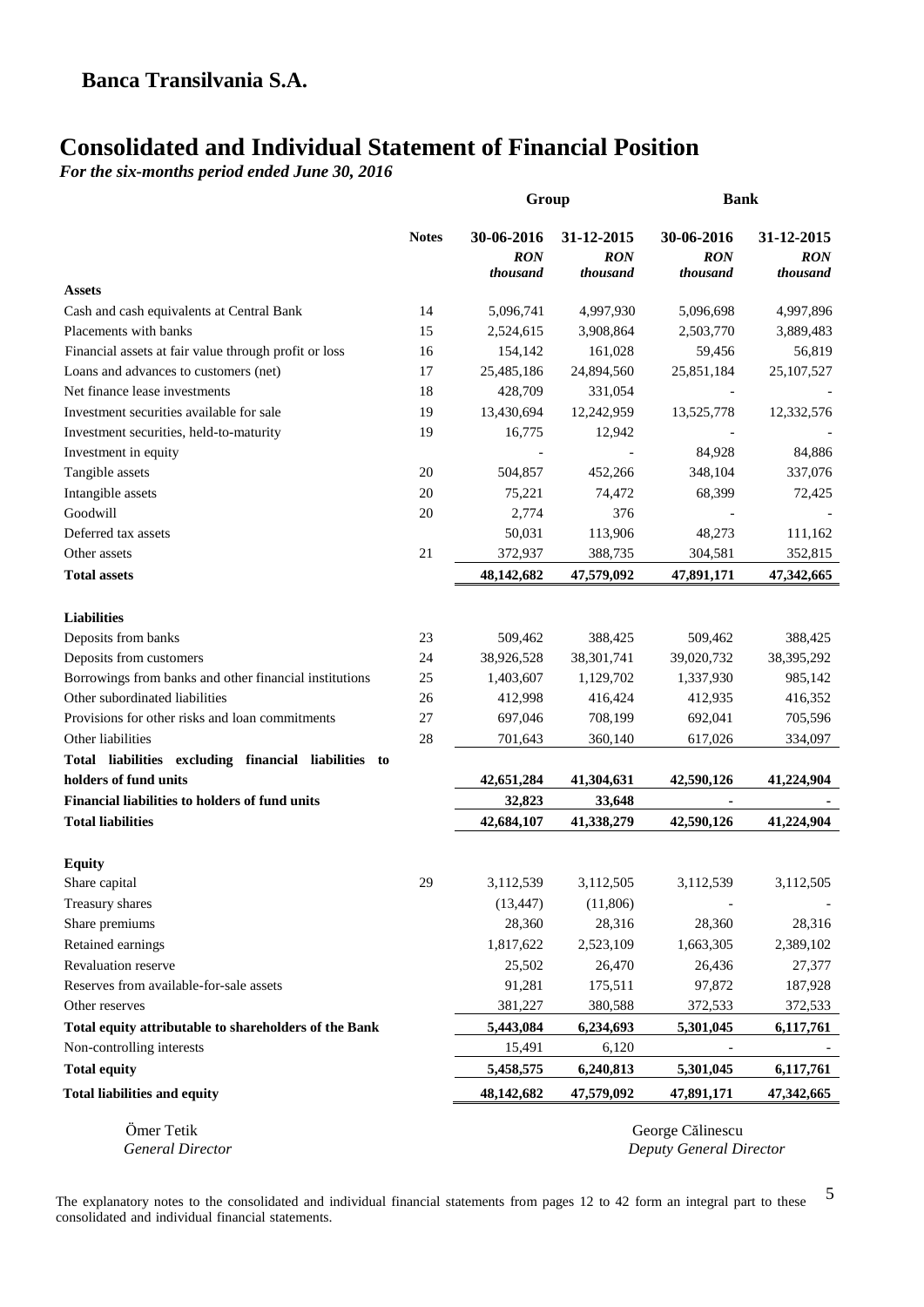# **Consolidated statement of changes in equity**

#### *For the six-months period ended June 30, 2016*

|                                                                                                                                              |                         |                           |                          |                                | Attributable to the shareholders of the Bank              |                          |                             |                              |              |
|----------------------------------------------------------------------------------------------------------------------------------------------|-------------------------|---------------------------|--------------------------|--------------------------------|-----------------------------------------------------------|--------------------------|-----------------------------|------------------------------|--------------|
| In RON thousand                                                                                                                              | <b>Share</b><br>capital | <b>Treasury</b><br>shares | <b>Share</b><br>premiums | <b>Revaluation</b><br>reserves | <b>Available for</b><br>sale financial<br>assets reserves | Other<br>reserves        | <b>Retained</b><br>earnings | Non-controlling<br>interests | <b>Total</b> |
| <b>Balance as at January 1st, 2016</b>                                                                                                       | 3,112,505               | (11, 806)                 | 28,316                   | 26,470                         | 175,511                                                   | 380,588                  | 2,523,109                   | 6,120                        | 6,240,813    |
| Total comprehensive income for the period<br>Net profit for the period                                                                       |                         |                           |                          |                                |                                                           | $\overline{\phantom{a}}$ | 479,716                     | 1,355                        | 481,071      |
| Other comprehensive income, net de tax<br>Gains / (losses) from changes in fair value of<br>financial assets available for sale (net of tax) |                         |                           |                          |                                | (84,230)                                                  |                          |                             |                              | (84,230)     |
| Retained earnings from revaluation reserves                                                                                                  |                         |                           |                          | (968)                          |                                                           | $\overline{\phantom{a}}$ | 968                         |                              |              |
| Distribution to statutory reserves                                                                                                           |                         |                           |                          |                                |                                                           | 639                      | (639)                       |                              |              |
| Other items of comprehensive income                                                                                                          |                         |                           |                          |                                |                                                           |                          | 68                          |                              | 68           |
| Total comprehensive income for the period                                                                                                    |                         |                           |                          | (968)                          | (84,230)                                                  | 639                      | 480,113                     | 1,355                        | 396,909      |
| <b>Contributions and distributions to</b><br>shareholders                                                                                    |                         |                           |                          |                                |                                                           |                          |                             |                              |              |
| Share capital increase by conversion of bonds                                                                                                | 34                      |                           | 44                       |                                |                                                           |                          |                             |                              | 78           |
| into shares<br>Acquisition of treasury shares                                                                                                |                         | (1,641)                   |                          |                                |                                                           |                          |                             |                              | (1,641)      |
| Recognition benefit granted to employees as<br>instrument of equity                                                                          |                         |                           |                          |                                |                                                           |                          | 15,000                      |                              | 15,000       |
| Dividends distributed to shareholders                                                                                                        |                         |                           |                          |                                |                                                           | $\overline{\phantom{a}}$ | (1,200,000)                 |                              | (1,200,000)  |
| Non-controlling interests                                                                                                                    |                         |                           |                          |                                |                                                           |                          | (600)                       | 8,016                        | 7,416        |
| Total contributions and distributions to<br>shareholders                                                                                     | 34                      | (1,641)                   | 44                       |                                |                                                           | $\sim$                   | (1,185,600)                 | 8,016                        | (1,179,147)  |
| Balance as at June 30, 2016                                                                                                                  | 3,112,539               | (13, 447)                 | 28,360                   | 25,502                         | 91,281                                                    | 381,227                  | 1,817,622                   | 15,491                       | 5,458,575    |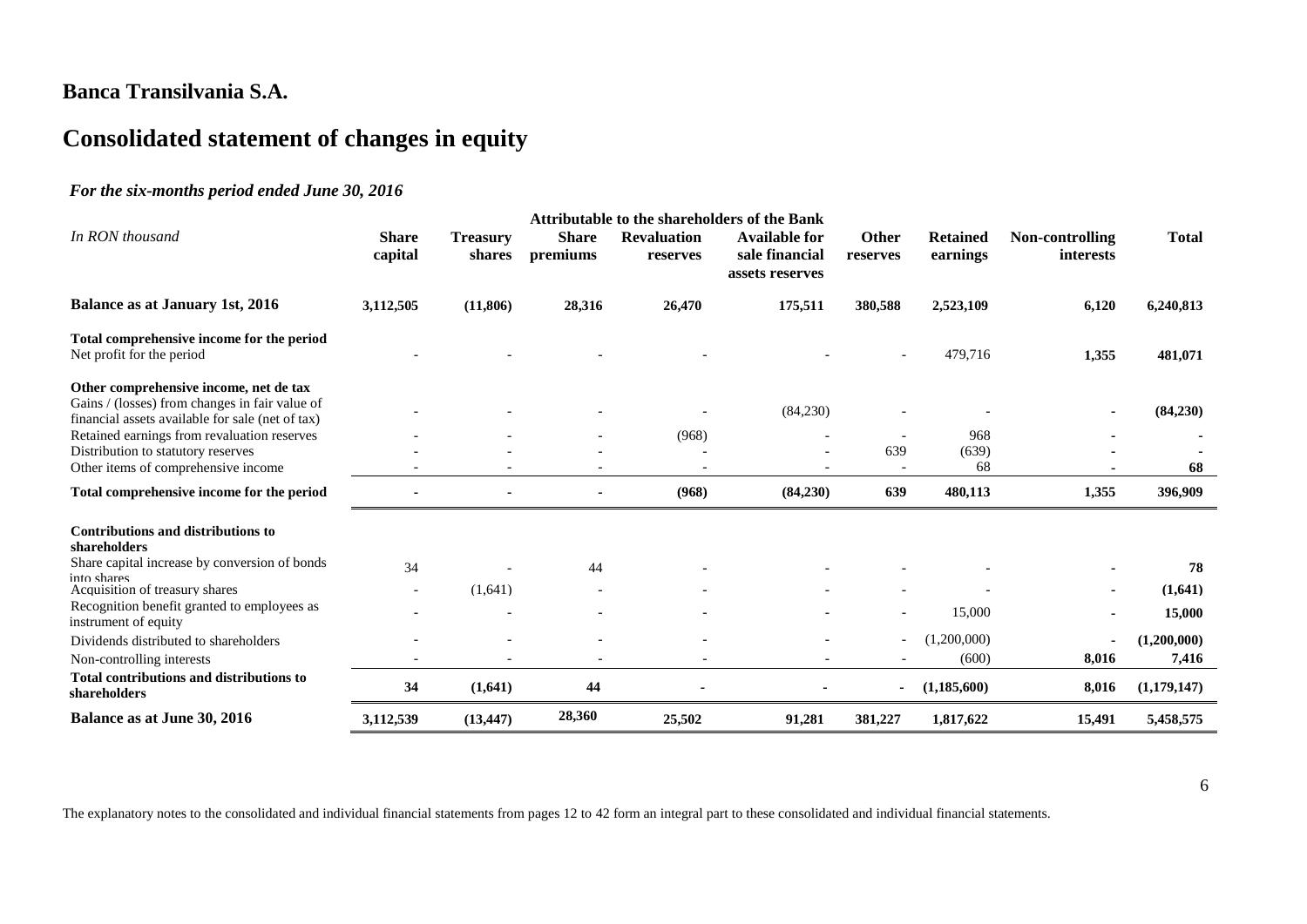# **Consolidated statement of changes in equity**

*For the six-months period ended June 30, 2016*

| In RON thousand                                                                                                                       | <b>Share</b><br>capital | <b>Treasury</b><br>shares | <b>Share</b><br>premiums | <b>Revaluation</b><br>reserves | <b>Available for</b><br>sale financial<br>assets reserves | <b>Other</b><br>reserves | <b>Retained</b><br>earnings | Non-controlling<br>interests | <b>Total</b>        |
|---------------------------------------------------------------------------------------------------------------------------------------|-------------------------|---------------------------|--------------------------|--------------------------------|-----------------------------------------------------------|--------------------------|-----------------------------|------------------------------|---------------------|
| Balance as at January 1st, 2015                                                                                                       | 2,695,125               | (21,253)                  | 38,873                   | 27,000                         | 189,897                                                   | 266,241                  | 597,213                     | 4,167                        | 3,797,263           |
| Total comprehensive income for the year<br>Net profit for the year                                                                    |                         |                           |                          |                                |                                                           |                          | 2,446,129                   | 1,888                        | 2,448,017           |
| Other comprehensive income, net of tax<br>Gains / (losses) from changes in fair value of                                              |                         |                           |                          |                                |                                                           |                          |                             |                              |                     |
| financial assets available for sale (net of tax)                                                                                      |                         |                           |                          |                                | (14, 386)                                                 |                          |                             |                              | (14, 386)           |
| Revaluation reserve for tangible assets, net of tax                                                                                   |                         |                           |                          | 909                            |                                                           |                          |                             |                              | 909                 |
| Retained earnings from revaluation reserves                                                                                           |                         |                           |                          | (1,439)                        |                                                           |                          | 1.439                       |                              |                     |
| Distribution to statutory reserves                                                                                                    |                         |                           |                          |                                |                                                           | 114,347                  | (114, 347)                  |                              |                     |
| Other items of comprehensive income                                                                                                   |                         |                           |                          |                                |                                                           |                          | (753)                       |                              | (753)               |
| Total comprehensive income for the year                                                                                               |                         |                           |                          | (530)                          | (14,386)                                                  | 114,347                  | 2,332,468                   | 1,888                        | 2,433,787           |
| <b>Contributions and distributions to shareholders</b><br>Increase in share capital through conversion of<br>reserves from the profit | 406,823                 |                           |                          |                                |                                                           |                          | (406, 823)                  |                              |                     |
| Increase in share capital through conversion of                                                                                       |                         |                           |                          |                                |                                                           |                          |                             |                              |                     |
| liabilities in shares                                                                                                                 | 10,557                  |                           | (10, 557)                |                                |                                                           |                          |                             |                              |                     |
| Acquisitions of treasury shares<br>Share-based payments                                                                               |                         | (65, 857)<br>75,304       |                          |                                |                                                           |                          | 251                         |                              | (65, 857)<br>75,555 |
| Non-controlling interests                                                                                                             |                         |                           |                          |                                |                                                           |                          |                             | 65                           | 65                  |
| <b>Total contributions and distributions to</b><br>shareholders                                                                       | 417,380                 | 9,447                     | (10, 557)                |                                |                                                           |                          | (406, 572)                  | 65                           | 9,763               |
| <b>Balance as at December 31, 2015</b>                                                                                                | 3,112,505               | (11,806)                  | 28,316                   | 26,470                         | 175,511                                                   | 380,588                  | 2,523,109                   | 6,120                        | 6,240,813           |

**Attributable to the shareholders of the Bank**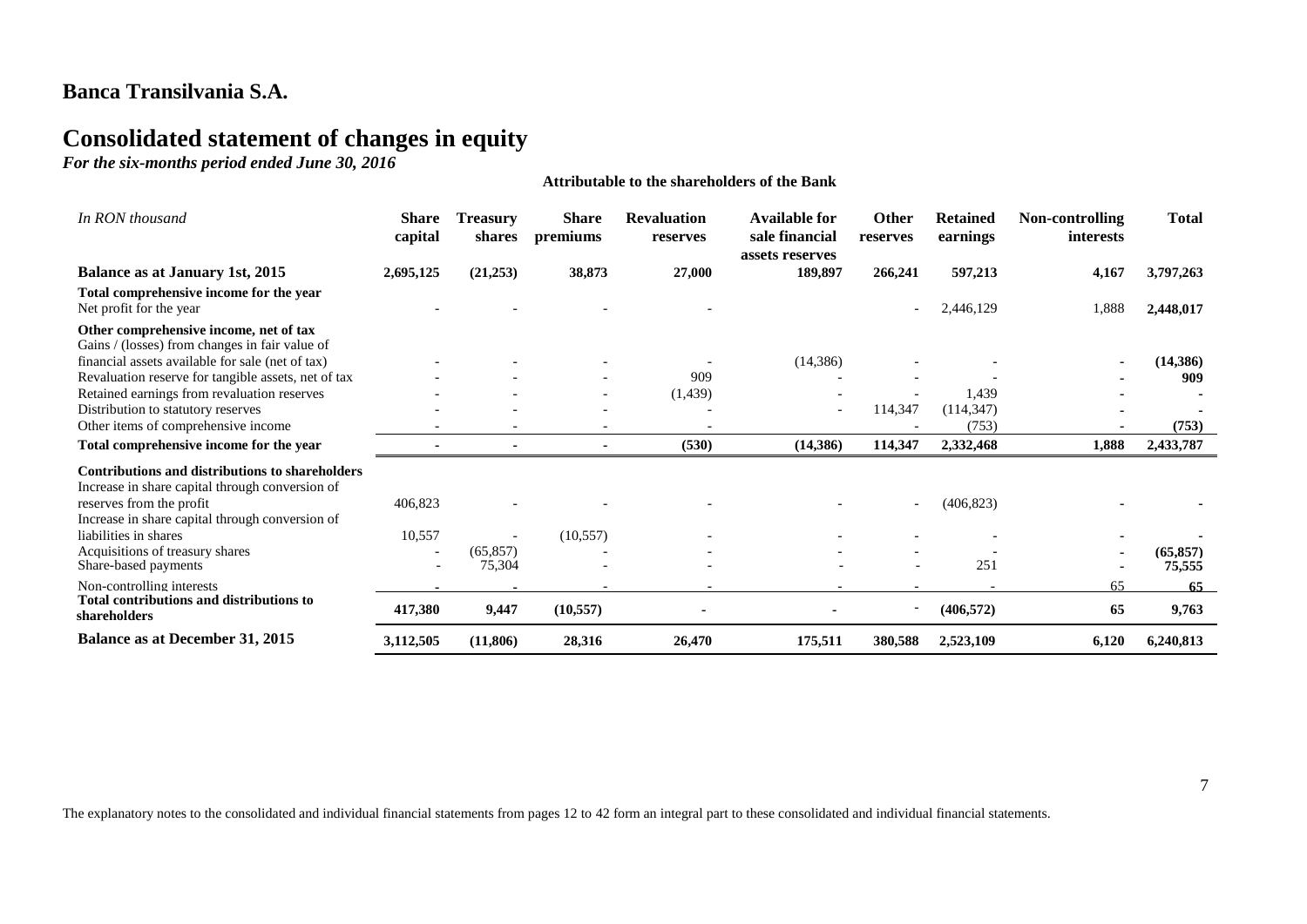# **Individual statement of changes in equity**

*For the six-months period ended June 30, 2016*

|                                                                                                                                                                                                      | <b>Attributable to the shareholders of the Bank</b> |                           |                                |                                |                                                           |                   |                              |                              |
|------------------------------------------------------------------------------------------------------------------------------------------------------------------------------------------------------|-----------------------------------------------------|---------------------------|--------------------------------|--------------------------------|-----------------------------------------------------------|-------------------|------------------------------|------------------------------|
| In RON thousand                                                                                                                                                                                      | <b>Share</b><br>capital                             | <b>Treasury</b><br>shares | <b>Shares</b><br>premiums      | <b>Revaluation</b><br>reserves | <b>Available for sale</b><br>financial assets<br>reserves | Other<br>reserves | <b>Retained</b><br>earnings  | <b>Total</b>                 |
| <b>Balance as at January 1st, 2016</b>                                                                                                                                                               | 3,112,505                                           |                           | 28,316                         | 27,377                         | 187,928                                                   | 372,533           | 2,389,102                    | 6,117,761                    |
| Total comprehensive income for the period<br>Net profit for the period                                                                                                                               |                                                     |                           |                                |                                |                                                           |                   | 458,256                      | 458,256                      |
| Other comprehensive income, net de tax                                                                                                                                                               |                                                     |                           |                                |                                |                                                           |                   |                              |                              |
| Gains/losses from changes in fair value of financial assets<br>available for sale (net of tax)<br>Retained earnings from revaluation reserves<br>Other items of comprehensive income                 |                                                     |                           |                                | (941)                          | (90,056)                                                  |                   | 941<br>6                     | (90, 056)<br>6               |
| Total comprehensive income for the period                                                                                                                                                            |                                                     |                           |                                | (941)                          | (90,056)                                                  | $\sim$            | 459,203                      | 368,206                      |
| <b>Contributions and distributions to shareholders</b><br>Increase in share capital through conversion of reserves<br>from the profit<br>Increase in share capital through conversion of liabilities |                                                     |                           |                                |                                |                                                           |                   |                              |                              |
| in shares                                                                                                                                                                                            | 34                                                  |                           | 44                             |                                |                                                           |                   |                              | 78                           |
| Recognition benefit granted to employees as instrument<br>of equity                                                                                                                                  |                                                     |                           |                                |                                |                                                           |                   | 15,000                       | 15,000                       |
| Dividends distributed to shareholders<br>Total contributions / distributions to shareholders                                                                                                         | 34                                                  |                           | $\overline{\phantom{a}}$<br>44 |                                |                                                           |                   | (1,200,000)<br>(1, 185, 000) | (1,200,000)<br>(1, 184, 922) |
| Balance as at June 30, 2016                                                                                                                                                                          | 3,112,539                                           |                           | 28,360                         | 26,436                         | 97,872                                                    | 372,533           | 1,663,305                    | 5,301,045                    |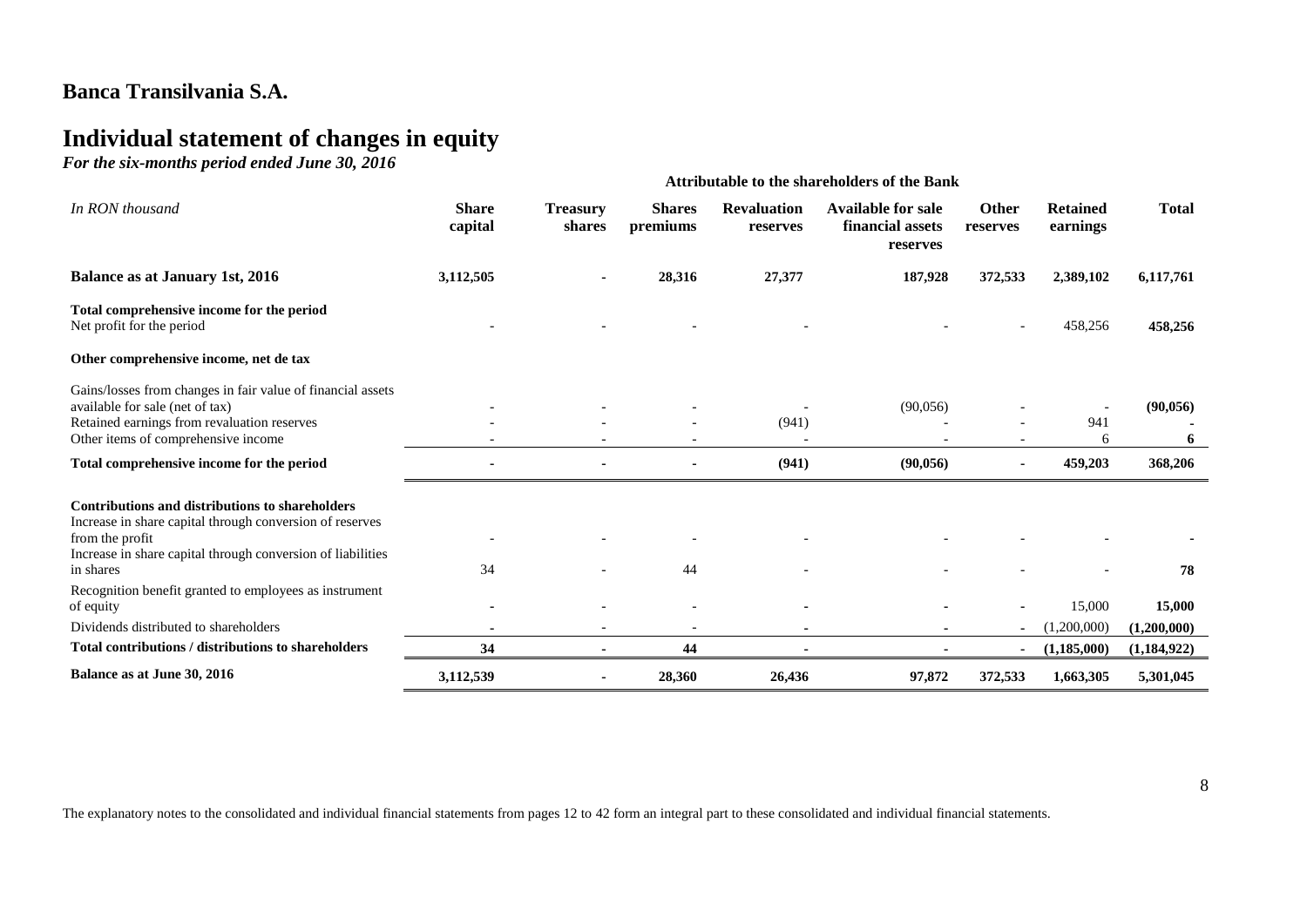# **Consolidated statement of changes in equity**

*For the six-months period ended June 30, 2016*

|                                                                                                                                          | <b>Attributable to the shareholders of the Bank</b> |                           |                          |                                |                                                           |                          |                             |              |
|------------------------------------------------------------------------------------------------------------------------------------------|-----------------------------------------------------|---------------------------|--------------------------|--------------------------------|-----------------------------------------------------------|--------------------------|-----------------------------|--------------|
| In RON thousand                                                                                                                          | <b>Share</b><br>capital                             | <b>Treasury</b><br>shares | <b>Share</b><br>premiums | <b>Revaluation</b><br>reserves | <b>Available for sale</b><br>financial assets<br>reserves | <b>Other</b><br>reserves | <b>Retained</b><br>earnings | <b>Total</b> |
| <b>Balance as at January 1st, 2015</b>                                                                                                   | 2,695,125                                           | (10, 468)                 | 38,873                   | 27,852                         | 201,142                                                   | 259,277                  | 490,160                     | 3,701,961    |
| Total comprehensive income for the year<br>Net profit for the year                                                                       |                                                     |                           |                          |                                |                                                           |                          | 2,417,668                   | 2,417,668    |
| Other comprehensive income, net of tax<br>Gains/losses from changes in fair value of financial assets<br>available for sale (net of tax) |                                                     |                           |                          |                                | (13,214)                                                  |                          |                             | (13,214)     |
| Revaluation reserve for tangible assets, net of tax                                                                                      |                                                     |                           |                          | 909                            |                                                           |                          |                             | 909          |
| Retained earnings from revaluation reserves                                                                                              |                                                     |                           |                          | (1, 384)                       |                                                           |                          | 1,384                       |              |
| Distribution to statutory reserves                                                                                                       |                                                     |                           |                          |                                | $\overline{\phantom{a}}$                                  | 113,256                  | (113, 256)                  |              |
| Other items of comprehensive income                                                                                                      |                                                     |                           |                          |                                |                                                           |                          | (336)                       | (336)        |
| Total comprehensive income for the year                                                                                                  |                                                     |                           |                          | (475)                          | (13,214)                                                  | 113,256                  | 2,305,460                   | 2,405,027    |
| Contributions and distributions to shareholders<br>Increase in share capital through conversion of reserves<br>from profit               | 406,823                                             |                           |                          |                                |                                                           |                          | (406, 823)                  |              |
| Increase in share capital through conversion of liabilities                                                                              |                                                     |                           |                          |                                |                                                           |                          |                             |              |
| in shares                                                                                                                                | 10,557                                              |                           | (10, 557)                |                                |                                                           |                          |                             |              |
| Acquisitions of treasury shares                                                                                                          | $\overline{\phantom{a}}$                            | (65, 857)                 |                          |                                |                                                           |                          |                             | (65, 857)    |
| Share-based payments                                                                                                                     | $\blacksquare$                                      | 76,325                    |                          |                                |                                                           |                          | 305                         | 76,630       |
| Total contributions / distributions to shareholders                                                                                      | 417,380                                             | 10,468                    | (10, 557)                | $\blacksquare$                 |                                                           | $\blacksquare$           | (406, 518)                  | 10,773       |
| Balance as at December 31, 2015                                                                                                          | 3,112,505                                           |                           | 28,316                   | 27,377                         | 187,928                                                   | 372,533                  | 2,389,102                   | 6,117,761    |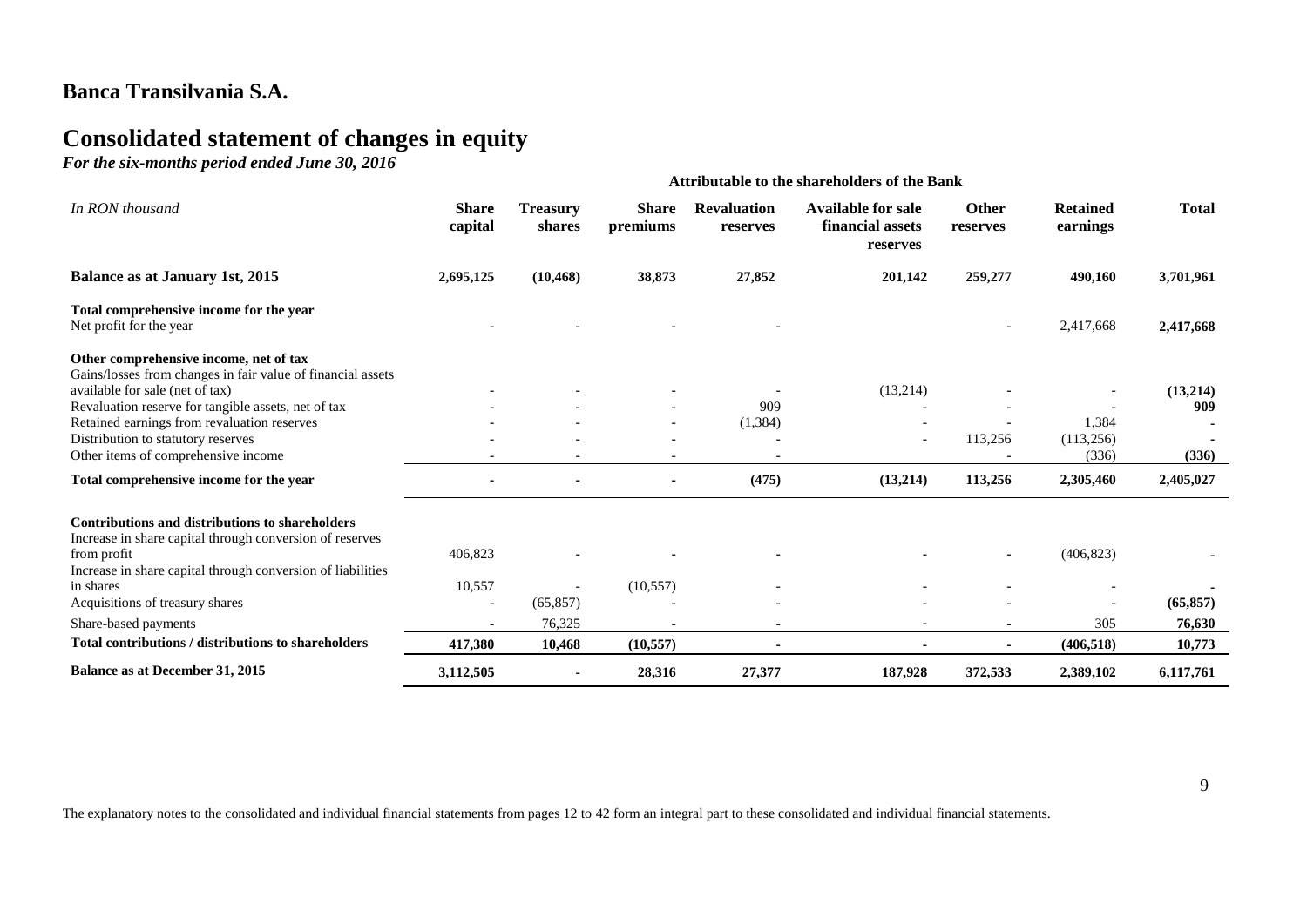# **Consolidated and individual statement of cash flows**

*For the six-months period ended June 30, 2016*

| <b>Notes</b><br>30-06-2016<br>30-06-2015<br>30-06-2016<br>30-06-2015<br>Cash flow from / (used in) operating activity<br>Net profit for the period<br>481,071<br>2,071,586<br>458,256<br>190,208<br>20<br>Amortization / depreciation<br>45,153<br>40,911<br>35,680<br>26,942<br>Impairments allowance and write-offs of financial<br>assets, other liabilities and loan commitments<br>10<br>364,411<br>362,048<br>353,109<br>254,806<br>Adjustment of financial assets at fair value through<br>profit or loss<br>4,703<br>(6,181)<br>4,529<br>(541)<br>Gains from increasing of purchased loans<br>recoverable value<br>(61, 314)<br>(303, 367)<br>(61,266)<br>84,019<br>38,816<br>80,042<br>36,099<br>13<br>Income tax expense<br>Interest income<br>(1,027,789)<br>(1,204,154)<br>(1,001,276)<br>(769, 444)<br>264,077<br>247,407<br>Interest expense<br>145,949<br>143,583<br>Tax paid/received<br>(96, 752)<br>82,999<br>79,942<br>(95, 927)<br>Other adjustments<br>(30, 219)<br>3,121<br>1,523,217<br>(29, 226)<br>85,926<br>66,430<br>Net profit adjusted with non-monetary items<br>2,690,201<br>(107, 329)<br>(1,414,038)<br>(695, 012)<br>(1,413,046)<br>604,657<br>Change in investment securities<br>(318,740)<br>338,160<br>(339,781)<br>(1,780,587)<br>Change in placement with banks<br>(843, 150)<br>(7, 199, 088)<br>(1,017,205)<br>(2,586,139)<br>Change in loans and advances to customers<br>Change in net lease investments<br>(53,958)<br>(14, 312)<br>Change in financial assets at fair value through<br>profit or loss<br>2,183<br>(56,302)<br>123<br>(7,166)<br>Change in other assets<br>3,046<br>(229, 535)<br>32,135<br>(51, 675)<br>Change in deposits from customers<br>652,737<br>5,605,710<br>121,007<br>1,895,793<br>Change in deposits from banks<br>121,007<br>653,391<br>137,463<br>699,666<br>Change in other liabilities<br>200,655<br>321,314<br>182,095<br>190,388<br>Interest collected<br>888,869<br>1,134,209<br>1,132,424<br>885,279<br>(264, 584)<br>Interest paid<br>(174, 469)<br>(171, 835)<br>(271,906)<br>(604, 592)<br>1,522,884<br>Net cash from/ (used in) operating activity<br>(761, 551)<br>(521, 730)<br>(94, 240)<br>(35,878)<br>Net acquisitions of tangible and intangible assets<br>(117,520)<br>(13,094)<br>Sales of tangible and intangible assets<br>3.207<br>1,324<br>164<br>823<br>Acquisitions of shares<br>(7,890)<br>(357, 955)<br>(42)<br>(357, 955)<br>Dividends received<br>13<br>5,768<br>5,768<br>593<br>593<br>(95, 038)<br>(369, 633)<br>(471, 675)<br>(29,988)<br>Net cash flow from/(used in) investment activity<br>Net proceeds /(payments) from borrowings from<br>banks and other financial institutions, subordinated<br>liabilities and debt securities issued, net of<br>275,333<br>454,208<br>353,845<br>411,611<br>payments<br>Dividend payments<br>(1, 187, 662)<br>(1, 187, 662)<br>Acquisitions of held to maturity securities<br>(3,770)<br>Proceeds / payments for treasury shares<br>(26,044)<br>(17, 575)<br>Net cash flow used in financing activity<br>(916,099)<br>428,164<br>(833, 817)<br>394,036 |                 | Group | <b>Bank</b> |  |
|----------------------------------------------------------------------------------------------------------------------------------------------------------------------------------------------------------------------------------------------------------------------------------------------------------------------------------------------------------------------------------------------------------------------------------------------------------------------------------------------------------------------------------------------------------------------------------------------------------------------------------------------------------------------------------------------------------------------------------------------------------------------------------------------------------------------------------------------------------------------------------------------------------------------------------------------------------------------------------------------------------------------------------------------------------------------------------------------------------------------------------------------------------------------------------------------------------------------------------------------------------------------------------------------------------------------------------------------------------------------------------------------------------------------------------------------------------------------------------------------------------------------------------------------------------------------------------------------------------------------------------------------------------------------------------------------------------------------------------------------------------------------------------------------------------------------------------------------------------------------------------------------------------------------------------------------------------------------------------------------------------------------------------------------------------------------------------------------------------------------------------------------------------------------------------------------------------------------------------------------------------------------------------------------------------------------------------------------------------------------------------------------------------------------------------------------------------------------------------------------------------------------------------------------------------------------------------------------------------------------------------------------------------------------------------------------------------------------------------------------------------------------------------------------------------------------------------------------------------------------------------------------------------------------------------------------------------------------------------------------------------------------------------------------------------------------------------------------------------|-----------------|-------|-------------|--|
|                                                                                                                                                                                                                                                                                                                                                                                                                                                                                                                                                                                                                                                                                                                                                                                                                                                                                                                                                                                                                                                                                                                                                                                                                                                                                                                                                                                                                                                                                                                                                                                                                                                                                                                                                                                                                                                                                                                                                                                                                                                                                                                                                                                                                                                                                                                                                                                                                                                                                                                                                                                                                                                                                                                                                                                                                                                                                                                                                                                                                                                                                                          | In RON thousand |       |             |  |
|                                                                                                                                                                                                                                                                                                                                                                                                                                                                                                                                                                                                                                                                                                                                                                                                                                                                                                                                                                                                                                                                                                                                                                                                                                                                                                                                                                                                                                                                                                                                                                                                                                                                                                                                                                                                                                                                                                                                                                                                                                                                                                                                                                                                                                                                                                                                                                                                                                                                                                                                                                                                                                                                                                                                                                                                                                                                                                                                                                                                                                                                                                          |                 |       |             |  |
|                                                                                                                                                                                                                                                                                                                                                                                                                                                                                                                                                                                                                                                                                                                                                                                                                                                                                                                                                                                                                                                                                                                                                                                                                                                                                                                                                                                                                                                                                                                                                                                                                                                                                                                                                                                                                                                                                                                                                                                                                                                                                                                                                                                                                                                                                                                                                                                                                                                                                                                                                                                                                                                                                                                                                                                                                                                                                                                                                                                                                                                                                                          |                 |       |             |  |
|                                                                                                                                                                                                                                                                                                                                                                                                                                                                                                                                                                                                                                                                                                                                                                                                                                                                                                                                                                                                                                                                                                                                                                                                                                                                                                                                                                                                                                                                                                                                                                                                                                                                                                                                                                                                                                                                                                                                                                                                                                                                                                                                                                                                                                                                                                                                                                                                                                                                                                                                                                                                                                                                                                                                                                                                                                                                                                                                                                                                                                                                                                          |                 |       |             |  |
|                                                                                                                                                                                                                                                                                                                                                                                                                                                                                                                                                                                                                                                                                                                                                                                                                                                                                                                                                                                                                                                                                                                                                                                                                                                                                                                                                                                                                                                                                                                                                                                                                                                                                                                                                                                                                                                                                                                                                                                                                                                                                                                                                                                                                                                                                                                                                                                                                                                                                                                                                                                                                                                                                                                                                                                                                                                                                                                                                                                                                                                                                                          |                 |       |             |  |
|                                                                                                                                                                                                                                                                                                                                                                                                                                                                                                                                                                                                                                                                                                                                                                                                                                                                                                                                                                                                                                                                                                                                                                                                                                                                                                                                                                                                                                                                                                                                                                                                                                                                                                                                                                                                                                                                                                                                                                                                                                                                                                                                                                                                                                                                                                                                                                                                                                                                                                                                                                                                                                                                                                                                                                                                                                                                                                                                                                                                                                                                                                          |                 |       |             |  |
|                                                                                                                                                                                                                                                                                                                                                                                                                                                                                                                                                                                                                                                                                                                                                                                                                                                                                                                                                                                                                                                                                                                                                                                                                                                                                                                                                                                                                                                                                                                                                                                                                                                                                                                                                                                                                                                                                                                                                                                                                                                                                                                                                                                                                                                                                                                                                                                                                                                                                                                                                                                                                                                                                                                                                                                                                                                                                                                                                                                                                                                                                                          |                 |       |             |  |
|                                                                                                                                                                                                                                                                                                                                                                                                                                                                                                                                                                                                                                                                                                                                                                                                                                                                                                                                                                                                                                                                                                                                                                                                                                                                                                                                                                                                                                                                                                                                                                                                                                                                                                                                                                                                                                                                                                                                                                                                                                                                                                                                                                                                                                                                                                                                                                                                                                                                                                                                                                                                                                                                                                                                                                                                                                                                                                                                                                                                                                                                                                          |                 |       |             |  |
|                                                                                                                                                                                                                                                                                                                                                                                                                                                                                                                                                                                                                                                                                                                                                                                                                                                                                                                                                                                                                                                                                                                                                                                                                                                                                                                                                                                                                                                                                                                                                                                                                                                                                                                                                                                                                                                                                                                                                                                                                                                                                                                                                                                                                                                                                                                                                                                                                                                                                                                                                                                                                                                                                                                                                                                                                                                                                                                                                                                                                                                                                                          |                 |       |             |  |
|                                                                                                                                                                                                                                                                                                                                                                                                                                                                                                                                                                                                                                                                                                                                                                                                                                                                                                                                                                                                                                                                                                                                                                                                                                                                                                                                                                                                                                                                                                                                                                                                                                                                                                                                                                                                                                                                                                                                                                                                                                                                                                                                                                                                                                                                                                                                                                                                                                                                                                                                                                                                                                                                                                                                                                                                                                                                                                                                                                                                                                                                                                          |                 |       |             |  |
|                                                                                                                                                                                                                                                                                                                                                                                                                                                                                                                                                                                                                                                                                                                                                                                                                                                                                                                                                                                                                                                                                                                                                                                                                                                                                                                                                                                                                                                                                                                                                                                                                                                                                                                                                                                                                                                                                                                                                                                                                                                                                                                                                                                                                                                                                                                                                                                                                                                                                                                                                                                                                                                                                                                                                                                                                                                                                                                                                                                                                                                                                                          |                 |       |             |  |
|                                                                                                                                                                                                                                                                                                                                                                                                                                                                                                                                                                                                                                                                                                                                                                                                                                                                                                                                                                                                                                                                                                                                                                                                                                                                                                                                                                                                                                                                                                                                                                                                                                                                                                                                                                                                                                                                                                                                                                                                                                                                                                                                                                                                                                                                                                                                                                                                                                                                                                                                                                                                                                                                                                                                                                                                                                                                                                                                                                                                                                                                                                          |                 |       |             |  |
|                                                                                                                                                                                                                                                                                                                                                                                                                                                                                                                                                                                                                                                                                                                                                                                                                                                                                                                                                                                                                                                                                                                                                                                                                                                                                                                                                                                                                                                                                                                                                                                                                                                                                                                                                                                                                                                                                                                                                                                                                                                                                                                                                                                                                                                                                                                                                                                                                                                                                                                                                                                                                                                                                                                                                                                                                                                                                                                                                                                                                                                                                                          |                 |       |             |  |
|                                                                                                                                                                                                                                                                                                                                                                                                                                                                                                                                                                                                                                                                                                                                                                                                                                                                                                                                                                                                                                                                                                                                                                                                                                                                                                                                                                                                                                                                                                                                                                                                                                                                                                                                                                                                                                                                                                                                                                                                                                                                                                                                                                                                                                                                                                                                                                                                                                                                                                                                                                                                                                                                                                                                                                                                                                                                                                                                                                                                                                                                                                          |                 |       |             |  |
|                                                                                                                                                                                                                                                                                                                                                                                                                                                                                                                                                                                                                                                                                                                                                                                                                                                                                                                                                                                                                                                                                                                                                                                                                                                                                                                                                                                                                                                                                                                                                                                                                                                                                                                                                                                                                                                                                                                                                                                                                                                                                                                                                                                                                                                                                                                                                                                                                                                                                                                                                                                                                                                                                                                                                                                                                                                                                                                                                                                                                                                                                                          |                 |       |             |  |
|                                                                                                                                                                                                                                                                                                                                                                                                                                                                                                                                                                                                                                                                                                                                                                                                                                                                                                                                                                                                                                                                                                                                                                                                                                                                                                                                                                                                                                                                                                                                                                                                                                                                                                                                                                                                                                                                                                                                                                                                                                                                                                                                                                                                                                                                                                                                                                                                                                                                                                                                                                                                                                                                                                                                                                                                                                                                                                                                                                                                                                                                                                          |                 |       |             |  |
|                                                                                                                                                                                                                                                                                                                                                                                                                                                                                                                                                                                                                                                                                                                                                                                                                                                                                                                                                                                                                                                                                                                                                                                                                                                                                                                                                                                                                                                                                                                                                                                                                                                                                                                                                                                                                                                                                                                                                                                                                                                                                                                                                                                                                                                                                                                                                                                                                                                                                                                                                                                                                                                                                                                                                                                                                                                                                                                                                                                                                                                                                                          |                 |       |             |  |
|                                                                                                                                                                                                                                                                                                                                                                                                                                                                                                                                                                                                                                                                                                                                                                                                                                                                                                                                                                                                                                                                                                                                                                                                                                                                                                                                                                                                                                                                                                                                                                                                                                                                                                                                                                                                                                                                                                                                                                                                                                                                                                                                                                                                                                                                                                                                                                                                                                                                                                                                                                                                                                                                                                                                                                                                                                                                                                                                                                                                                                                                                                          |                 |       |             |  |
|                                                                                                                                                                                                                                                                                                                                                                                                                                                                                                                                                                                                                                                                                                                                                                                                                                                                                                                                                                                                                                                                                                                                                                                                                                                                                                                                                                                                                                                                                                                                                                                                                                                                                                                                                                                                                                                                                                                                                                                                                                                                                                                                                                                                                                                                                                                                                                                                                                                                                                                                                                                                                                                                                                                                                                                                                                                                                                                                                                                                                                                                                                          |                 |       |             |  |
|                                                                                                                                                                                                                                                                                                                                                                                                                                                                                                                                                                                                                                                                                                                                                                                                                                                                                                                                                                                                                                                                                                                                                                                                                                                                                                                                                                                                                                                                                                                                                                                                                                                                                                                                                                                                                                                                                                                                                                                                                                                                                                                                                                                                                                                                                                                                                                                                                                                                                                                                                                                                                                                                                                                                                                                                                                                                                                                                                                                                                                                                                                          |                 |       |             |  |
|                                                                                                                                                                                                                                                                                                                                                                                                                                                                                                                                                                                                                                                                                                                                                                                                                                                                                                                                                                                                                                                                                                                                                                                                                                                                                                                                                                                                                                                                                                                                                                                                                                                                                                                                                                                                                                                                                                                                                                                                                                                                                                                                                                                                                                                                                                                                                                                                                                                                                                                                                                                                                                                                                                                                                                                                                                                                                                                                                                                                                                                                                                          |                 |       |             |  |
|                                                                                                                                                                                                                                                                                                                                                                                                                                                                                                                                                                                                                                                                                                                                                                                                                                                                                                                                                                                                                                                                                                                                                                                                                                                                                                                                                                                                                                                                                                                                                                                                                                                                                                                                                                                                                                                                                                                                                                                                                                                                                                                                                                                                                                                                                                                                                                                                                                                                                                                                                                                                                                                                                                                                                                                                                                                                                                                                                                                                                                                                                                          |                 |       |             |  |
|                                                                                                                                                                                                                                                                                                                                                                                                                                                                                                                                                                                                                                                                                                                                                                                                                                                                                                                                                                                                                                                                                                                                                                                                                                                                                                                                                                                                                                                                                                                                                                                                                                                                                                                                                                                                                                                                                                                                                                                                                                                                                                                                                                                                                                                                                                                                                                                                                                                                                                                                                                                                                                                                                                                                                                                                                                                                                                                                                                                                                                                                                                          |                 |       |             |  |
|                                                                                                                                                                                                                                                                                                                                                                                                                                                                                                                                                                                                                                                                                                                                                                                                                                                                                                                                                                                                                                                                                                                                                                                                                                                                                                                                                                                                                                                                                                                                                                                                                                                                                                                                                                                                                                                                                                                                                                                                                                                                                                                                                                                                                                                                                                                                                                                                                                                                                                                                                                                                                                                                                                                                                                                                                                                                                                                                                                                                                                                                                                          |                 |       |             |  |
|                                                                                                                                                                                                                                                                                                                                                                                                                                                                                                                                                                                                                                                                                                                                                                                                                                                                                                                                                                                                                                                                                                                                                                                                                                                                                                                                                                                                                                                                                                                                                                                                                                                                                                                                                                                                                                                                                                                                                                                                                                                                                                                                                                                                                                                                                                                                                                                                                                                                                                                                                                                                                                                                                                                                                                                                                                                                                                                                                                                                                                                                                                          |                 |       |             |  |
|                                                                                                                                                                                                                                                                                                                                                                                                                                                                                                                                                                                                                                                                                                                                                                                                                                                                                                                                                                                                                                                                                                                                                                                                                                                                                                                                                                                                                                                                                                                                                                                                                                                                                                                                                                                                                                                                                                                                                                                                                                                                                                                                                                                                                                                                                                                                                                                                                                                                                                                                                                                                                                                                                                                                                                                                                                                                                                                                                                                                                                                                                                          |                 |       |             |  |
|                                                                                                                                                                                                                                                                                                                                                                                                                                                                                                                                                                                                                                                                                                                                                                                                                                                                                                                                                                                                                                                                                                                                                                                                                                                                                                                                                                                                                                                                                                                                                                                                                                                                                                                                                                                                                                                                                                                                                                                                                                                                                                                                                                                                                                                                                                                                                                                                                                                                                                                                                                                                                                                                                                                                                                                                                                                                                                                                                                                                                                                                                                          |                 |       |             |  |
|                                                                                                                                                                                                                                                                                                                                                                                                                                                                                                                                                                                                                                                                                                                                                                                                                                                                                                                                                                                                                                                                                                                                                                                                                                                                                                                                                                                                                                                                                                                                                                                                                                                                                                                                                                                                                                                                                                                                                                                                                                                                                                                                                                                                                                                                                                                                                                                                                                                                                                                                                                                                                                                                                                                                                                                                                                                                                                                                                                                                                                                                                                          |                 |       |             |  |
|                                                                                                                                                                                                                                                                                                                                                                                                                                                                                                                                                                                                                                                                                                                                                                                                                                                                                                                                                                                                                                                                                                                                                                                                                                                                                                                                                                                                                                                                                                                                                                                                                                                                                                                                                                                                                                                                                                                                                                                                                                                                                                                                                                                                                                                                                                                                                                                                                                                                                                                                                                                                                                                                                                                                                                                                                                                                                                                                                                                                                                                                                                          |                 |       |             |  |
|                                                                                                                                                                                                                                                                                                                                                                                                                                                                                                                                                                                                                                                                                                                                                                                                                                                                                                                                                                                                                                                                                                                                                                                                                                                                                                                                                                                                                                                                                                                                                                                                                                                                                                                                                                                                                                                                                                                                                                                                                                                                                                                                                                                                                                                                                                                                                                                                                                                                                                                                                                                                                                                                                                                                                                                                                                                                                                                                                                                                                                                                                                          |                 |       |             |  |
|                                                                                                                                                                                                                                                                                                                                                                                                                                                                                                                                                                                                                                                                                                                                                                                                                                                                                                                                                                                                                                                                                                                                                                                                                                                                                                                                                                                                                                                                                                                                                                                                                                                                                                                                                                                                                                                                                                                                                                                                                                                                                                                                                                                                                                                                                                                                                                                                                                                                                                                                                                                                                                                                                                                                                                                                                                                                                                                                                                                                                                                                                                          |                 |       |             |  |
|                                                                                                                                                                                                                                                                                                                                                                                                                                                                                                                                                                                                                                                                                                                                                                                                                                                                                                                                                                                                                                                                                                                                                                                                                                                                                                                                                                                                                                                                                                                                                                                                                                                                                                                                                                                                                                                                                                                                                                                                                                                                                                                                                                                                                                                                                                                                                                                                                                                                                                                                                                                                                                                                                                                                                                                                                                                                                                                                                                                                                                                                                                          |                 |       |             |  |
|                                                                                                                                                                                                                                                                                                                                                                                                                                                                                                                                                                                                                                                                                                                                                                                                                                                                                                                                                                                                                                                                                                                                                                                                                                                                                                                                                                                                                                                                                                                                                                                                                                                                                                                                                                                                                                                                                                                                                                                                                                                                                                                                                                                                                                                                                                                                                                                                                                                                                                                                                                                                                                                                                                                                                                                                                                                                                                                                                                                                                                                                                                          |                 |       |             |  |
|                                                                                                                                                                                                                                                                                                                                                                                                                                                                                                                                                                                                                                                                                                                                                                                                                                                                                                                                                                                                                                                                                                                                                                                                                                                                                                                                                                                                                                                                                                                                                                                                                                                                                                                                                                                                                                                                                                                                                                                                                                                                                                                                                                                                                                                                                                                                                                                                                                                                                                                                                                                                                                                                                                                                                                                                                                                                                                                                                                                                                                                                                                          |                 |       |             |  |
|                                                                                                                                                                                                                                                                                                                                                                                                                                                                                                                                                                                                                                                                                                                                                                                                                                                                                                                                                                                                                                                                                                                                                                                                                                                                                                                                                                                                                                                                                                                                                                                                                                                                                                                                                                                                                                                                                                                                                                                                                                                                                                                                                                                                                                                                                                                                                                                                                                                                                                                                                                                                                                                                                                                                                                                                                                                                                                                                                                                                                                                                                                          |                 |       |             |  |
|                                                                                                                                                                                                                                                                                                                                                                                                                                                                                                                                                                                                                                                                                                                                                                                                                                                                                                                                                                                                                                                                                                                                                                                                                                                                                                                                                                                                                                                                                                                                                                                                                                                                                                                                                                                                                                                                                                                                                                                                                                                                                                                                                                                                                                                                                                                                                                                                                                                                                                                                                                                                                                                                                                                                                                                                                                                                                                                                                                                                                                                                                                          |                 |       |             |  |
|                                                                                                                                                                                                                                                                                                                                                                                                                                                                                                                                                                                                                                                                                                                                                                                                                                                                                                                                                                                                                                                                                                                                                                                                                                                                                                                                                                                                                                                                                                                                                                                                                                                                                                                                                                                                                                                                                                                                                                                                                                                                                                                                                                                                                                                                                                                                                                                                                                                                                                                                                                                                                                                                                                                                                                                                                                                                                                                                                                                                                                                                                                          |                 |       |             |  |
|                                                                                                                                                                                                                                                                                                                                                                                                                                                                                                                                                                                                                                                                                                                                                                                                                                                                                                                                                                                                                                                                                                                                                                                                                                                                                                                                                                                                                                                                                                                                                                                                                                                                                                                                                                                                                                                                                                                                                                                                                                                                                                                                                                                                                                                                                                                                                                                                                                                                                                                                                                                                                                                                                                                                                                                                                                                                                                                                                                                                                                                                                                          |                 |       |             |  |
|                                                                                                                                                                                                                                                                                                                                                                                                                                                                                                                                                                                                                                                                                                                                                                                                                                                                                                                                                                                                                                                                                                                                                                                                                                                                                                                                                                                                                                                                                                                                                                                                                                                                                                                                                                                                                                                                                                                                                                                                                                                                                                                                                                                                                                                                                                                                                                                                                                                                                                                                                                                                                                                                                                                                                                                                                                                                                                                                                                                                                                                                                                          |                 |       |             |  |
|                                                                                                                                                                                                                                                                                                                                                                                                                                                                                                                                                                                                                                                                                                                                                                                                                                                                                                                                                                                                                                                                                                                                                                                                                                                                                                                                                                                                                                                                                                                                                                                                                                                                                                                                                                                                                                                                                                                                                                                                                                                                                                                                                                                                                                                                                                                                                                                                                                                                                                                                                                                                                                                                                                                                                                                                                                                                                                                                                                                                                                                                                                          |                 |       |             |  |
|                                                                                                                                                                                                                                                                                                                                                                                                                                                                                                                                                                                                                                                                                                                                                                                                                                                                                                                                                                                                                                                                                                                                                                                                                                                                                                                                                                                                                                                                                                                                                                                                                                                                                                                                                                                                                                                                                                                                                                                                                                                                                                                                                                                                                                                                                                                                                                                                                                                                                                                                                                                                                                                                                                                                                                                                                                                                                                                                                                                                                                                                                                          |                 |       |             |  |
|                                                                                                                                                                                                                                                                                                                                                                                                                                                                                                                                                                                                                                                                                                                                                                                                                                                                                                                                                                                                                                                                                                                                                                                                                                                                                                                                                                                                                                                                                                                                                                                                                                                                                                                                                                                                                                                                                                                                                                                                                                                                                                                                                                                                                                                                                                                                                                                                                                                                                                                                                                                                                                                                                                                                                                                                                                                                                                                                                                                                                                                                                                          |                 |       |             |  |
|                                                                                                                                                                                                                                                                                                                                                                                                                                                                                                                                                                                                                                                                                                                                                                                                                                                                                                                                                                                                                                                                                                                                                                                                                                                                                                                                                                                                                                                                                                                                                                                                                                                                                                                                                                                                                                                                                                                                                                                                                                                                                                                                                                                                                                                                                                                                                                                                                                                                                                                                                                                                                                                                                                                                                                                                                                                                                                                                                                                                                                                                                                          |                 |       |             |  |
|                                                                                                                                                                                                                                                                                                                                                                                                                                                                                                                                                                                                                                                                                                                                                                                                                                                                                                                                                                                                                                                                                                                                                                                                                                                                                                                                                                                                                                                                                                                                                                                                                                                                                                                                                                                                                                                                                                                                                                                                                                                                                                                                                                                                                                                                                                                                                                                                                                                                                                                                                                                                                                                                                                                                                                                                                                                                                                                                                                                                                                                                                                          |                 |       |             |  |
|                                                                                                                                                                                                                                                                                                                                                                                                                                                                                                                                                                                                                                                                                                                                                                                                                                                                                                                                                                                                                                                                                                                                                                                                                                                                                                                                                                                                                                                                                                                                                                                                                                                                                                                                                                                                                                                                                                                                                                                                                                                                                                                                                                                                                                                                                                                                                                                                                                                                                                                                                                                                                                                                                                                                                                                                                                                                                                                                                                                                                                                                                                          |                 |       |             |  |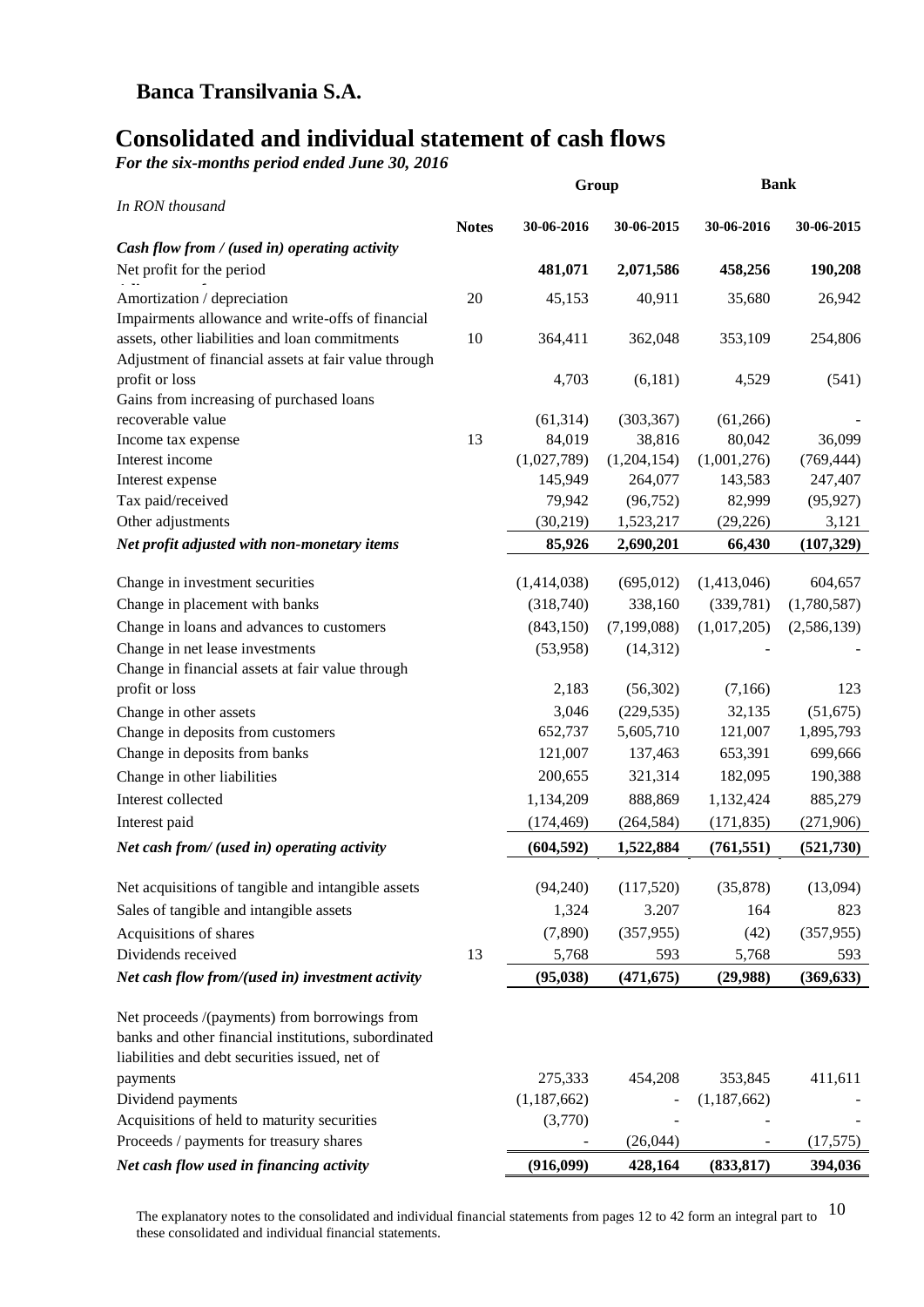# **Consolidated and individual statement of cash flows** *(continued)*

*For the six-months period ended June 30, 2016*

| In RON thousand                            | Group       |            | <b>Bank</b> |            |  |
|--------------------------------------------|-------------|------------|-------------|------------|--|
|                                            | 30-06-2016  | 30-06-2015 | 30-06-2016  | 30-06-2015 |  |
| Net increase / (decrease) in cash and cash |             |            |             |            |  |
| equivalents                                | (1,615,729) | 1,479,373  | (1,625,356) | (497, 327) |  |
| Cash and cash equivalents at January 1st   | 8,607,236   | 6,398,180  | 8,597,019   | 6,381,816  |  |
|                                            |             |            |             |            |  |
| Cash and cash equivalents at June 30       | 6,991,507   | 7,877,553  | 6,971,663   | 5,884,489  |  |
|                                            |             |            |             |            |  |

#### *Reconciliation of cash and cash equivalents with the consolidated and individual statement of financial position as at June 30*

| <b>Note</b> |                    |            |                  |             |
|-------------|--------------------|------------|------------------|-------------|
|             | 30-06-2016         | 30-06-2015 | 30-06-2016       | 30-06-2015  |
| 14          | 5,096,741          | 3,921,723  | 5,096,698        | 3,361,527   |
| 15          | 1,458,477          | 3,391,530  | 1,438,673        | 1,958,600   |
| 15          | 336,837            | 564,707    | 336,837          | 564,707     |
| 19          | 100.452<br>(1,000) | (407)      | 100.452<br>(997) | (345)       |
|             | 6,991,507          | 7,877,553  | 6,971,663        | 5,884,489   |
|             |                    |            | Group            | <b>Bank</b> |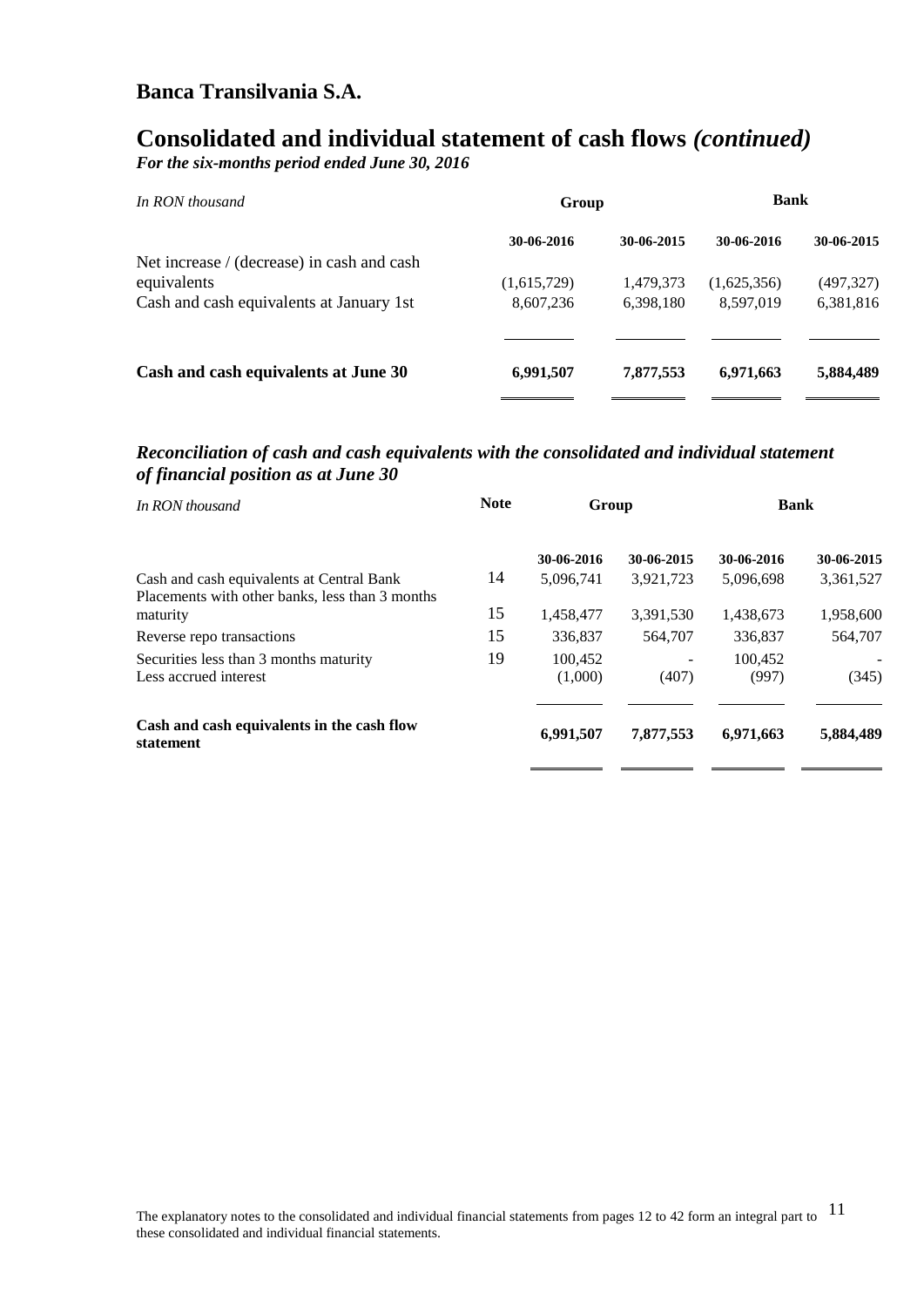# **Notes to the condensed consolidated and individual financial statements**

### **1. Reporting entity and basis of presentation**

#### **a) Reporting entity**

Banca Transilvania S.A ("Bank") is a bank registered in Romania. The Bank commenced its activity as a bank in 1993, being licensed by the National Bank of Romania to conduct banking activities. The Bank started its activity in 1994 and the services performed relate to banking operations for legal entities and private individuals.

The Group Banca Transilvania ("Group") comprises the parent-bank, Banca Transilvania S.A., and its subsidiaries based in Romania and Moldova. The consolidated and individual financial statements of the Bank as at June 30, 2016 include Banca Transilvania S.A ("Parent-company" or "BT") and its subsidiaries (hereinafter "Group").

The Group operates in the following lines of business: banking, which is performed by Banca Transilvania S.A. ("Bank"), leasing and consumer loans, which are conducted mainly by BT Leasing Transilvania IFN S.A., BT Operational Leasing S.A., BT Direct IFN S.A. and BT Leasing MD S.R.L., asset management, which is carried out by BT Asset Management S.A.I.S.A. Furthermore, the Bank has control in 3 investment funds which are also consolidated through the global consolidation method.

The Bank operates through its registered office located in Cluj-Napoca 60 branches, 457 agenies, 33 working points, 7 divisions of doctors and 1 regional center located in Bucharest (2015: 60 branches, 455 agencies, 31 working points, 9 divisions of doctors and 1 regional center located in Bucharest).

In 2013 the Bank opened a branch in Italy, which started its activity from operational point of view in 2014.

The number of active employees of the Group at June 30, 2016 was 7,488 employees (December 31, 2015: 7,227 employees).

The number of active employees of the Bank at June 30, 2016 was 6,996 employees (December 31, 2015: 6,854 employees).

The head-office of the Bank is 8 Baritiu Street, Cluj-Napoca, Romania.

The ownership structure of the Bank is the following:

|                                                           | June 30, 2016 | <b>December 31, 2015</b> |
|-----------------------------------------------------------|---------------|--------------------------|
| European Bank for Reconstruction and Development ("EBRD") | 11.46%        | 11.46%                   |
| Romanian private individuals                              | 17.11%        | 16.77%                   |
| Romanian companies                                        | 28.78%        | 32.99%                   |
| Foreign private individuals                               | 1.90%         | 1.89%                    |
| Foreign companies                                         | 40.75%        | 36.89%                   |
| <b>Total</b>                                              | 100%          | 100%                     |

The Bank's shares are listed on the Bucharest Stock Exchange and are traded under the symbol TLV.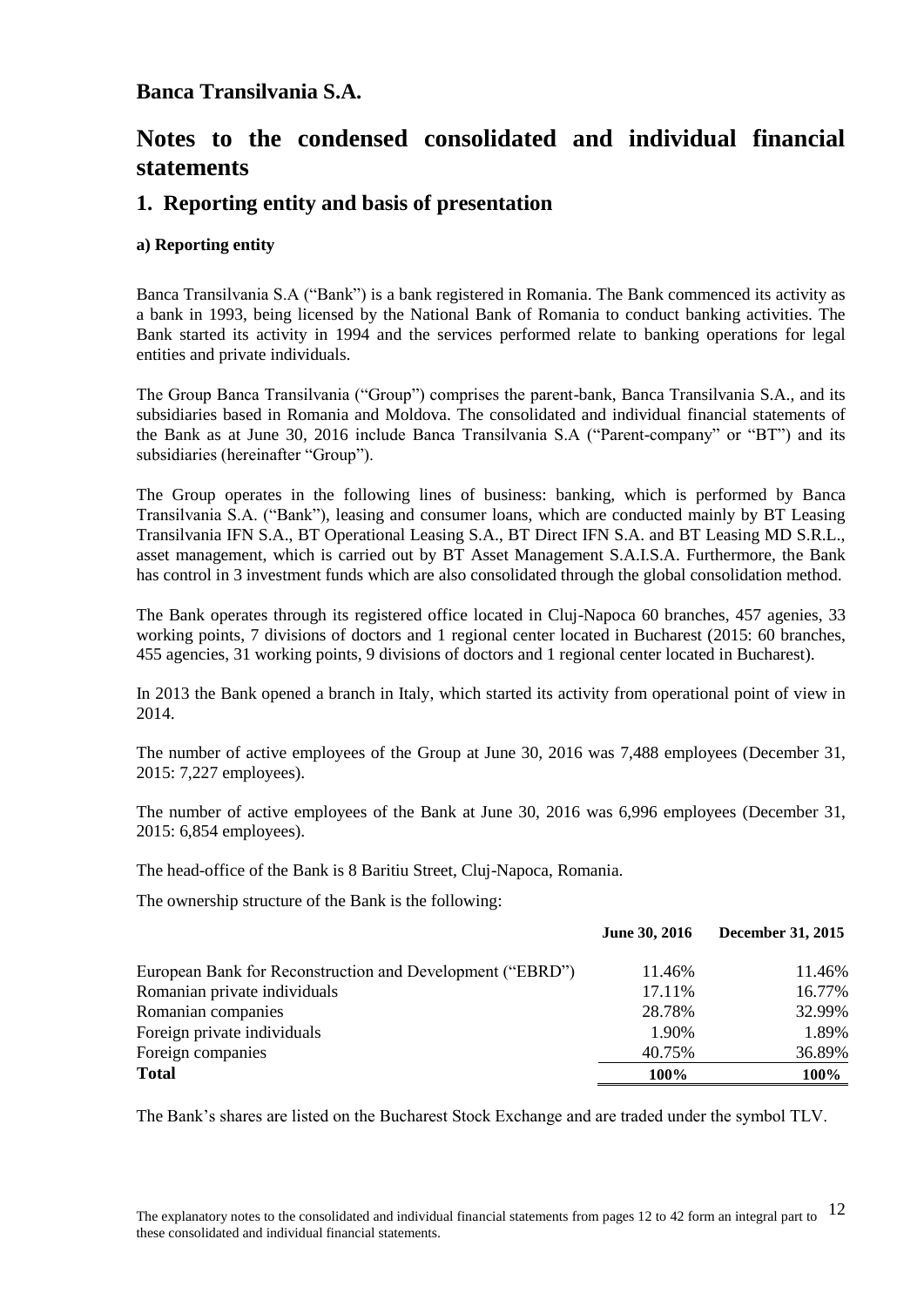# **Notes to the condensed consolidated and individual financial statements**

### **1. Reporting entity and basis of presentation (continued)**

#### **b) Statement of compliance**

The interim condensed consolidated and individual financial statements of the Bank and the Group as at June 30, 2016 have been prepared in accordance with IAS 34 "Interim financial reporting", as endorsed by the European Union. They do not include all the information necessary for a complete set of financial statement in compliance with the Financial Reporting Standards ("IFRS"), as ratified by the European Union. However, certain explanatory notes are included in order to explain the events and the transactions that are significant to the understanding of the changes in the financial position and performance of the Bank and the Group since the last consolidated and individual financial statements as at and for the year ended December 31, 2015.

#### **c) Basis of measurement**

The *interim condensed* consolidated and individual financial statements have been prepared on a amortized cost basis, except the following fair value basis: financial assets and liabilities at fair value through profit or loss, whereas available for sale financial instruments through reserves, except those for which a reliable measurement of fair value is not available.

#### **d) Functional and presentation currency**

The items included in the financial statements of each of the Group's entities are measured using the currency of the primary economic environment in which the entity operates ('the functional currency'). The consolidated and individual financial statements are presented in Romanian lei "RON", which is the Group's and the Bank's functional and presentation currency, rounded to the nearest thousand.

The exchange rates of the major currencies were the following:

| <b>Currency</b> | <b>June 30, 2016</b> | <b>December 31, 2015</b> | Variation % |
|-----------------|----------------------|--------------------------|-------------|
| Euro (EUR)      | 1: LEU 4.5210        | 1: LEU 4.5245            | $-0.08\%$   |
| US Dollar (USD) | 1: LEU 4.0624        | 1: LEU 4.1477            | $-2.06\%$   |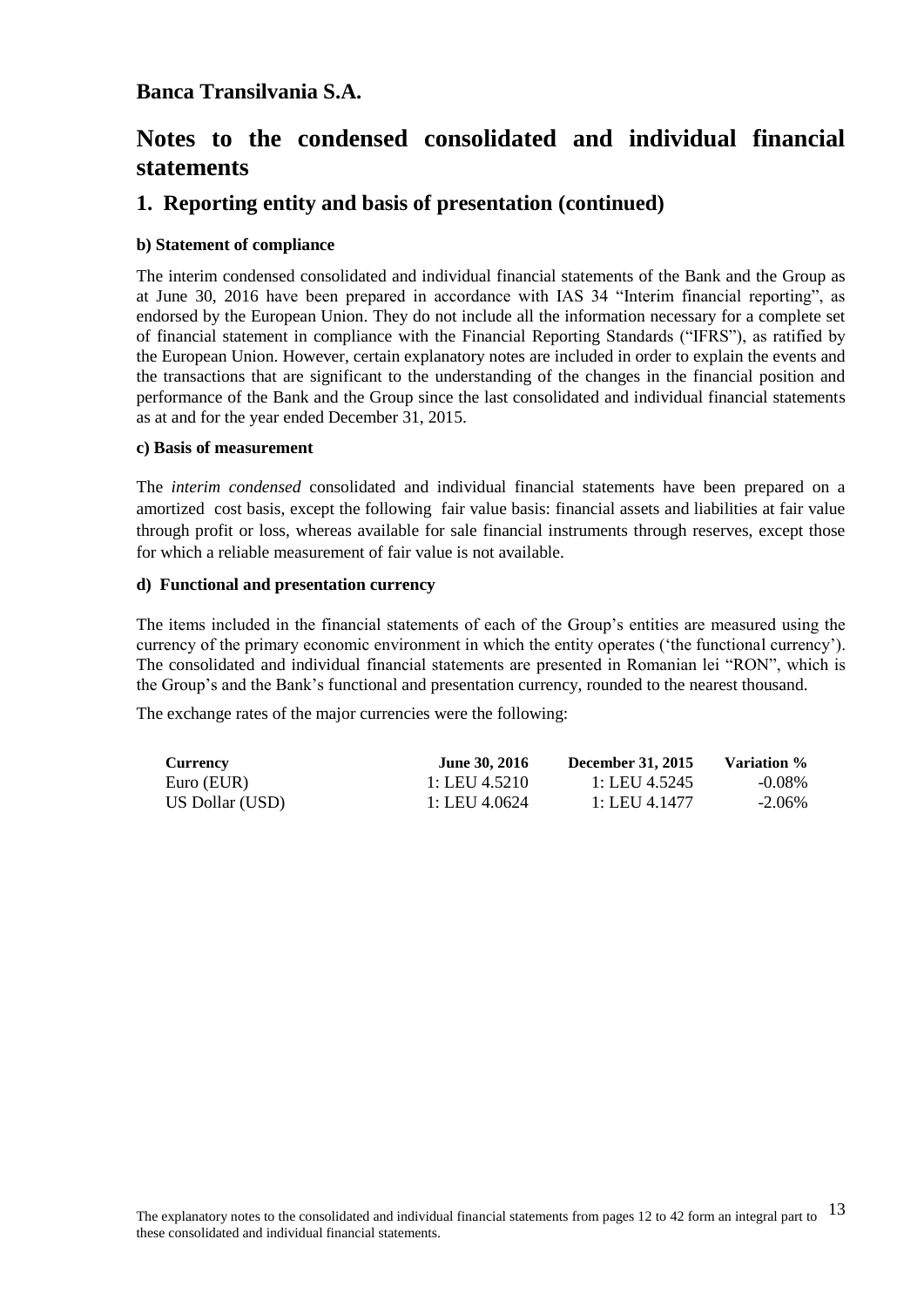# **Notes to the condensed consolidated and individual financial statements**

### **1. Reporting entity and basis of presentation (continued)**

#### **e) Use of estimates and significant judgments**

The preparation of the interim consolidated and individual financial statements in accordance with IFRS as endorsed by the European Union implies that the management uses estimations and judgments that affect the application of accounting policies, as well as the reported value of assets, liabilities, income and expenses.

The significant accounting methods and policies have been consistently applied by the Group and the Bank during the financial years presented in these consolidated and individual financial statements.

## **2. Significant accounting policies**

With the exception of the details below the accounting policies applied by the Bank and its Group entities in these condensed stand alone and consolidated interim financial statements are the same as those applied in the stand alone and consolidated financial statements as at December 31, 2015. Taxes on income in the interim periods are accrued using the tax rate that would be applicable to expected total annual profit or loss.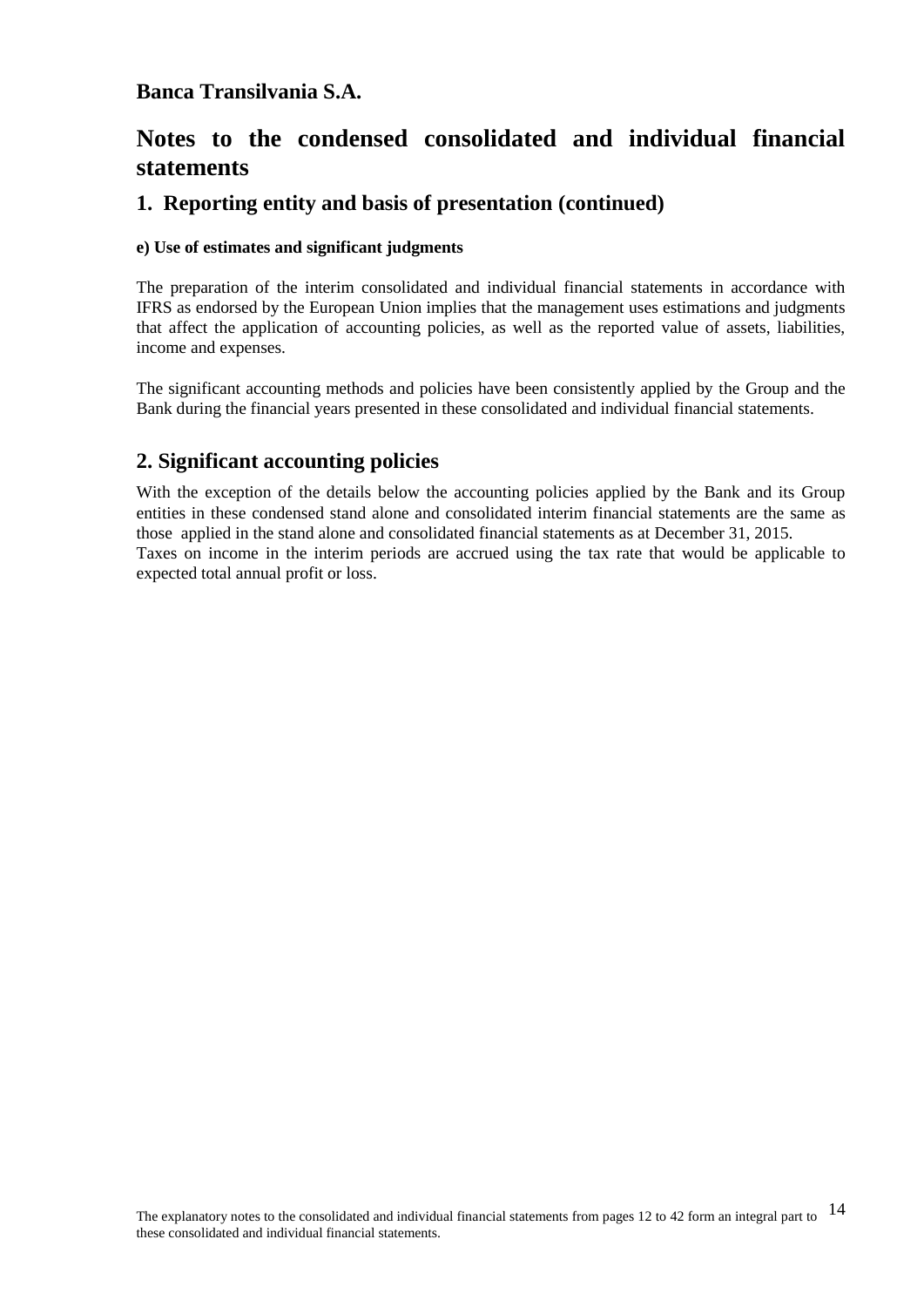# **Notes to the condensed consolidated and individual financial statements**

#### **3. Segment reporting**

The business segment reporting format is the Group's and Bank's primary basis of segment reporting. Transactions between business segments are conducted at arm's length. Segment assets and liabilities include items directly attributable to a segment, as well as those that can be allocated on a reasonable basis.

The Group's and Bank's segment reporting comprises the following main business segments:

• Corporate customers - within corporate banking the Group and the Bank provide corporations with a range of banking products and services, including lending and deposit taking, providing cash management, foreign commercial business, investment advices, financial planning, securities business, project and structured finance transactions, syndicated loans and asset backed transactions.

• SME - is a client segment for which the Group and the Bank developed and provided personalized products, easy to access and which cover their business needs: loans, saving products, current account transactions.

• Individuals - the Group and the Bank provide individuals with a range of banking products and services, including lending (consumer loans, vehicles purchase, personal needs, and mortgages), savings and deposit taking business, payment services and securities business.

• Treasury - incorporating of work services for cash.

• Leasing and customer finance - within leasing the Group includes financial products and services provided by the leasing and consumer finance entities of the Group.

• Other - the Group and the Bank incorporate in this category the services offered by other financial entities within the Group: asset management, brokerage, factoring and real estate.

The tables below presents financial information per segments in the consolidated/separated statement of financial position and the operational result before net expenses with the impairment allowance for loans and advances to customers, for the financial year ended at June 30, 2016 and comparative data at December 31, 2015.

The tables also presents financial information per segments for individual statement of comprehensive income for the period ended at June 30, 2016 and comparative data at June 30, 2015 and for consolidated statement of comprehensive income for the period ended at June 30, 2016. The information per segments for consolidated statement of comprehensive income for the period ended at June 30, 2015 was not included because at that time the merger with Volksbank was underway, and the allocation of expenses and revenues, for the period, by BT's business segments could not be done.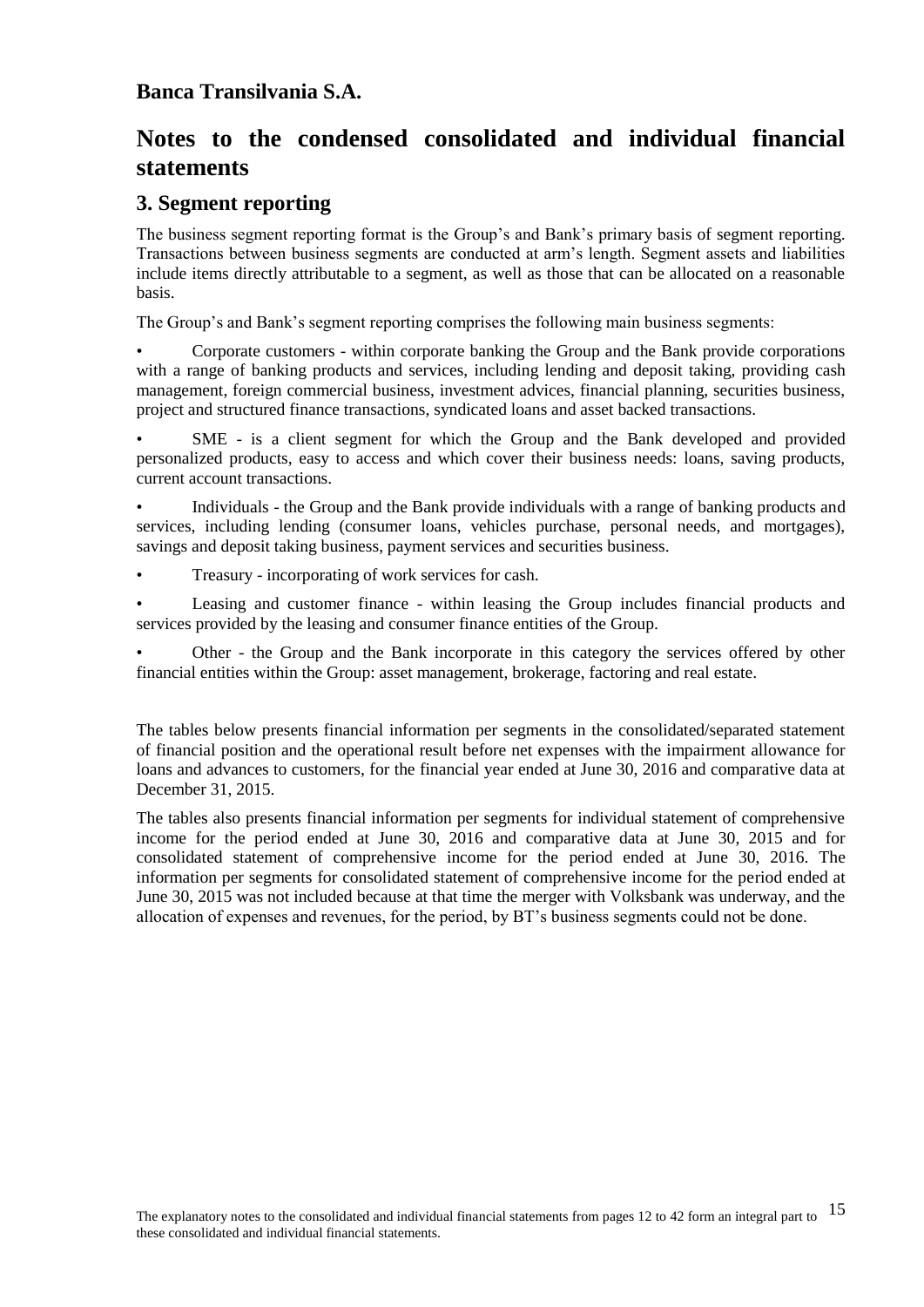# **Notes to the separate and consolidated financial statements**

#### **3. Segment reporting (***continued***)**

#### *Business segments as at June 30, 2016*

| RON thousand                                            | Corporated               |             | <b>SME</b> |           | <b>Individuals</b> |                          | <b>Treasury</b>          |            | Leasing and<br>consumer finance |          | Others    |          | Eliminations &<br>adjustements |           | <b>Unallocated</b>       |           | <b>TOTAL</b>                          |                |
|---------------------------------------------------------|--------------------------|-------------|------------|-----------|--------------------|--------------------------|--------------------------|------------|---------------------------------|----------|-----------|----------|--------------------------------|-----------|--------------------------|-----------|---------------------------------------|----------------|
| Group                                                   | 30-Jun-16                | 2015        | 30-Jun-16  | 2015      | $30 - 16$          | 2015                     | 30-Jun-16                | 2015       | 30-Jun-16                       | 2015     | 30-Jun-16 | 2015     | 30-Jun-16                      | 2015      | 30-Jun-16                | 2015      | 30-Jun-16                             | 2015           |
| Gross Ioans                                             | 11,278,229               | 11.027.416  | 3,056,731  | 3.077.213 | 14,307,402         | 13,635,384               |                          |            | 623.913                         | 517,614  | 28,438    | 137.455  | (56292)                        | 382,767)  | -                        |           | 28,779,421                            | 28,012,315     |
| Provisions                                              | (1691228)                | (1,650,586) | (274,496)  | -335,67   | (825,454)          | (646,228)                | $\overline{\phantom{0}}$ |            | (79,779                         | (80,006) | (58)      | (78,488) | 5,489                          | 4.279     | $\overline{\phantom{a}}$ |           | (2865526)                             | (2,786,701)    |
| Loans net of<br>provisions                              | 9587.001                 | 9.376.829   | 2.782.235  | 2,741,543 | 13,481,948         | 12,989,155               |                          |            | 544.134                         | 437,608  | 28,38     | 58,967   | (509,803)                      | (378,488) | $\overline{\phantom{a}}$ |           | 25,913,895                            | 25225,614      |
| Securities net of<br>provisions                         |                          |             |            |           |                    |                          | 13,809,150               | 12,602,106 |                                 |          | 160,452   | 162,876  | (144.075)                      | (135,342) | $\overline{\phantom{a}}$ |           | 13825.527                             | 12,629,640     |
| Treasury and inter-<br>bank operations.                 | $\overline{\phantom{a}}$ |             |            |           |                    | $\overline{\phantom{a}}$ | 7,376,552                | 8,674,668  | 13,001                          | 43.98    | 105,158   | 69,321   | (97, 27)                       | (33,886)  | $\overline{\phantom{a}}$ |           | 7,397,440<br>$\overline{\phantom{0}}$ | 8,694,083      |
| Tangible and<br>intangible assets                       | 106.066                  | 125,856     | 60.664     | 64.729    | 199.381            | 164,071                  | 36,278                   | 46,831     | 100,114                         | 70.632   | 81552     | 54.619   | (1203)                         | 376       | $\overline{\phantom{a}}$ |           | 582852                                | 527,114        |
| Other assets                                            | 149,524                  | 211.847     | 30,282     | 48.364    | 133,675            | 160,376                  | 85,316                   | 106,704    | 31,578                          | 24.236   | 117,69    | 80,451   | (125,097)                      | (129.339) | $\overline{\phantom{a}}$ |           | 422,968                               | 502.64         |
| <b>Total Assets</b>                                     | 9,842,591                | 9.714.532   | 2.873.181  | 2,854,636 | 13.815.004         | 13.313.602               | .236<br>21.307           | 21,430,309 | 688,827                         | 576,518  | 493 232   | 426.234  | (877,449)                      | (736,739) |                          |           | 48.142.682                            | ,579,092<br>47 |
| Deposits and<br>current accounts                        | 9.642.503                | 9,873,482   | 4.724.145  | 5235.410  | 24,654,084         | 23286,400                | 509,462                  | 368,425    | 131                             | 158      | 3,462     | 50       | (97.797)                       | (33,753)  |                          |           | 39,435,990                            | 38,690,166     |
| Loans from banks<br>and other financial<br>institutions | 367,737                  | 343,304     | 259,856    | 338,896   | 17,033             | 23,776                   | 63304                    | 279,166    | 509.287                         | 430,904  | 67524     | 913      | (51, 134)                      | (377.644) | -                        |           | 1403,607                              | 1129,702       |
| Subordinated<br>liabilities                             |                          |             |            |           |                    |                          | 412,935                  | 416,352    |                                 |          |           |          | 63                             | 72        |                          |           | 412,998                               | 416,424        |
| Other liabilities                                       | 447.111                  | 401.235     | 90,549     | 31,615    | 399,721            | 303,795                  | 255,117                  | 202,127    | 34,965                          | 15,846   | 215,807   | 102,1    | (11778)                        | (14,791)  | $\overline{\phantom{a}}$ |           | 1431.512                              | 1,01387        |
| Total<br>Liabilities                                    | 10.457.351               | 10.618.081  | 5.074.550  | 5,665,921 | 25.070.838         | 23.613.971               | 1,870,818                | 1,286,070  | 544.403                         | 446,908  | 286,793   | 193.45   | (620.646)                      | (486.122) | $\overline{\phantom{0}}$ |           | $-42,684,107$                         | 41,338,279     |
| Equity                                                  |                          |             |            |           |                    |                          |                          |            |                                 |          |           |          |                                |           | 5,458,575                | 6,240,813 | 5,458,575                             | 6,240,813      |
| Total<br>Liabilities and<br><u>Equity</u>               | 10.457.351               | 10.618.081  | 5.074.550  | 5,665,921 | 25,070,838         | 23,613,971               | 1870.818                 | 1,286,070  | 544.403                         | 446,908  | 286,793   | 193.45   | (620.646)                      | (486.122) | 5.458.575                | 6,240.813 | 48.142.682                            | 47,579,092     |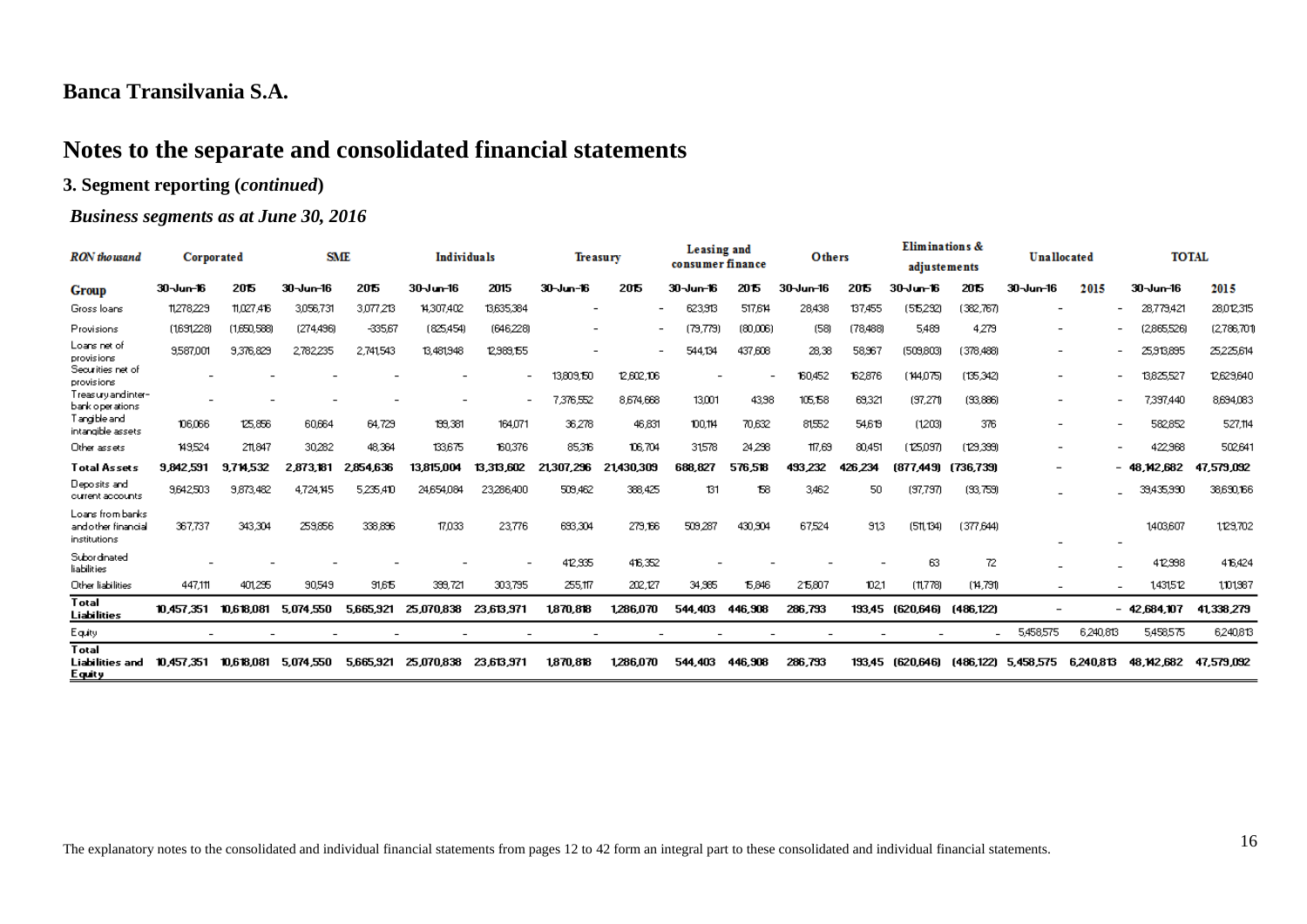# **Notes to the separate and consolidated financial statements**

#### **3. Segment reporting (***continued***)**

#### *Business segments as at June 30, 2016*

#### *Group*

| $UUU\mu$                                                                                                         |            |            |                       |                              |                                        |               |                               |              |
|------------------------------------------------------------------------------------------------------------------|------------|------------|-----------------------|------------------------------|----------------------------------------|---------------|-------------------------------|--------------|
| In RON thousand                                                                                                  | Corporate  | <b>SME</b> | <b>Retail Banking</b> | <b>Treasury</b>              | <b>Leasing and</b><br>consumer finance | <b>Others</b> | Eliminations &<br>adjustments | <b>Total</b> |
| Net interest income                                                                                              | 164,653    | 96,572     | 354,715               | 91,351                       | 22,589                                 | 152,628       | (668)                         | 881,840      |
| Net commission income                                                                                            | 60,934     | 95,536     | 86,879                | (402)                        | 427                                    | 15,649        | (550)                         | 258,473      |
| Net trading income                                                                                               | 14,276     | 21,881     | 30,716                | 13,802                       | 307                                    | (1,260)       | 21                            | 79,743       |
| Net gain from sale of available-for-sale<br>financial instruments                                                |            |            | 185,035               | 43,076                       |                                        | 41,647        |                               | 269,758      |
| Contribution to the Bank Deposit Guarantee<br>Fund and Bank Resolution Fund                                      | (18, 719)  | (9,926)    | (44, 147)             |                              |                                        |               |                               | (72, 792)    |
| Other operating income                                                                                           | 12,922     | 445        | 16,812                | $\qquad \qquad \blacksquare$ | 20,553                                 | 16,439        | (5,218)                       | 61,953       |
| <b>Total Income</b>                                                                                              | 234,066    | 204,508    | 630,010               | 147,827                      | 43,876                                 | 225,103       | (6, 415)                      | 1,478,975    |
|                                                                                                                  |            |            |                       |                              |                                        |               |                               |              |
| Personnel expenses                                                                                               | (85, 485)  | (61, 895)  | (141,938)             | (10,503)                     | (7,617)                                | (10,641)      |                               | (318,079)    |
| Operating expenses                                                                                               | (42,930)   | (29, 354)  | (87,219)              | (12,572)                     | (17,678)                               | (11, 865)     | 5,594                         | (196, 024)   |
| Advertising and promotional expenses                                                                             | (2,555)    | (2,846)    | (6,322)               | (345)                        | (115)                                  | (185)         |                               | (12,368)     |
| Depreciation and amortization                                                                                    | (10,071)   | (5,540)    | (15,962)              | (3,236)                      | (8, 336)                               | (2,008)       |                               | (45, 153)    |
| Other expenses                                                                                                   | (5,969)    | (4,158)    | (10,737)              | (1,155)                      | (619)                                  | (1,700)       |                               | (24, 338)    |
| <b>Total Expenses</b>                                                                                            | (147, 010) | (103,793)  | (262, 178)            | (27, 811)                    | (34,365)                               | (26,399)      | (5,594)                       | (595, 962)   |
|                                                                                                                  |            |            |                       |                              |                                        |               |                               |              |
| Operational result before impairment losses<br>for assets and provisions for other risks and<br>loan commitments | 87,056     | 100,715    | 367,832               | 120,016                      | 9,511                                  | 198,704       | (821)                         | 883,013      |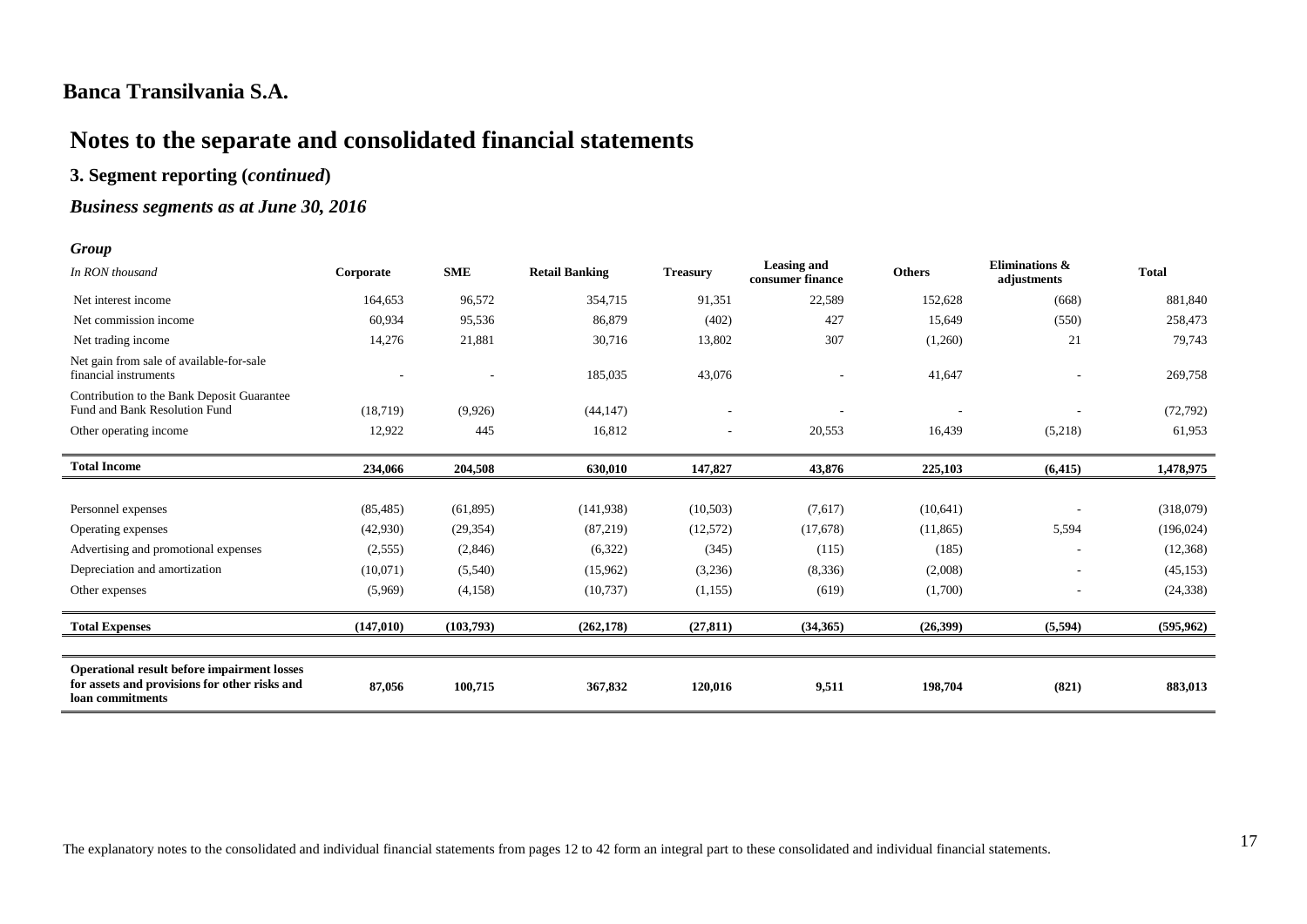# **Notes to the separate and consolidated financial statements**

### **3. Segment reporting (***continued***)**

#### *Business segments as at June 30, 2016*

#### *Bank*

| In RON thousand                                      | Corporate   |             | <b>SME</b> |           | <b>Individuals</b> |            | <b>Treasury</b> |            | Other     |           | <b>TOTAL</b> |             |
|------------------------------------------------------|-------------|-------------|------------|-----------|--------------------|------------|-----------------|------------|-----------|-----------|--------------|-------------|
|                                                      | 30-Jun-16   | 2015        | 30-Jun-16  | 2015      | 30-Jun-16          | 2015       | $30$ -Jun-16    | 2015       | 30-Jun-16 | 2015      | 30-Jun-16    | 2015        |
| Gross loans                                          | 11,278,229  | 11,027,416  | 3,056,731  | 3,077,213 | 14,307,402         | 13,635,384 |                 |            |           |           | 28,642,362   | 27,740,013  |
| Provisions                                           | (1,691,228) | (1,650,588) | (274, 496) | (335,670) | (825, 454)         | (646, 228) |                 |            |           |           | (2,791,178)  | (2,632,486) |
| Loans net of provisions                              | 9,587,001   | 9,376,829   | 2,782,235  | 2,741,543 | 13,481,948         | 12,989,155 |                 |            |           |           | 25,851,184   | 25,107,527  |
| Securities and other treasury operations             |             |             |            |           |                    | ٠          | 13,809,150      | 12,602,106 |           |           | 13,809,150   | 12,602,106  |
| Treasury and inter-bank operations                   |             |             |            |           |                    |            | 7,376,552       | 8,674,668  |           |           | 7,376,552    | 8,674,668   |
| Tangible and intangible assets                       | 106,066     | 125,856     | 60,664     | 64,729    | 199,381            | 164,071    | 36,278          | 46,831     | 14,114    | 8,014     | 416,503      | 409,501     |
| Other assets                                         | 149,524     | 211,847     | 30,282     | 48,364    | 133,675            | 160,376    | 85,316          | 106,704    | 38,985    | 21,572    | 437,782      | 548,863     |
| <b>Total Assets</b>                                  | 9,842,591   | 9,714,532   | 2,873,181  | 2,854,636 | 13,815,004         | 13,313,602 | 21,307,296      | 21,430,309 | 53,099    | 29,586    | 47,891,171   | 47,342,665  |
|                                                      |             |             |            |           |                    |            |                 |            |           |           |              |             |
| Deposits from customers                              | 9,642,503   | 9,873,482   | 4,724,145  | 5,235,410 | 24,654,084         | 23,286,400 | 509,462         | 388,425    |           |           | 39,530,194   | 38,783,717  |
| Loans from banks and other financial<br>institutions | 367,737     | 343,304     | 259,856    | 338,896   | 17,033             | 23,776     | 693,304         | 279,166    |           |           | 1,337,930    | 985,142     |
| Subordinated liabilities                             |             |             |            |           |                    |            | 412,935         | 416,352    |           |           | 412,935      | 416,352     |
| Other liabilities                                    | 447,111     | 401,295     | 90,549     | 91,615    | 399,721            | 303,795    | 255,117         | 202,127    | 116,569   | 40,861    | 1,309,067    | 1,039,693   |
| <b>Total Liabilities</b>                             | 10,457,351  | 10,618,081  | 5,074,550  | 5,665,921 | 25,070,838         | 23,613,971 | 1,870,818       | 1,286,070  | 116,569   | 40,861    | 42,590,126   | 41,224,904  |
| Equity                                               |             |             |            |           |                    |            |                 |            | 5,301,045 | 6,117,761 | 5,301,045    | 6,117,761   |
| <b>Total Liabilities and Equity</b>                  | 10,457,351  | 10,618,081  | 5,074,550  | 5,665,921 | 25,070,838         | 23,613,971 | 1,870,818       | 1,286,070  | 5,417,614 | 6,158,622 | 47,891,171   | 47,342,665  |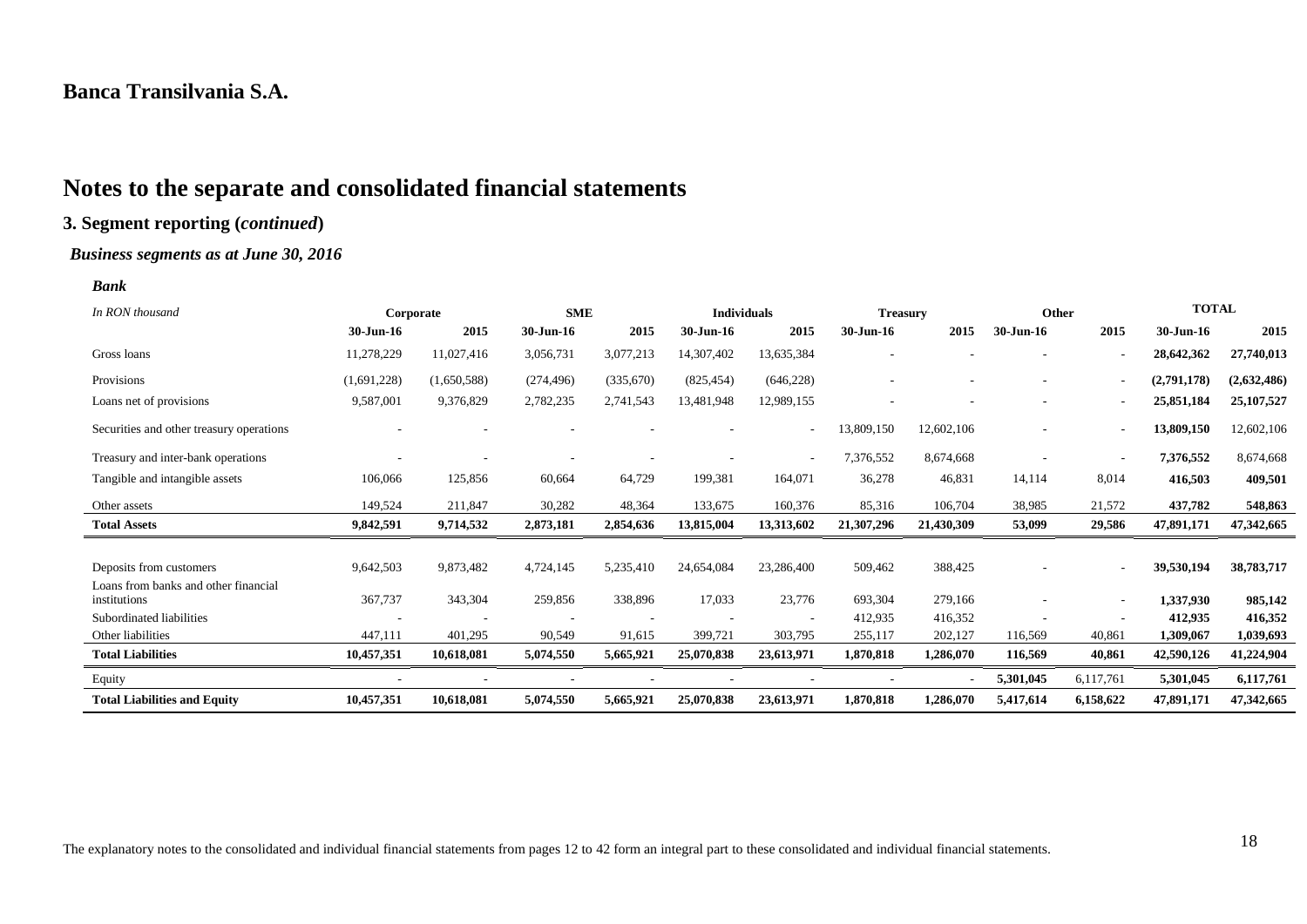# **Notes to the consolidated and separate financial statements**

#### **3. Segment reporting (***continued***)**

#### *Business segments as at June 30, 2016*

#### *Bank*

| In RON thousand                                                                                                            | <b>Corporate banking</b> |                  | <b>SME</b>       |                          | <b>Retail banking</b> |                  | <b>Treasury</b> |                 |           | Other                    | <b>Total</b>      |                   |
|----------------------------------------------------------------------------------------------------------------------------|--------------------------|------------------|------------------|--------------------------|-----------------------|------------------|-----------------|-----------------|-----------|--------------------------|-------------------|-------------------|
|                                                                                                                            | 30-Jun-16                | 30-Jun-15        | 30-Jun-16        | $30$ -Jun-15             | 30-Jun-16             | 30-Jun-15        | 30-Jun-16       | 30-Jun-15       | 30-Jun-16 | 30-Jun-15                | $30$ -Jun-16      | 30-Jun-15         |
| Net interest income                                                                                                        | 164,653                  | 142,367          | 96,572           | 82,550                   | 354,715               | 188,314          | 91,351          | 72,406          | 150,402   | 36,400                   | 857,693           | 522,037           |
| Net fee and commission income<br>Net trading income                                                                        | 60,934<br>14,276         | 56.486<br>10,939 | 95,536<br>21,881 | 81,119<br>14,197         | 86,879<br>30,716      | 73,628<br>19,413 | (402)<br>13,802 | (328)<br>25,275 |           | $\overline{\phantom{a}}$ | 242,947<br>80,675 | 210,905<br>69,824 |
| Net gain from sale of available-for-<br>sale financial instruments                                                         |                          |                  |                  | $\overline{\phantom{a}}$ | 185,035               |                  | 43,076          | 140,649         | 41,387    | 59,841                   | 269,498           | 200,490           |
| Contribution to the Bank Deposits<br>Guarantee Fund and Bank Resolution<br>Fund                                            | (18,719)                 | (21, 103)        | (9,926)          | (9,744)                  | (44, 147)             | (50,097)         |                 |                 |           |                          | (72, 792)         | (80, 944)         |
| Other operational income                                                                                                   | 12,922                   | 10,731           | 445              | 248                      | 16,812                | 12,010           |                 |                 | 7,001     | 1,490                    | 37,180            | 24,479            |
| <b>Total Income</b>                                                                                                        | 234,066                  | 199,420          | 204,508          | 168,370                  | 630,010               | 243,268          | 147,827         | 238,002         | 198,790   | 97,731                   | 1,415,201         | 946,791           |
| Staff expenses                                                                                                             | (85, 485)                | (76,019)         | (61,895)         | (56,346)                 | (141, 938)            | (101,061)        | (10,503)        | (8, 424)        | (4,995)   | (1,962)                  | (304, 816)        | (243, 812)        |
| Operational expenses                                                                                                       | (42,930)                 | (38, 830)        | (29, 354)        | (28, 716)                | (87,219)              | (65,745)         | (12,572)        | (8,421)         | (4,421)   | (43, 584)                | (176, 496)        | (185, 296)        |
| Marketing and advertising expenses                                                                                         | (2,555)                  | (1,668)          | (2,846)          | (3, 478)                 | (6,322)               | (5,727)          | (345)           | (337)           | (122)     | (53)                     | (12,190)          | (11,263)          |
| Depreciation and amortisation                                                                                              | (10,071)                 | (8,630)          | (5,540)          | (4, 336)                 | (15,962)              | (10, 149)        | (3,236)         | (3,366)         | (871)     | (461)                    | (35,680)          | (26,942)          |
| Other expenses                                                                                                             | (5,969)                  | (4,620)          | (4,158)          | (3,275)                  | (10,737)              | (6,428)          | (1, 155)        | (754)           | (486)     | (1,299)                  | (22,505)          | (16,376)          |
| <b>Total Expenses</b>                                                                                                      | (147, 010)               | (129,767)        | (103,793)        | (96, 151)                | (262, 178)            | (189, 110)       | (27, 811)       | (21,302)        | (10, 895) | (47,359)                 | (551,687)         | (483, 689)        |
|                                                                                                                            |                          |                  |                  |                          |                       |                  |                 |                 |           |                          |                   |                   |
| <b>Operational result before</b><br>impairment losses for assets and<br>provisions for other risks and loan<br>commitments | 87,056                   | 69,653           | 100,715          | 72,219                   | 367,832               | 54,158           | 120,016         | 216,700         | 187,895   | 50,372                   | 863,514           | 463,102           |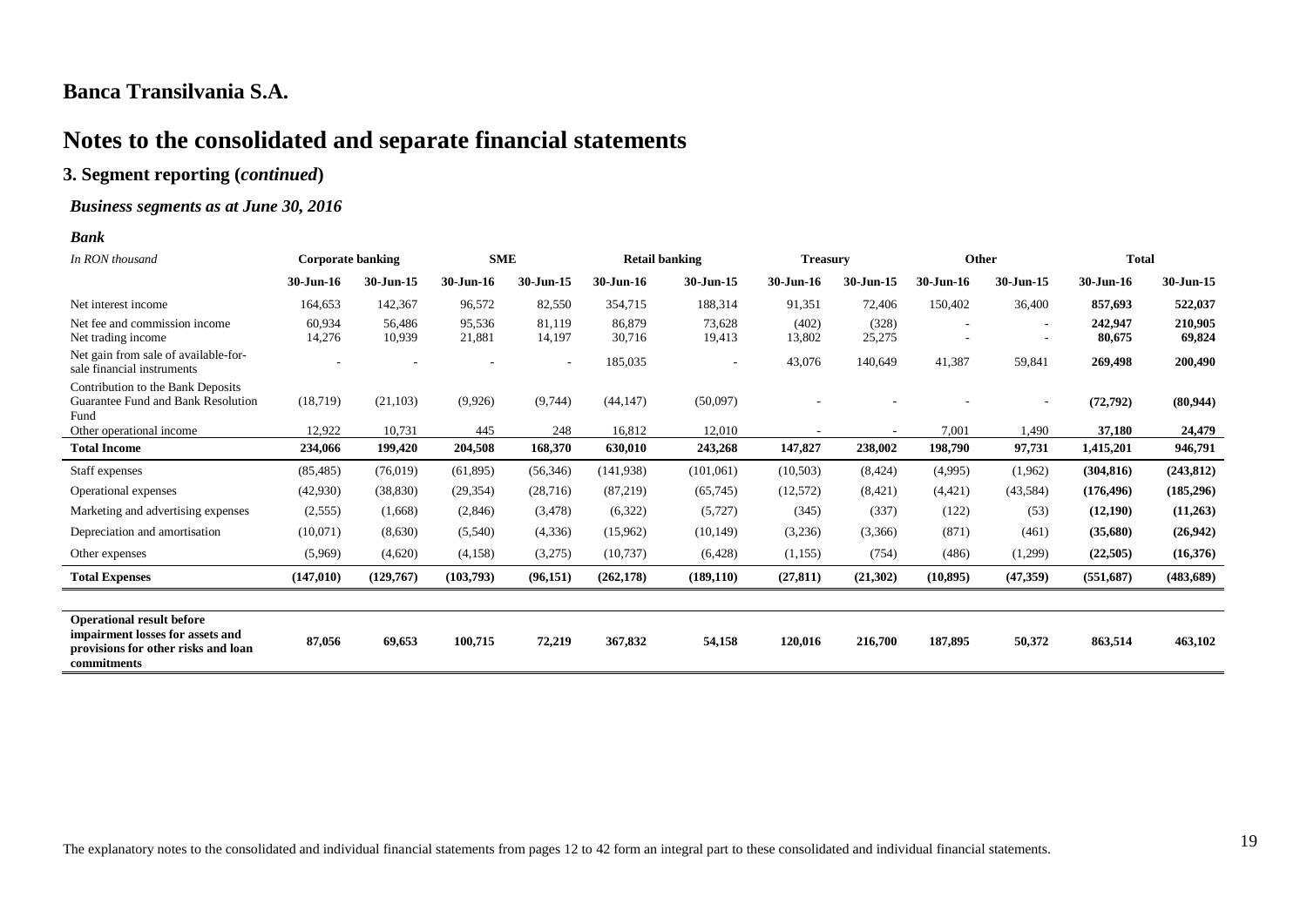# **Notes to the condensed consolidated and individual financial statements**

## **4. Consolidated financial assets and liabilities**

#### *Accounting classifications and fair values*

| In RON thousand                                                           | <b>Notes</b> | <b>Financial assets at</b><br>fair value through<br>profit or $loss$ <sup>**</sup> ) | Loans and<br>advances and net<br>lease investments | <b>Financial assets</b><br>available for sale | <b>Amortized</b><br>cost | <b>Total accounting</b><br>value | <b>Fair value</b> |
|---------------------------------------------------------------------------|--------------|--------------------------------------------------------------------------------------|----------------------------------------------------|-----------------------------------------------|--------------------------|----------------------------------|-------------------|
| June 30, 2016 Unaudited $(*)$                                             |              |                                                                                      |                                                    |                                               |                          |                                  |                   |
| <b>Financial assets</b>                                                   |              |                                                                                      |                                                    |                                               |                          |                                  |                   |
| Cash and cash equivalents at Central Bank                                 | 14           |                                                                                      |                                                    |                                               | 5,096,741                | 5,096,741                        | 5,096,741         |
| Placements with banks<br>Financial assets at fair value through profit or | 15           |                                                                                      |                                                    | $\overline{\phantom{0}}$                      | 2,524,615                | 2,524,615                        | 2,524,615         |
| loss                                                                      | 16           | 154,142                                                                              |                                                    |                                               |                          | 154,142                          | 154,142           |
| Loans and advances to customers                                           | 17           | $\overline{\phantom{a}}$                                                             | 25,485,186                                         |                                               | $\overline{\phantom{a}}$ | 25,485,186                       | 25,754,276        |
| Net lease investment                                                      | 18           |                                                                                      | 428,709                                            |                                               |                          | 428,709                          | 428,709           |
| Investment securities available for sale                                  | 19           | $\overline{\phantom{a}}$                                                             |                                                    | 13,430,694                                    |                          | 13,430,694                       | 13,430,694        |
| Investment securities held to maturity                                    |              |                                                                                      |                                                    |                                               | 16,775                   | 16,775                           | 16,775            |
| <b>Total financial assets</b>                                             |              | 154,142                                                                              | 25,913,895                                         | 13,430,694                                    | 7,638,131                | 47,136,862                       | 47,405,952        |
| <b>Financial liabilities</b>                                              |              |                                                                                      |                                                    |                                               |                          |                                  |                   |
| Deposits from banks                                                       | 23           |                                                                                      |                                                    |                                               | 509,462                  | 509,462                          | 509,462           |
| Deposits from customers<br>Borrowings from banks and other financial      | 24           |                                                                                      |                                                    | $\overline{\phantom{a}}$                      | 38,926,528               | 38,926,528                       | 38,955,510        |
| institutions                                                              | 25           | $\overline{\phantom{0}}$                                                             |                                                    |                                               | 1,403,607                | 1,403,607                        | 1,403,607         |
| Other subordinated liability                                              | 26           |                                                                                      |                                                    |                                               | 412,998                  | 412,998                          | 412,998           |
| <b>Total financial liabilities</b>                                        |              |                                                                                      |                                                    | $\blacksquare$                                | 41,252,595               | 41,252,595                       | 41,281,577        |

(\*\*)This category only includes financial assets held for trading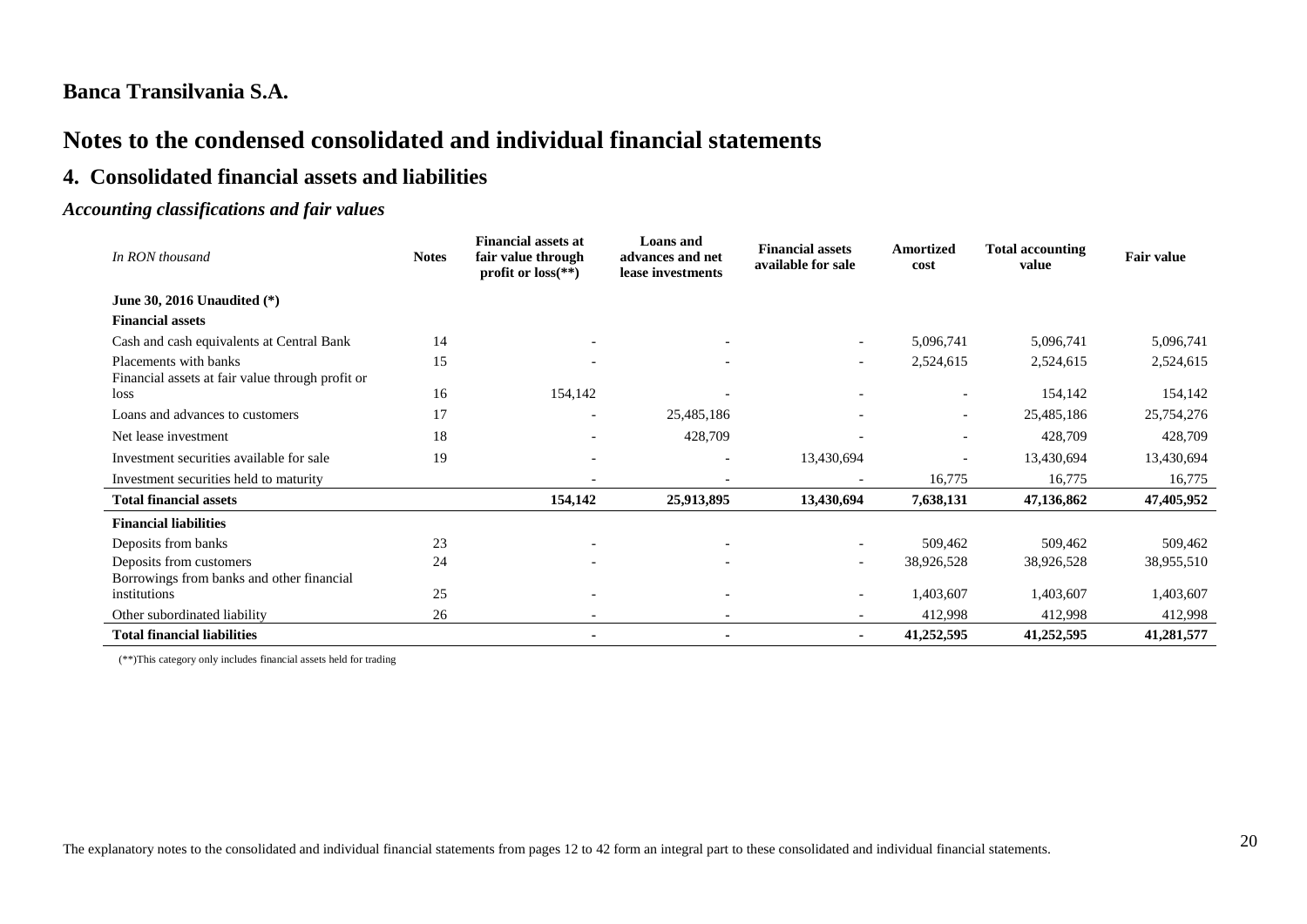# **Notes to the condensed consolidated and individual financial statements**

# **4. Consolidated financial assets and liabilities (continued)**

### *Accounting classifications and fair values*

| In RON thousand                                                           | <b>Notes</b> | <b>Financial assets at</b><br>fair value through<br>profit or $loss$ <sup>**</sup> ) | Loans and<br>advances and net<br>lease investments | <b>Financial assets</b><br>available for sale | <b>Amortized</b><br>cost | <b>Total accounting</b><br>value | <b>Fair value</b> |
|---------------------------------------------------------------------------|--------------|--------------------------------------------------------------------------------------|----------------------------------------------------|-----------------------------------------------|--------------------------|----------------------------------|-------------------|
| December 31, 2015                                                         |              |                                                                                      |                                                    |                                               |                          |                                  |                   |
| <b>Financial assets</b>                                                   |              |                                                                                      |                                                    |                                               |                          |                                  |                   |
| Cash and cash equivalents at Central Bank                                 | 14           |                                                                                      |                                                    | $\overline{\phantom{a}}$                      | 4,997,930                | 4,997,930                        | 4,997,930         |
| Placements with banks<br>Financial assets at fair value through profit or | 15           |                                                                                      |                                                    | $\overline{\phantom{a}}$                      | 3,908,864                | 3,908,864                        | 3,908,864         |
| loss                                                                      | 16           | 161,028                                                                              |                                                    |                                               | $\overline{\phantom{a}}$ | 161,028                          | 161,028           |
| Loans and advances to customers                                           | 17           |                                                                                      | 24,894,560                                         |                                               | $\overline{\phantom{a}}$ | 24,894,560                       | 25,280,986        |
| Net lease investment                                                      | 18           |                                                                                      | 331,054                                            |                                               | $\overline{\phantom{a}}$ | 331,054                          | 331,054           |
| Investment securities available for sale                                  | 19           |                                                                                      |                                                    | 12,242,959                                    | $\overline{\phantom{a}}$ | 12,242,959                       | 12,242,959        |
| Investment securities held to maturity                                    |              |                                                                                      |                                                    |                                               | 12,942                   | 12,942                           | 12,944            |
| <b>Total financial assets</b>                                             |              | 161,028                                                                              | 25, 225, 614                                       | 12,242,959                                    | 8,919,736                | 46,549,337                       | 46,935,765        |
| <b>Financial liabilities</b>                                              |              |                                                                                      |                                                    |                                               |                          |                                  |                   |
| Deposits from banks                                                       | 23           |                                                                                      |                                                    | $\overline{\phantom{a}}$                      | 388,425                  | 388,425                          | 388,425           |
| Deposits from customers<br>Borrowings from banks and other financial      | 24           |                                                                                      |                                                    |                                               | 38, 301, 741             | 38, 301, 741                     | 38, 339, 782      |
| institutions                                                              | 25           |                                                                                      |                                                    | $\overline{\phantom{a}}$                      | 1,129,702                | 1,129,702                        | 1,129,702         |
| Other subordinated liability                                              | 26           |                                                                                      |                                                    |                                               | 416,424                  | 416,424                          | 416,424           |
| <b>Total financial liabilities</b>                                        |              |                                                                                      |                                                    |                                               | 40,236,292               | 40,236,292                       | 40,274,333        |

(\*\*)This category only includes financial assets held for trading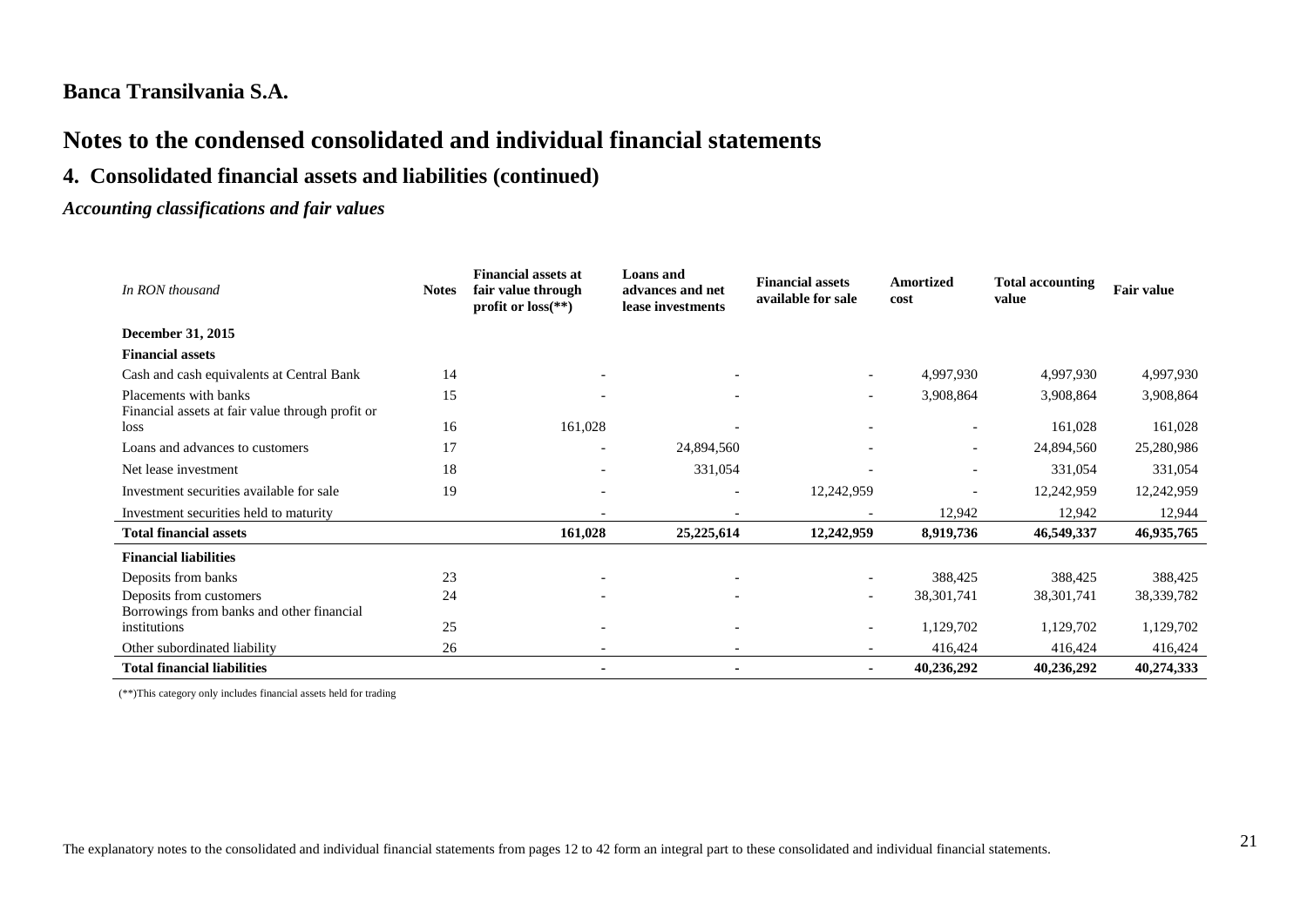# **Notes to the condensed consolidated and individual financial statements**

## **4. Individual financial assets and liabilities**

#### *Accounting classifications and fair values*

| In RON thousand                                                           | <b>Notes</b> | <b>Financial assets at</b><br>fair value through<br>profit or $loss$ <sup>**</sup> ) | Loans and<br>advances and net<br>lease investments | <b>Financial assets</b><br>available for sale | Amortized<br>cost        | <b>Total accounting</b><br>value | <b>Fair value</b> |
|---------------------------------------------------------------------------|--------------|--------------------------------------------------------------------------------------|----------------------------------------------------|-----------------------------------------------|--------------------------|----------------------------------|-------------------|
| June 30, 2016 Unaudited (*)                                               |              |                                                                                      |                                                    |                                               |                          |                                  |                   |
| <b>Financial Assets</b>                                                   |              |                                                                                      |                                                    |                                               |                          |                                  |                   |
| Cash and cash equivalents at Central Bank                                 | 14           |                                                                                      |                                                    | $\overline{\phantom{0}}$                      | 5,096,698                | 5,096,698                        | 5,096,698         |
| Placements with banks<br>Financial assets at fair value through profit or | 15           |                                                                                      |                                                    | $\overline{\phantom{a}}$                      | 2,503,770                | 2,503,770                        | 2,503,770         |
| loss                                                                      | 16           | 59,456                                                                               |                                                    | $\overline{\phantom{a}}$                      |                          | 59,456                           | 59,456            |
| Loans and advances to customers                                           | 17           |                                                                                      | 25,851,184                                         | $\overline{\phantom{a}}$                      | $\overline{\phantom{0}}$ | 25,851,184                       | 26,120,274        |
| Investment securities available for sale                                  | 19           |                                                                                      |                                                    | 13,525,778                                    |                          | 13,525,778                       | 13,525,778        |
| <b>Total financial assets</b>                                             |              | 59,456                                                                               | 25,851,184                                         | 13,525,778                                    | 7,600,468                | 47,036,886                       | 47,305,976        |
| <b>Financial liabilities</b>                                              |              |                                                                                      |                                                    |                                               |                          |                                  |                   |
| Deposits from banks                                                       | 23           |                                                                                      | $\overline{\phantom{0}}$                           | $\overline{\phantom{a}}$                      | 509,462                  | 509,462                          | 509,462           |
| Deposits from customers<br>Borrowings from banks and other financial      | 24           |                                                                                      | $\overline{\phantom{0}}$                           | $\overline{\phantom{a}}$                      | 39,020,732               | 39,020,732                       | 39,049,714        |
| institutions                                                              | 25           |                                                                                      | $\overline{\phantom{0}}$                           | $\overline{\phantom{0}}$                      | 1,337,930                | 1,337,930                        | 1,337,930         |
| Other subordinated liability                                              | 26           |                                                                                      |                                                    |                                               | 412,935                  | 412,935                          | 412,935           |
| <b>Total financial liabilities</b>                                        |              |                                                                                      |                                                    | ۰                                             | 41,281,059               | 41,281,059                       | 41,310,041        |

(\*\*)This category only includes financial assets held for trading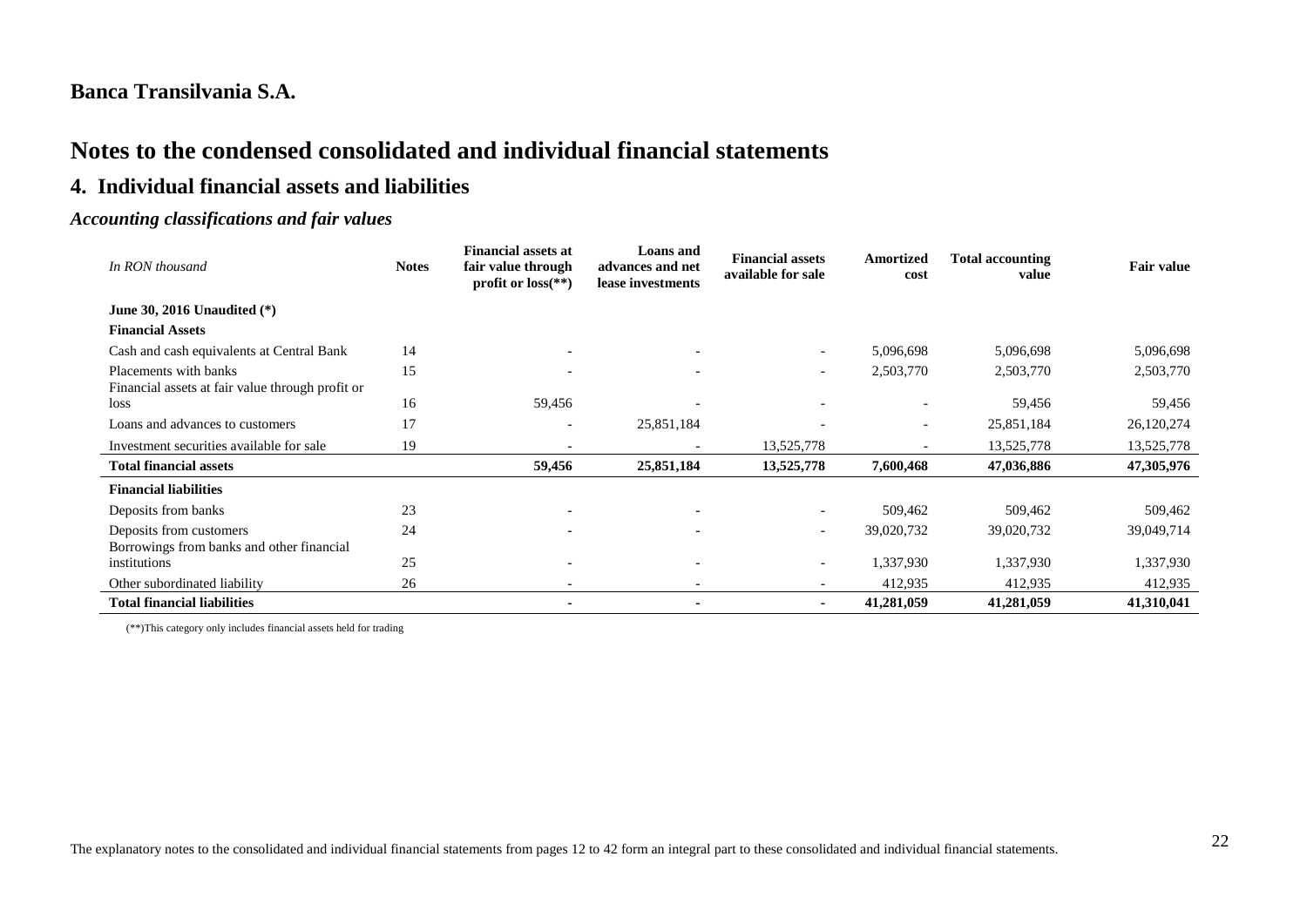# **Notes to the condensed consolidated and individual financial statements**

# **4. Individual financial assets and liabilities (continued)**

#### *Accounting classifications and fair values*

| In RON thousand                                                           | <b>Notes</b> | <b>Financial assets at</b><br>fair value through<br>profit or loss | <b>Loans</b> and<br>advances and net<br>lease investments | <b>Financial</b><br>assets available<br>for sale | <b>Amortized cost</b>    | <b>Total</b><br>accounting<br>value | <b>Fair value</b> |
|---------------------------------------------------------------------------|--------------|--------------------------------------------------------------------|-----------------------------------------------------------|--------------------------------------------------|--------------------------|-------------------------------------|-------------------|
| December 31, 2015                                                         |              |                                                                    |                                                           |                                                  |                          |                                     |                   |
| <b>Financial Assets</b>                                                   |              |                                                                    |                                                           |                                                  |                          |                                     |                   |
| Cash and cash equivalents at Central Bank                                 | 14           |                                                                    |                                                           | $\overline{\phantom{a}}$                         | 4,997,896                | 4,997,896                           | 4,997,896         |
| Placements with banks<br>Financial assets at fair value through profit or | 15           |                                                                    |                                                           | $\overline{\phantom{a}}$                         | 3,889,483                | 3,889,483                           | 3,889,483         |
| loss                                                                      | 16           | 56,819                                                             |                                                           |                                                  |                          | 56,819                              | 56,819            |
| Loans and advances to customers                                           | 17           | $\overline{\phantom{a}}$                                           | 25, 107, 527                                              |                                                  | $\overline{\phantom{a}}$ | 25, 107, 527                        | 25,493,953        |
| Investment securities available for sale                                  | 19           |                                                                    |                                                           | 12,332,576                                       |                          | 12,332,576                          | 12,332,576        |
| <b>Total financial assets</b>                                             |              | 56,819                                                             | 25,107,527                                                | 12,332,576                                       | 8,887,379                | 46,384,301                          | 46,770,727        |
| <b>Financial liabilities</b>                                              |              |                                                                    |                                                           |                                                  |                          |                                     |                   |
| Deposits from banks                                                       | 23           |                                                                    |                                                           |                                                  | 388,425                  | 388,425                             | 388,425           |
| Deposits from customers<br>Borrowings from banks and other financial      | 24           | $\overline{\phantom{0}}$                                           |                                                           | $\overline{\phantom{0}}$                         | 38, 395, 292             | 38, 395, 292                        | 38,433,333        |
| institutions                                                              | 25           | $\overline{\phantom{a}}$                                           |                                                           |                                                  | 985,142                  | 985,142                             | 985,142           |
| Other subordinated liability                                              | 26           |                                                                    |                                                           |                                                  | 416,352                  | 416,352                             | 416,352           |
| <b>Total financial liabilities</b>                                        |              |                                                                    |                                                           |                                                  | 40,185,211               | 40,185,211                          | 40,223,252        |

(\*\*) This category only includes financial assets held for trading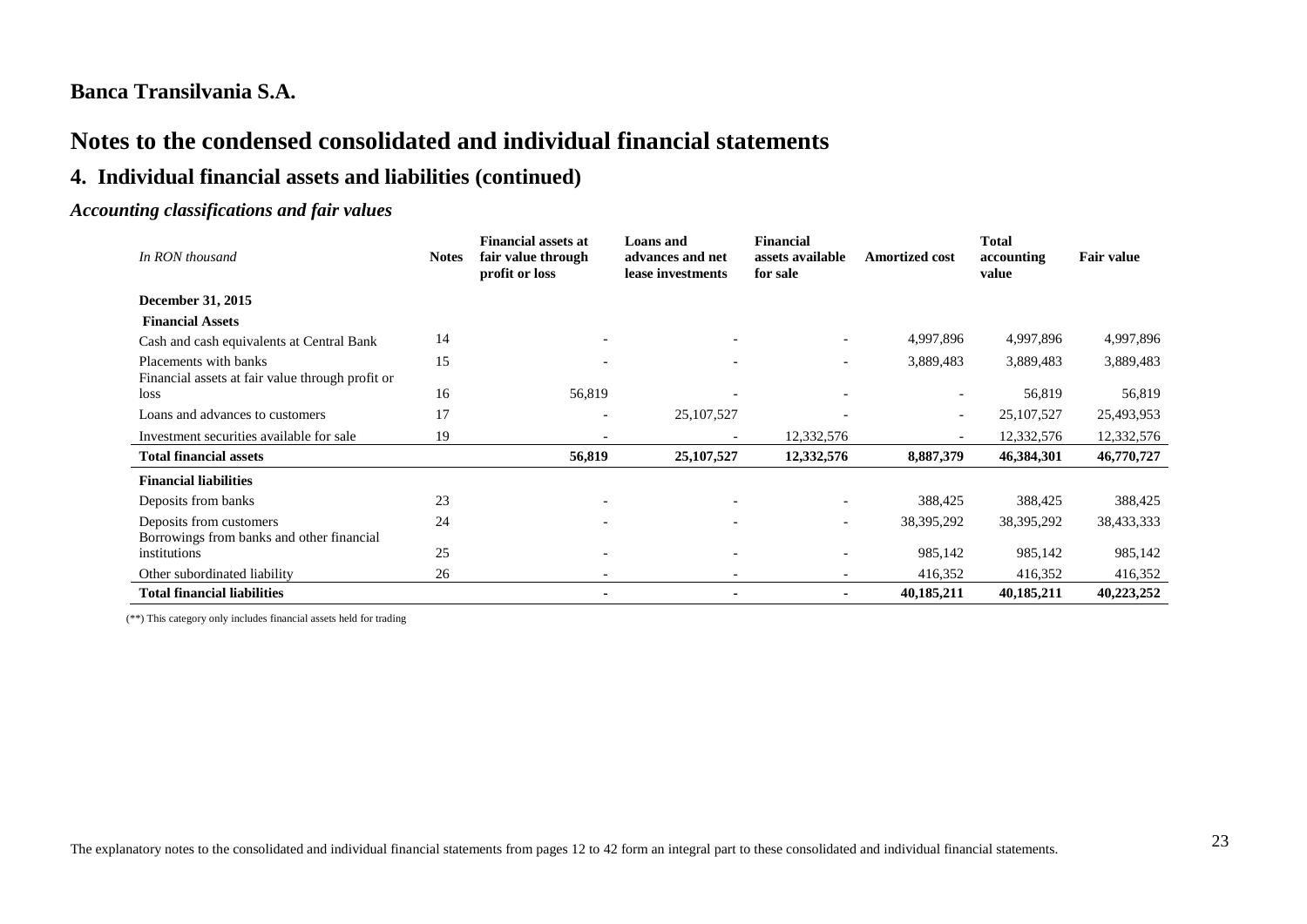# **Notes to the condensed consolidated and individual financial statements**

### **5. Net interest income**

| In RON thousand                                                      | Group      |            | <b>Bank</b> |            |  |  |
|----------------------------------------------------------------------|------------|------------|-------------|------------|--|--|
|                                                                      | 30-06-2016 | 30-06-2015 | 30-06-2016  | 30-06-2015 |  |  |
| <b>Interest income</b>                                               |            |            |             |            |  |  |
| Loans and advances to customers $(i)$                                | 804,771    | 750,207    | 799,625     | 639,962    |  |  |
| Current accounts at banks                                            | 2,751      | 5,316      | 2,751       | 4,750      |  |  |
| Investment securities available for sale                             | 133,352    | 118,138    | 132,620     | 109,812    |  |  |
| Placements with banks                                                | 5,120      | 9,370      | 5,014       | 14,920     |  |  |
| Net lease investments                                                | 20,481     | 17,756     |             |            |  |  |
| Increasing of purchased loans recoverable                            |            |            |             |            |  |  |
| amount                                                               | 61,314     | 303,367    | 61,266      |            |  |  |
| Total interest income                                                | 1,027,789  | 1,204,154  | 1,001,276   | 769,444    |  |  |
| <b>Interest expense</b>                                              |            |            |             |            |  |  |
| Deposits from customers<br>Borrowings from banks and other financial | 124,560    | 241,241    | 124,662     | 227,511    |  |  |
| institutions                                                         | 20,911     | 22,387     | 18,459      | 19,311     |  |  |
| Deposits from banks                                                  | 462        | 390        | 462         | 585        |  |  |
| Net lease investments                                                | 16         | 59         |             |            |  |  |
| Total interest expense                                               | 145,949    | 264,077    | 143,583     | 247,407    |  |  |
| Net interest income                                                  | 881,840    | 940,077    | 857,693     | 522,037    |  |  |

*(i)* Interest income as at June 30, 2016 includes the impaired net interest income on financial assets in total amount of 74,010 RON thousand (June 30, 2015: 94,758 RON thousand) for the Group and 70,769 RON thousand (June 30, 2015: 74,673 RON thousand) for the Bank.

Income and interest expenses in assets and liabilities other than those designated at fair value through profit and loss were calculated using the effective interest rate method.

## **6. Net fee and commission income**

| In RON thousand                                                                                                       | Group                  |                          | <b>Bank</b>              |                          |  |  |
|-----------------------------------------------------------------------------------------------------------------------|------------------------|--------------------------|--------------------------|--------------------------|--|--|
| Fee and commission income                                                                                             | 30-06-2016             | 30-06-2015               | 30-06-2016               | 30-06-2015               |  |  |
| <b>Transactions</b>                                                                                                   | 283,303                | 258,709                  | 270,950                  | 240,917                  |  |  |
| Loans management, factoring and<br>guarantees issuance<br>Finance lease management<br>Other fee and commission income | 23,806<br>130<br>72    | 20,442<br>165<br>54      | 23,817<br>73             | 19,918<br>13             |  |  |
| Total fee and commission income                                                                                       | 307,311                | 279,370                  | 294,840                  | 260,848                  |  |  |
| Fee and commission expense<br><b>Bank</b> commissions<br><b>Transactions</b><br>Loan commissions                      | 39,417<br>8,020<br>999 | 38,897<br>9,176<br>1,171 | 39,304<br>6,467<br>5,720 | 38,634<br>6,025<br>4,956 |  |  |
| Other fee and commission expenses<br>Total fee and commission expense                                                 | 402<br>48,838          | 328<br>49,572            | 402<br>51,893            | 328<br>49,943            |  |  |
| Net fee and commission income                                                                                         | 258,473                | 229,798                  | 242,947                  | 210,905                  |  |  |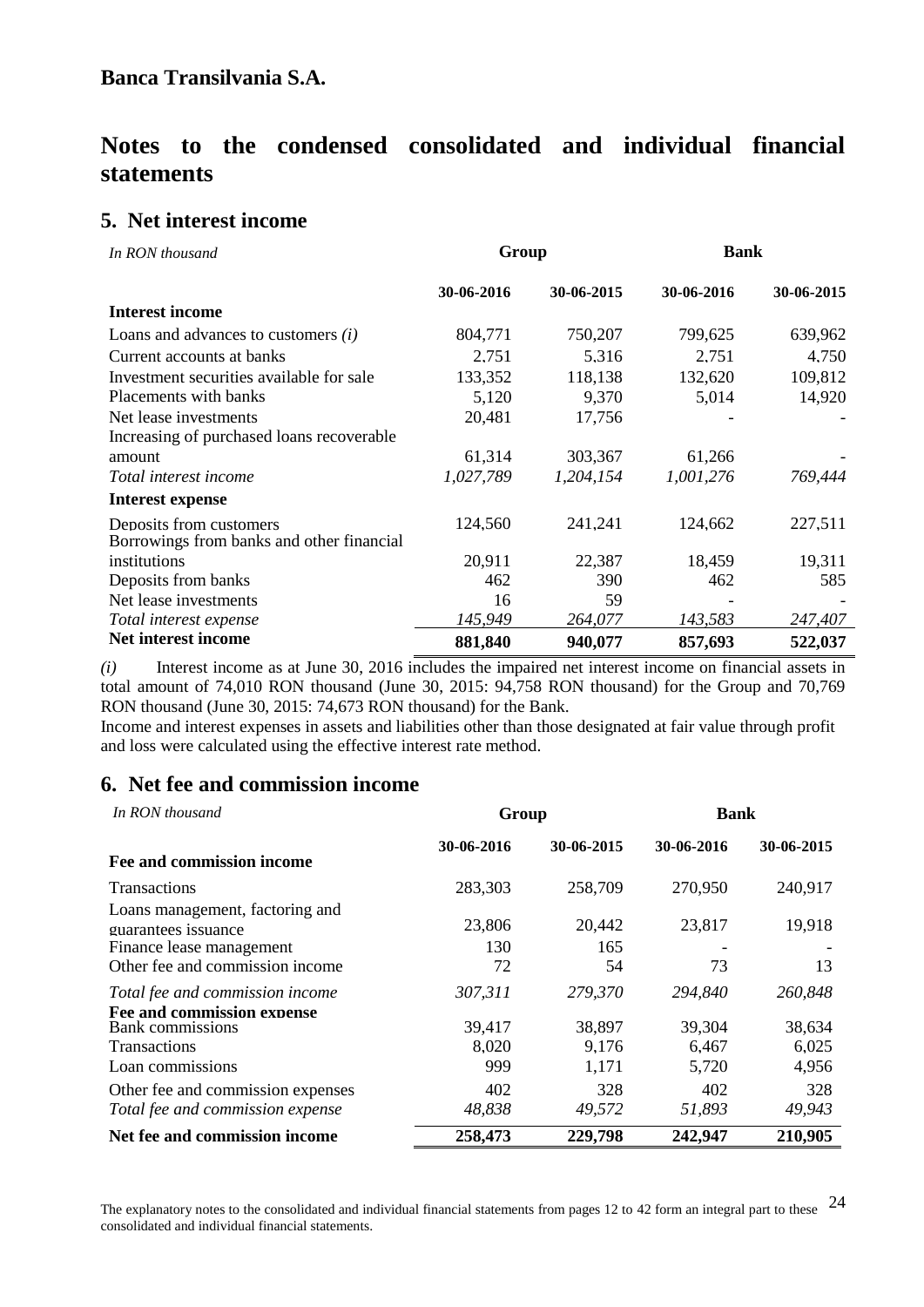# **Notes to the condensed consolidated and individual financial statements**

# **7. Net trading income**

*In RON thousand*

|                                                                                         | Group      |            | <b>Bank</b> |            |
|-----------------------------------------------------------------------------------------|------------|------------|-------------|------------|
|                                                                                         | 30-06-2016 | 30-06-2015 | 30-06-2016  | 30-06-2015 |
| Net income from foreign exchange transactions                                           | 80,998     | 48.863     | 81,096      | 65,336     |
| Net income/(expense) from financial assets at<br>fair value through profit or loss      | (5,490)    | 2,630      | (4,288)     | 842        |
| Net income/(expenses) from revaluation of<br>assets and liabilities in foreign currency | 4,235      | 8,806      | 3,867       | 3,646      |
| <b>Total</b>                                                                            | 79,743     | 60,299     | 80,675      | 69,824     |

## **8. Net gain from sale of financial instruments available for sale**

|                                                                                                            | Group      |            | <b>Bank</b> |            |
|------------------------------------------------------------------------------------------------------------|------------|------------|-------------|------------|
| In RON thousand                                                                                            | 30-06-2016 | 30-06-2015 | 30-06-2016  | 30-06-2015 |
| Income from sale of financial instruments<br>available for sale<br>Loss from sale of financial instruments | 301,114    | 274,599    | 300.655     | 273,784    |
| available for sale                                                                                         | (31,356)   | (74,313)   | (31, 157)   | (73,294)   |
| <b>Total</b>                                                                                               | 269,758    | 200,286    | 269,498     | 200,490    |

Income from sale of financial instruments available for sale for six months as at June 30, 2016 include the gain share related to the sale transaction of Visa Europe to Visa Inc, allocated in cash to the Bank and a contingent of future performance component of Visa Inc.

## **9. Contribution to Bank Deposit Guarantee Fund and Bank Resolution Fund**

The deposits of private individuals and of certain legal entities, including small and medium enterprises, are guaranteed up to a certain ceiling (100,000 EUR) by the Bank Deposit Guarantee Fund ("Fund") in accordance with the legislation in force. (Law no. 311/2015 regarding the Deposit Guarantee Schemes and the Bank Deposit Guarantee Fund and Law no.312/2015 regarding the Recovery and resolution of banks and investment companies)

Banks in Romania are obliged to pay a grant amount to BDGF ("Bank Deposit Guarantee Fund"), as guarantee of customer deposits in case of insolvency of a credit institution and an annual contribution to the Bank Resolution Fund.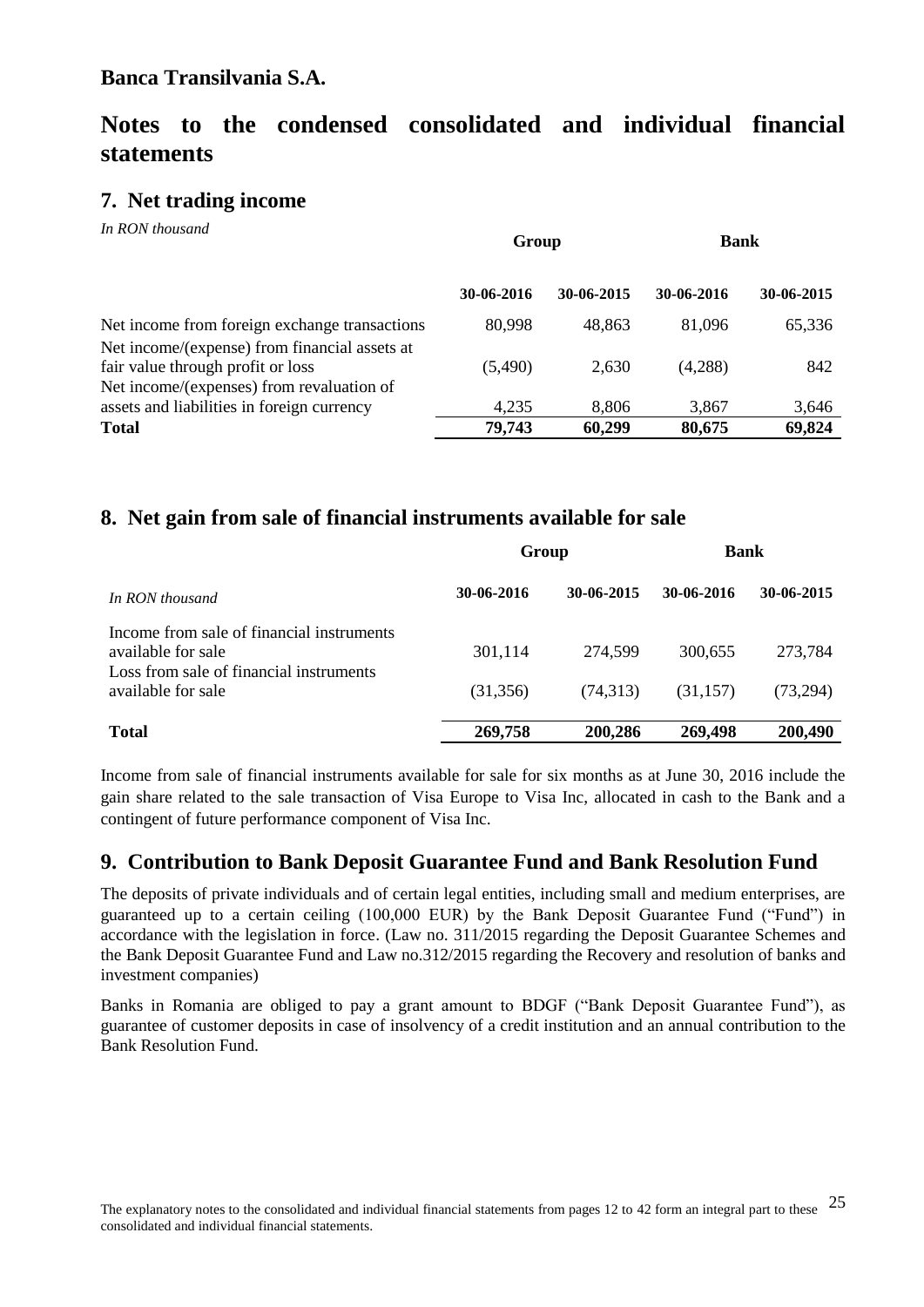# **Notes to the condensed consolidated and individual financial statements**

# **9. Contribution to Bank Deposit Guarantee Fund and Bank Resolution Fund (continued)**

The consolidated and individual statements were impacted by the separation of the annual contributions into the two Funds as follows:

|                                    | Group      |            | <b>Bank</b> |            |
|------------------------------------|------------|------------|-------------|------------|
| <b>Contribution to</b>             | 30-06-2016 | 30-06-2015 | 30-06-2016  | 30-06-2015 |
| <b>Bank Deposit Guarantee Fund</b> | (58, 192)  | (81,617)   | (58, 192)   | (73, 540)  |
| <b>Bank Resolution Fund</b>        | (14,600)   | (13.599)   | (14,600)    | (7,404)    |
| <b>Total</b>                       | (72, 792)  | (95,216)   | (72, 792)   | (80, 944)  |

Starting with 2015, the Group applied the stipulations of IFRIC 21 "Levies", through which this contribution to the Fund corresponds to the definition of a tax that must be registered in full at the moment of event which generates the tax payment obligation.

### **10. Net expense from impairment losses on assets, other liabilities and loan commitments**

| In RON thousand                                                                         | Group      |            | <b>Bank</b> |            |
|-----------------------------------------------------------------------------------------|------------|------------|-------------|------------|
|                                                                                         | 30-06-2016 | 30-06-2015 | 30-06-2016  | 30-06-2015 |
| Net impairment losses $(i)$                                                             | 374,263    | 345,593    | 370,092     | 250,628    |
| Loans and net lease investments written-off                                             | 7,283      | 15,197     | 131         | 35         |
| Loan commitments and other recoveries                                                   | (17, 135)  | 1,258      | (17, 114)   | 4,143      |
| Recoveries of loans and net lease investments                                           |            |            |             |            |
| written-off                                                                             | (46, 488)  | (25, 924)  | (27, 893)   | (18,011)   |
| Net expense from impairment losses on<br>assets, other liabilities and loan commitments | 317,923    | 336,124    | 325,216     | 236,795    |

*(i*) *Impairment losses on assets include the following:*

| In RON thousand                 | Group      |            | <b>Bank</b> |            |
|---------------------------------|------------|------------|-------------|------------|
|                                 | 30-06-2016 | 30-06-2015 | 30-06-2016  | 30-06-2015 |
| Loans and advances to customers | 375,263    | 353,069    | 371,856     | 251,330    |
| Net lease investments           | 728        | (7, 848)   |             |            |
| Investment securities           |            |            |             | (700)      |
| Other assets                    | (1,728)    | (1,441)    | (1,764)     | (2)        |
| Property and equipment          |            | 1,813      |             |            |
| <b>Net impairment losses</b>    | 374,263    | 345,593    | 370,092     | 250,628    |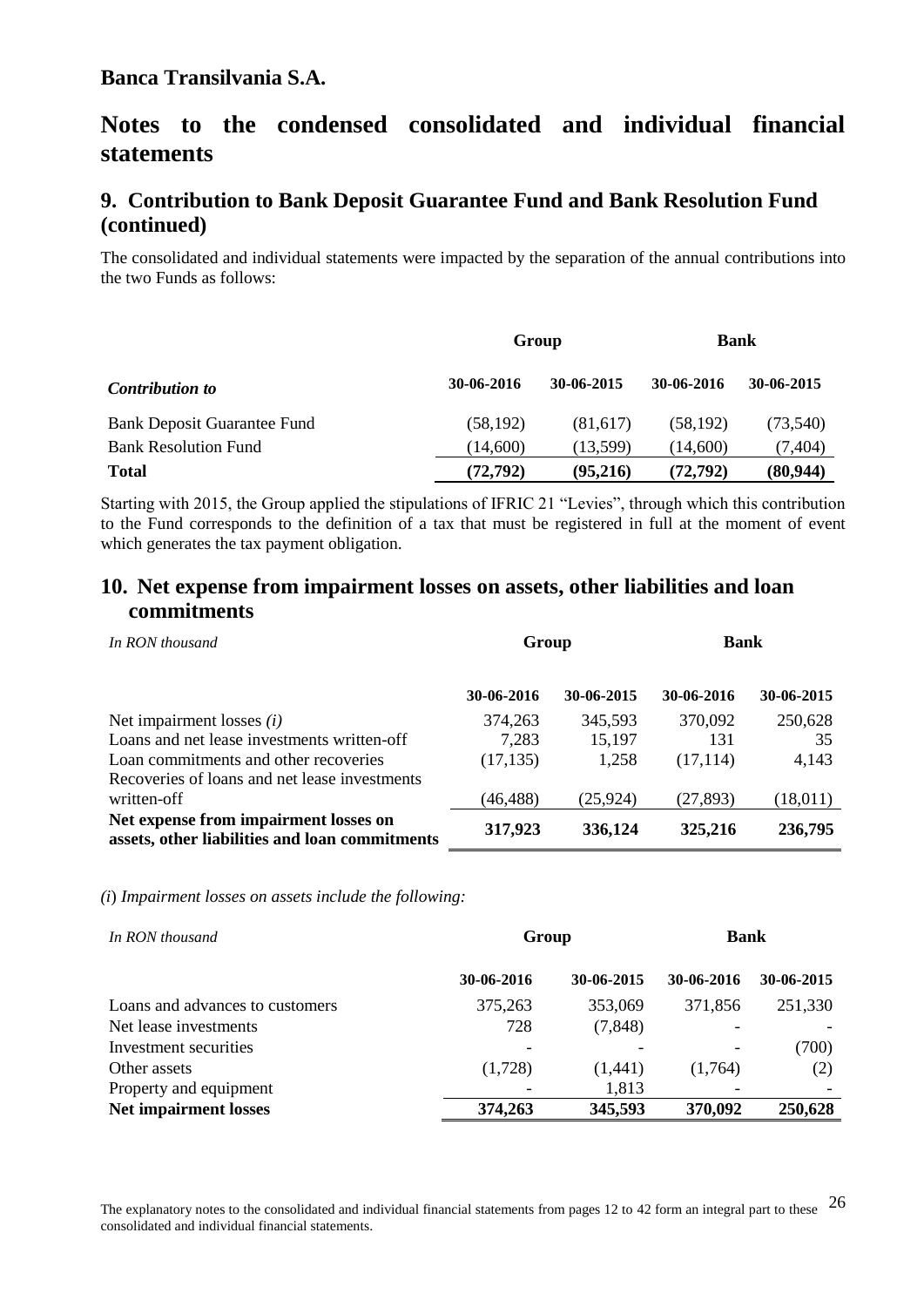# **Notes to the condensed consolidated and individual financial statements**

# **11. Personnel expenses**

| In RON thousand                           | Group      |            | <b>Bank</b> |            |
|-------------------------------------------|------------|------------|-------------|------------|
|                                           | 30-06-2016 | 30-06-2015 | 30-06-2016  | 30-06-2015 |
| Wages and salaries                        | 232,939    | 215,725    | 220,861     | 168,452    |
| Contribution to social security           | 35,428     | 32,572     | 33,431      | 25,836     |
| <b>Employee bonuses</b>                   | 15,000     | 38,112     | 15,000      | 38,112     |
| Other expenses related to personnel       | 13,855     | 10,738     | 13,305      | 9,597      |
| Contribution to health fund               | 13,326     | 13,376     | 12,667      | 10,708     |
| Contribution to unemployment fund         | 1,616      | 1,615      | 1,552       | 1,310      |
| Untaken holiday and other staff provision |            |            |             |            |
| charge                                    | 5,915      | (19,717)   | 8,000       | (10,203)   |
| <b>Total</b>                              | 318,079    | 292,421    | 304,816     | 243,812    |

# **12. Other operating expenses**

| Group                                                |            |            | <b>Bank</b> |            |  |
|------------------------------------------------------|------------|------------|-------------|------------|--|
| In RON thousand                                      | 30-06-2016 | 30-06-2015 | 30-06-2016  | 30-06-2015 |  |
| Operating lease (rent)                               | 46,509     | 48,294     | 49,020      | 42,347     |  |
| Repairs and maintenance                              | 37,459     | 38,666     | 37,011      | 30,843     |  |
| Materials and consumables                            | 18,133     | 14,110     | 15,251      | 15,403     |  |
| Post and telecommunications                          | 17,522     | 15,312     | 17,024      | 13,352     |  |
| Advertising and promotional expenses                 | 23,732     | 16,391     | 23,467      | 19,171     |  |
| Security and protection expenses                     | 3,123      | 6,594      | 3,058       | 6,305      |  |
| Taxes                                                | 6,081      | 12,087     | 5,725       | 11,122     |  |
| Electricity and heating                              | 8,363      | 9,802      | 7,941       | 8,018      |  |
| Transport and travel expenses                        | 7,457      | 7,155      | 7,315       | 6,515      |  |
| Legal, advisory and consulting expenses              | 11,741     | 44,339     | 11,328      | 38,059     |  |
| Insurance premiums expenses                          | 5,401      | 4,529      | 5,077       | 4,053      |  |
| Losses on disposal of tangible and intangible assets | 1,324      |            |             |            |  |
| Archiving services expenses                          | 2,099      | 295        | 2,099       | 295        |  |
| Others guarantees evaluation expenses                | 1,893      |            | 1,893       |            |  |
| Sales of goods from leasing contracts expenses       | 10,295     | 1,495      |             |            |  |
| Other operating expenses                             | 31,598     | 29,833     | 24,982      | 17,452     |  |
| <b>Total</b>                                         | 232,730    | 248,902    | 211,191     | 212,935    |  |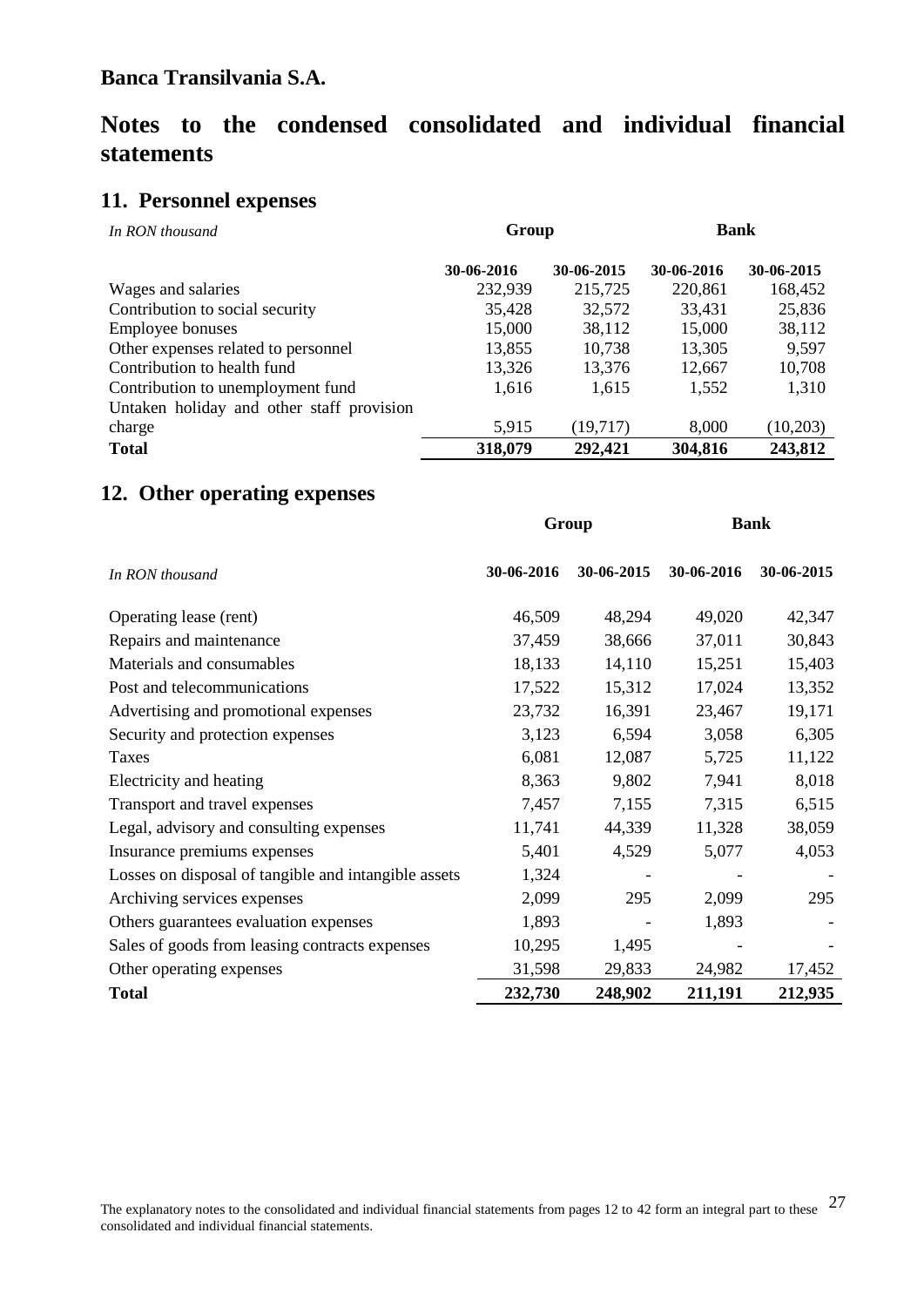# **Notes to the condensed consolidated and individual financial statements**

### **13.****Income tax expense**

Income tax at June 30, 2016 comprises current tax and deferred tax. Income tax is recognized in the result for the period or in equity if related to equity items.

Current tax is the expected tax payable on the profit for the period, using tax rates applied at the date of the condensed consolidated and individual financial statements, of the financial position and any adjustments relating to prior periods. The adjustments that influence the tax base of current tax are: non-deductible expenses, non-taxable income, expenses similar items, respectively income and tax deductions similar.

Expense similar items include prudential filters that are "positive differences between prudential value adjustments / expected losses determined based on methodologies applicable starting with the financial year 2012, and the adjustments for depreciation determined under IFRS, corresponding to financial assets covered by those methodologies, within the limits of which they are deducted from own funds under applicable prudential regulations.

From fiscal point of view, prudential filters are deducted in the calculation of current tax, and their reduction or cancellation is taxed in the order of their registration. On June 30, 2016, prudential filters were determined, following legislative changes, as 40% of the difference referred to in the previous paragraph.

The applied accounting policy took into account the significant uncertainties regarding the tax treatment of the gain from acquisition and replenishment of reserves previously deducted by Volksbank Romania.

For these two issues, the Bank requested individual solutions in order to clarify the concerned tax treatment. At the date of the approval of the financial statements, one had received the drafting tax solutions, which expressed the opinion on the taxation of earnings from acquisition and resumption of the previous reserves deducted, but the final solutions for the fiscal treatment had not been issued by the representatives of the Ministry of Public Finance.

The deferred tax asset generated by the tax losses of Volksbank Romania S.A. was partially recognized until the reporting date considering the interpretation of IAS 12 "Income tax" regarding the recognition of deferred tax assets resulting from business mergers, correlated with tax legislation in Romania. In recognition of deferred tax asset, the Bank considered budgeted profits for each entity within the Group that was subject to approval by the General Meeting of Shareholders. As at June 30, 2016 the deferred tax asset is recognized in the consolidated and individual financial statements in amount of 60,215 RON thousand. (June 30, 2015: 0 RON thousand.). The deferred tax asset is diminished as the Group realize fiscal profits and recover the tax losses carried forward.

Income tax expenses of the Bank and the Group are as follows:

|                                                                                                            |            | Group      |            | <b>Bank</b>  |
|------------------------------------------------------------------------------------------------------------|------------|------------|------------|--------------|
| In RON thousand                                                                                            | 30-06-2016 | 30-06-2015 | 30-06-2016 | $30-06-2015$ |
| Current tax expense at $16\%$ (2015: 16%) of taxable<br>profits determined in accordance with Romanian law | 4,053      | 25.413     |            | 23,417       |
| Deferred tax expense                                                                                       | 79,966     | 13,403     | 80,042     | 12,682       |
| Total income tax expense                                                                                   | 84,019     | 38,816     | 80,042     | 36,099       |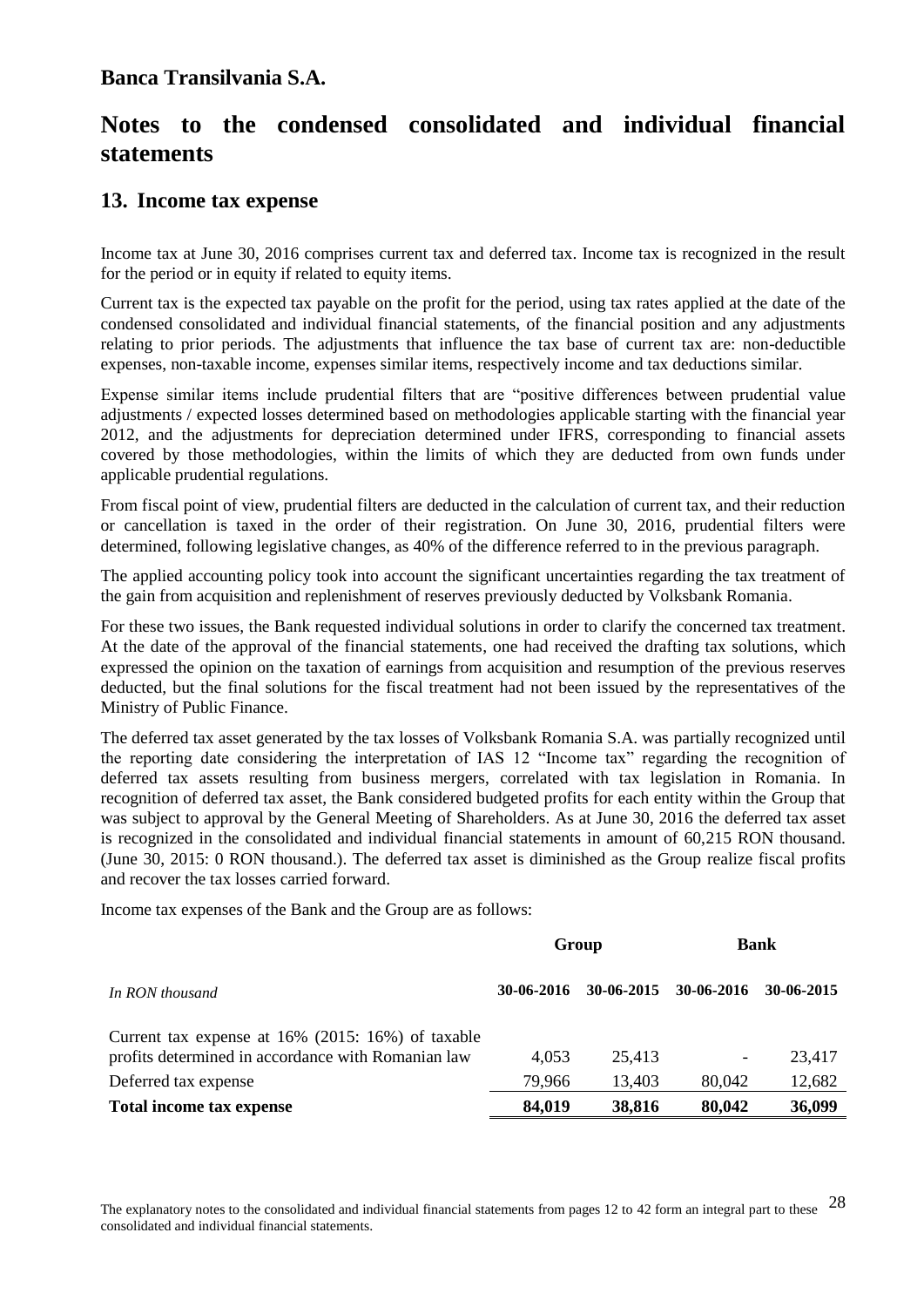# **Notes to the condensed consolidated and individual financial statements**

### **14. Cash and cash equivalents at Central Bank**

| In RON thousand                  |            | Group      |            | <b>Bank</b> |  |
|----------------------------------|------------|------------|------------|-------------|--|
|                                  | 30-06-2016 | 31-12-2015 | 30-06-2016 | 31-12-2015  |  |
| Minimum mandatory reserve        | 4,288,615  | 4,156,382  | 4,288,615  | 4.156.382   |  |
| Cash on hand and other valuables | 808,126    | 841,548    | 808,083    | 841,514     |  |
| <b>Total</b>                     | 5,096,741  | 4,997,930  | 5,096,698  | 4,997,896   |  |

## **15. Placements with banks**

|                                          | Group      |            | <b>Bank</b> |            |
|------------------------------------------|------------|------------|-------------|------------|
| In RON thousand                          | 30-06-2016 | 31-12-2015 | 30-06-2016  | 31-12-2015 |
| Current accounts with other banks        | 288,623    | 111,173    | 282,446     | 106,975    |
| Sight and term deposits with other banks | 1,559,169  | 3,422,498  | 1,544,501   | 3,407,315  |
| Reverse repo transactions                | 336,837    | 100,400    | 336,837     | 100,400    |
| Loans and advances to banks              | 339,986    | 274,793    | 339,986     | 274,793    |
| <b>Total</b>                             | 2,524,615  | 3,908,864  | 2,503,770   | 3,889,483  |

As at June 30, 2016 the placements with banks include reverse repo transactions and term deposits with 3 months maturity which are included in the consolidated and individual statement of cash flows as at June 30, 2016, as: RON thousand 336,837 reverse repo transactions and RON thousand 1,458,477 term deposits for Group and RON thousand 1,438,673 term deposits for Bank.

## **16. Financial assets at fair value through profit and loss**

|                       | Group      |            | <b>Bank</b> |            |
|-----------------------|------------|------------|-------------|------------|
| In RON thousand       |            |            |             |            |
|                       | 30-06-2016 | 31-12-2015 | 30-06-2016  | 31-12-2015 |
| <b>Trading assets</b> | 154.142    | 161,028    | 59.456      | 56,819     |
| <b>Total</b>          | 154,142    | 161,028    | 59,456      | 56,819     |

On 30 June 2016, the Group held shares listed on the Bucharest Stock Exchange S.A. and on the main stock exchanges in Europe.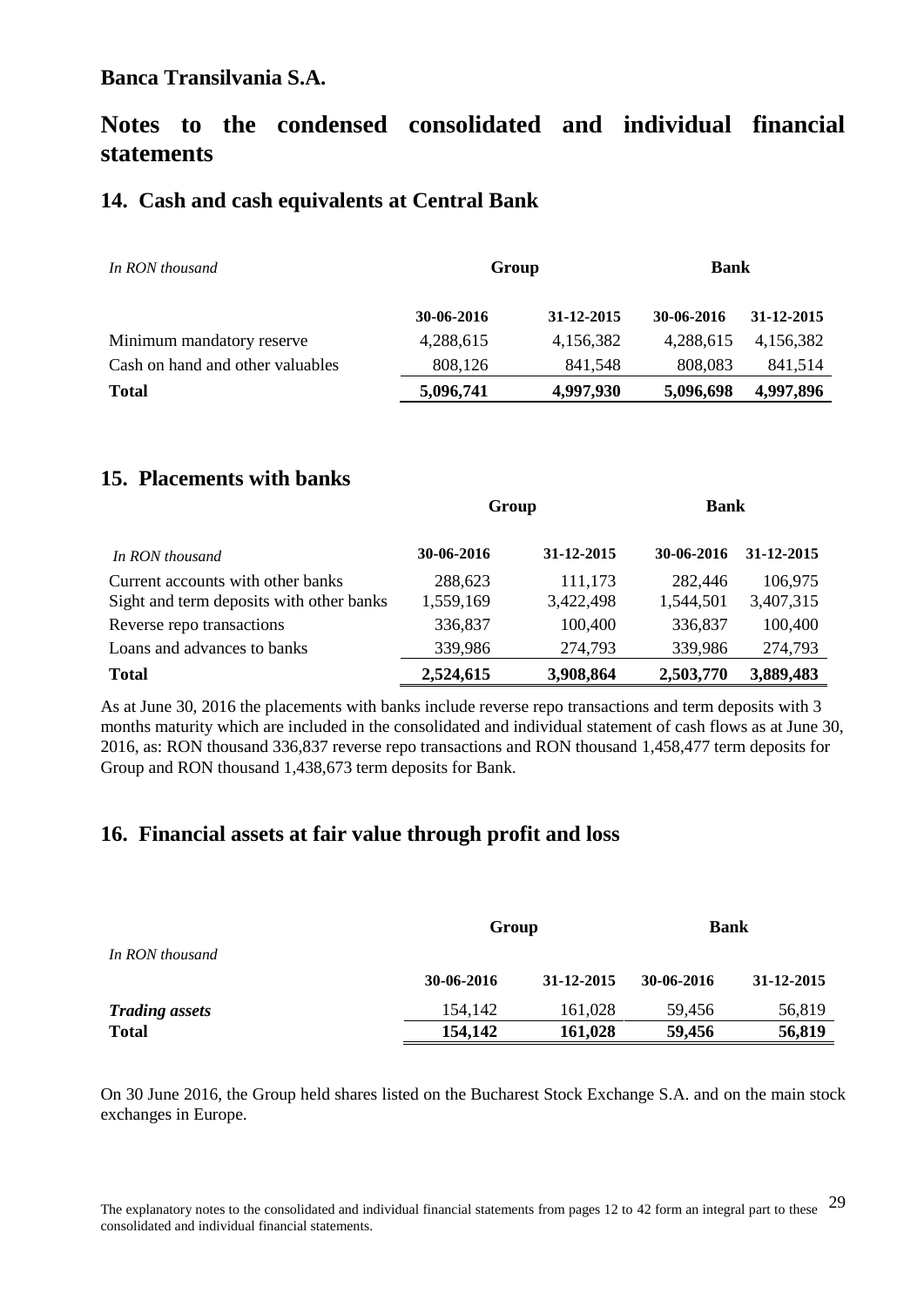# **Notes to the condensed consolidated and individual financial statements**

#### **17. Loans and advances to customers**

The Group's commercial lending activity is concentrated on Romanian legal entities and private individuals. Concentration of loans and advances to customers by industry as at 30 June 2016 and 31 December 2015 is the following:

|                                                                          | Group       |             | <b>Bank</b> |              |
|--------------------------------------------------------------------------|-------------|-------------|-------------|--------------|
| In RON thousand                                                          | 30-06-2016  | 31-12-2015  | 30-06-2016  | 31-12-2015   |
| Private individuals                                                      | 14,451,448  | 13,758,761  | 14,307,265  | 13,633,430   |
| Manufacturing                                                            | 3,226,558   | 3,391,176   | 3,226,558   | 3,372,420    |
| Trading                                                                  | 3,206,835   | 3,264,798   | 3,206,835   | 3,207,234    |
| Agriculture                                                              | 1,352,329   | 1,268,937   | 1,352,329   | 1,268,248    |
| Construction                                                             | 1,233,010   | 1,127,896   | 1,233,010   | 1,127,801    |
| Services                                                                 | 1,134,304   | 1,115,208   | 1,134,238   | 1,114,086    |
| Real estate                                                              | 637,785     | 698,339     | 678,653     | 739,208      |
| Transport                                                                | 728,664     | 661,549     | 728,664     | 661,345      |
| Free lancers                                                             | 554,429     | 538,883     | 554,429     | 538,883      |
| Energy industry                                                          | 523,195     | 531,070     | 523,195     | 531,070      |
| <b>Financial institutions</b>                                            | 163,888     | 162,039     | 614,474     | 498,283      |
| Chemical industry                                                        | 297,647     | 314,868     | 303,942     | 314,868      |
| Mining industry                                                          | 171,755     | 164,432     | 171,755     | 164,432      |
| Telecommunications                                                       | 185,615     | 156,468     | 185,615     | 156,468      |
| Governmental bodies                                                      | 15,334      | 17,761      | 15,334      | 17,761       |
| Fishing industry                                                         | 12,270      | 15,785      | 12,270      | 15,785       |
| Others                                                                   | 393,796     | 427,284     | 393,796     | 378,691      |
| Total loans and advances to customers<br>before impairment allowance(**) | 28,288,862  | 27,615,254  | 28,642,362  | 27,740,013   |
| Impairment losses on loans                                               | (2,803,676) | (2,720,694) | (2,791,178) | (2,632,486)  |
| Total loans and advances to customers,<br>net of impairment losses       | 25,485,186  | 24,894,560  | 25,851,184  | 25, 107, 527 |

(\*\*)Total loans and advances to customers before the adjustments of impairment is decreased by the balance of fair value adjustments to the loan portfolio Volksbank Romania S.A., determined on the basis of the valuation report. As at June 30, 2016 the balance of these adjustments is RON thousand 648,231 (December 31,2015: RON thousand 805,524). The resumption of such adjustments as a result of the revision of the increasing voluntary flows is recording in the "Interest income" – see Note 8(ii).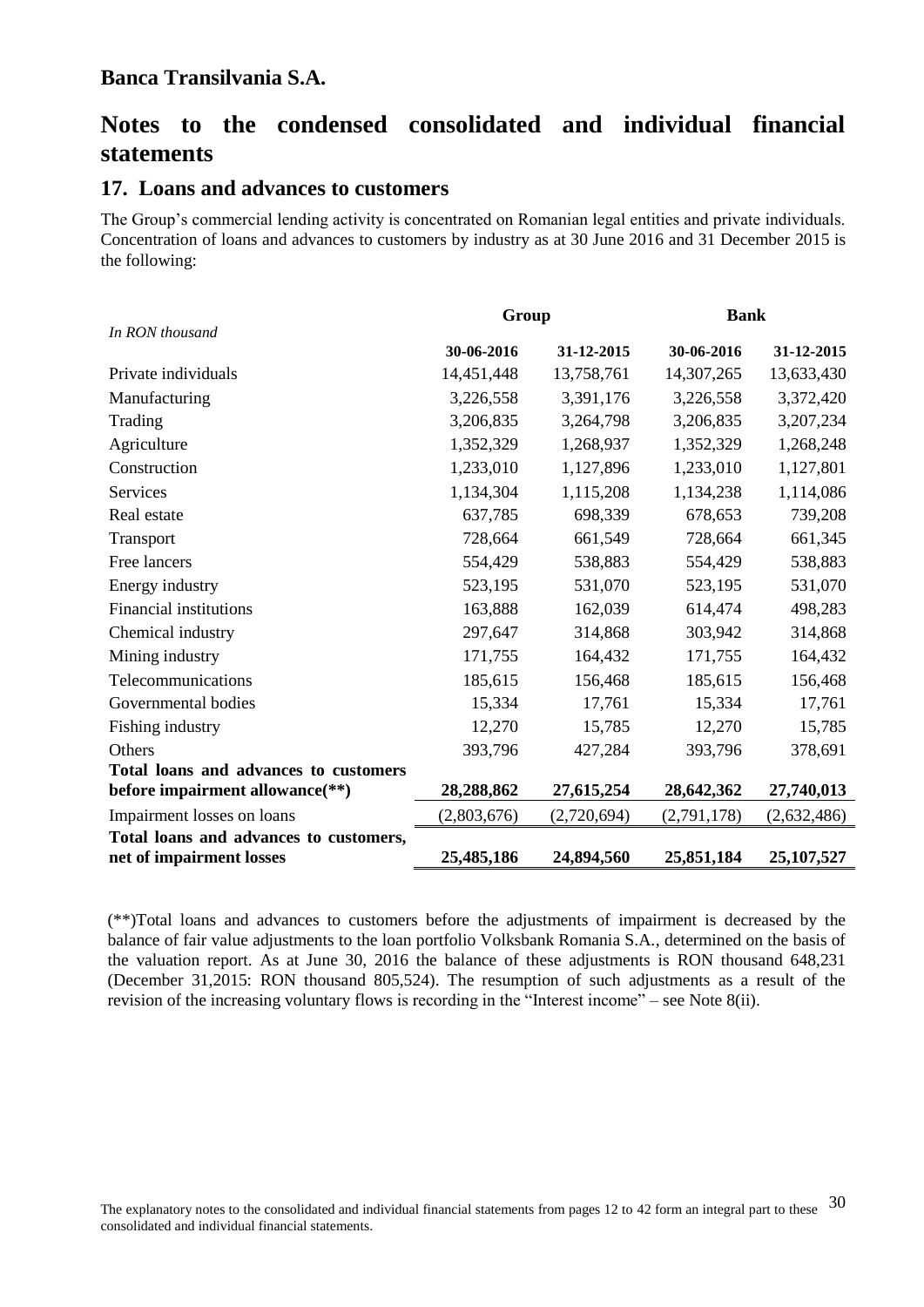# **Notes to the condensed consolidated and individual financial statements**

# **17. Loans and advances to customers (continued)**

Movement in impairment losses on loans and advances to customers:

| In RON thousand                           | Group      |            | <b>Bank</b> |            |
|-------------------------------------------|------------|------------|-------------|------------|
|                                           | 30-06-2016 | 31-12-2015 | 30-06-2016  | 31-12-2015 |
| Balance at January 1st                    | 2,720,694  | 2,424,791  | 2,632,486   | 2,337,129  |
| Net impairment change (Note 13)           | 375,263    | 875,194    | 371,856     | 874,532    |
| Effect of discounting the current value   | 82,133     | 104,648    | 82,133      | 104,648    |
| Impairment allowances on written off      |            |            |             |            |
| loans (Note 4b)                           | (365, 540) | (729, 798) | (286, 423)  | (729, 682) |
| Impairment of other debts taken at merger |            | 5,653      |             | 5,653      |
| FX gain/loss                              | (8, 874)   | 40,206     | (8, 874)    | 40,206     |
| <b>Balance for the period</b>             | 2,803,676  | 2,720,694  | 2,791,178   | 2,632,486  |

# **18. Net lease investments**

The Group acts as a lessor under finance lease, mainly for financing motor vehicles and equipment. The lease agreements are denominated in EUR, RON and MDL and typically run for a period between two and five years, with transfer of ownership of the leased asset at the end of the lease term. Interest is charged over the period of the lease based on fixed interest rates. The lease receivables are secured by the underlying assets and by other collateral. The breakdown of investments in leases according to their maturity is presented below:

| In RON thousand                                          | Group      |            |  |
|----------------------------------------------------------|------------|------------|--|
|                                                          | 30.06.2016 | 31.12.2015 |  |
| Total investments in leases, net unearned finance income | 490.559    | 397,061    |  |
| Impairment allowances                                    | (61, 850)  | (66,007)   |  |
| <b>Total net lease investments</b>                       | 428,709    | 331,054    |  |

The lease contracts are generated and managed through BT Leasing Transilvania IFN S.A., BT Leasing Moldova S.R.L. and BT Operational Leasing S.A. Net lease investments include also consumer loans granted by the Group through BT Direct IFN S.A.

The provision for net lease investments can be detailed as follows:

| In RON thousand                          | Group      |            |  |
|------------------------------------------|------------|------------|--|
|                                          | 30.06.2016 | 31.12.2015 |  |
| Balance at the beginning of the year     | 66,007     | 78,699     |  |
| Net impairment provision expense         | 728        | 7,703      |  |
| Written – off lease investment provision | (4,885)    | (20, 395)  |  |
| Balance at the end of the year           | 61,850     | 66,007     |  |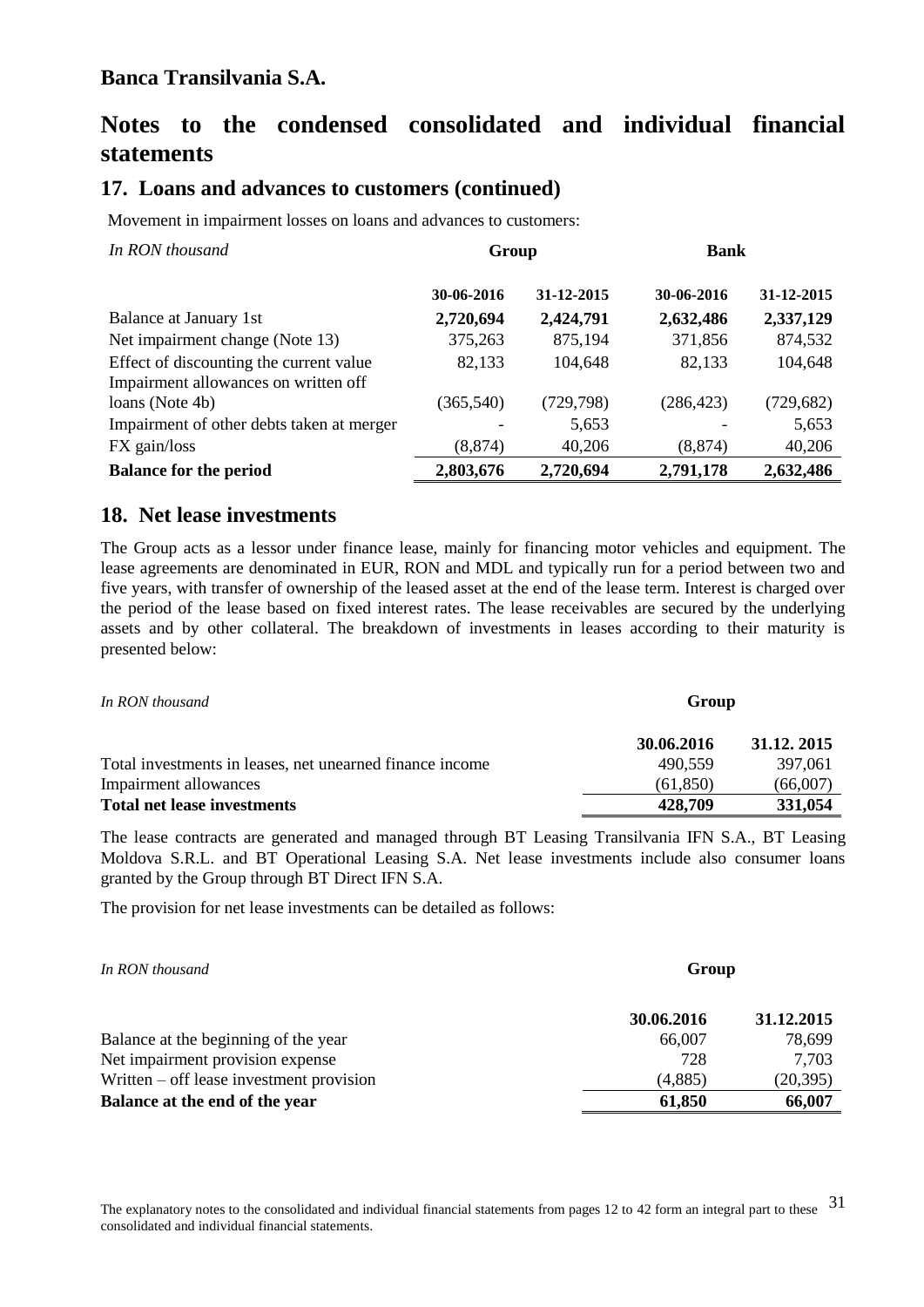# **Notes to the condensed consolidated and individual financial statements**

## **19. Investment securities**

| In RON thousand                                                                                               | Group      |            | <b>Bank</b> |            |  |
|---------------------------------------------------------------------------------------------------------------|------------|------------|-------------|------------|--|
|                                                                                                               | 30-06-2016 | 31-12-2015 | 30-06-2016  | 31-12-2015 |  |
| <b>Investment securities available-for-sale</b><br>Unlisted securities and other fixed income<br>instruments: | 13,189,333 | 11,915,553 | 13,169,577  | 11,895,223 |  |
| <b>Treasury securities issued by the Romanian</b><br>Government, of which:                                    | 8,673,493  | 8,413,107  | 8,653,737   | 8,392,777  |  |
| - discount certificates                                                                                       | 388,782    | 577,853    | 388,782     | 577,853    |  |
| - coupon certificates                                                                                         | 27,864     | 29,323     | 27,864      | 29,323     |  |
| - benchmark bonds (RON)                                                                                       | 7,791,281  | 7,183,869  | 7,771,525   | 7,163,539  |  |
| - treasury certificates with coupon (EUR)                                                                     | 465,566    | 622,062    | 465,566     | 622,062    |  |
| EURO bonds issued by Romanian Government                                                                      |            |            |             |            |  |
| on external markets<br>USD bonds issued by Romanian Government                                                | 3,598,578  | 2,902,986  | 3,598,578   | 2,902,986  |  |
| on external markets                                                                                           | 819,441    | 417,755    | 819,441     | 417,755    |  |
| Bonds, of which                                                                                               | 97,821     | 181,705    | 97,821      | 181,705    |  |
| - issued by Bucharest Municipality                                                                            | 59,602     | 153,234    | 59,602      | 153,234    |  |
| - issued by Alba Iulia Municipality                                                                           | 464        | 491        | 464         | 491        |  |
| - issued by Black Sea                                                                                         | 8,570      |            | 8,570       |            |  |
| - issued by Transelectrica                                                                                    | 29,185     | 27,980     | 29,185      | 27,980     |  |
| <b>Listed shares</b>                                                                                          | 43,668     | 121,229    | 43,569      | 121,144    |  |
| <b>Fund units</b>                                                                                             | 159,296    | 164,006    | 274,267     | 274,069    |  |
| <b>Certificates of participation</b>                                                                          | 35,273     | 39,048     | 35,273      | 39,048     |  |
| Equity investments measured at cost, out of                                                                   |            |            |             |            |  |
| which:                                                                                                        | 3,124      | 3,123      | 3,092       | 3,092      |  |
| Gross value                                                                                                   | 3,132      | 3,131      | 3,092       | 3,092      |  |
| <b>Impairment allowances</b>                                                                                  | (8)        | (8)        |             |            |  |
| Total investment securities available-for-sale                                                                | 13,430,694 | 12,242,959 | 13,525,778  | 12,332,576 |  |

As at June 30, 2016 securities with less 3 months maturity are included in the consolidated and individual statement of cash flows as: RON thousand 100,452 available for sale securities (RON thousand 0 as at June 30, 2015)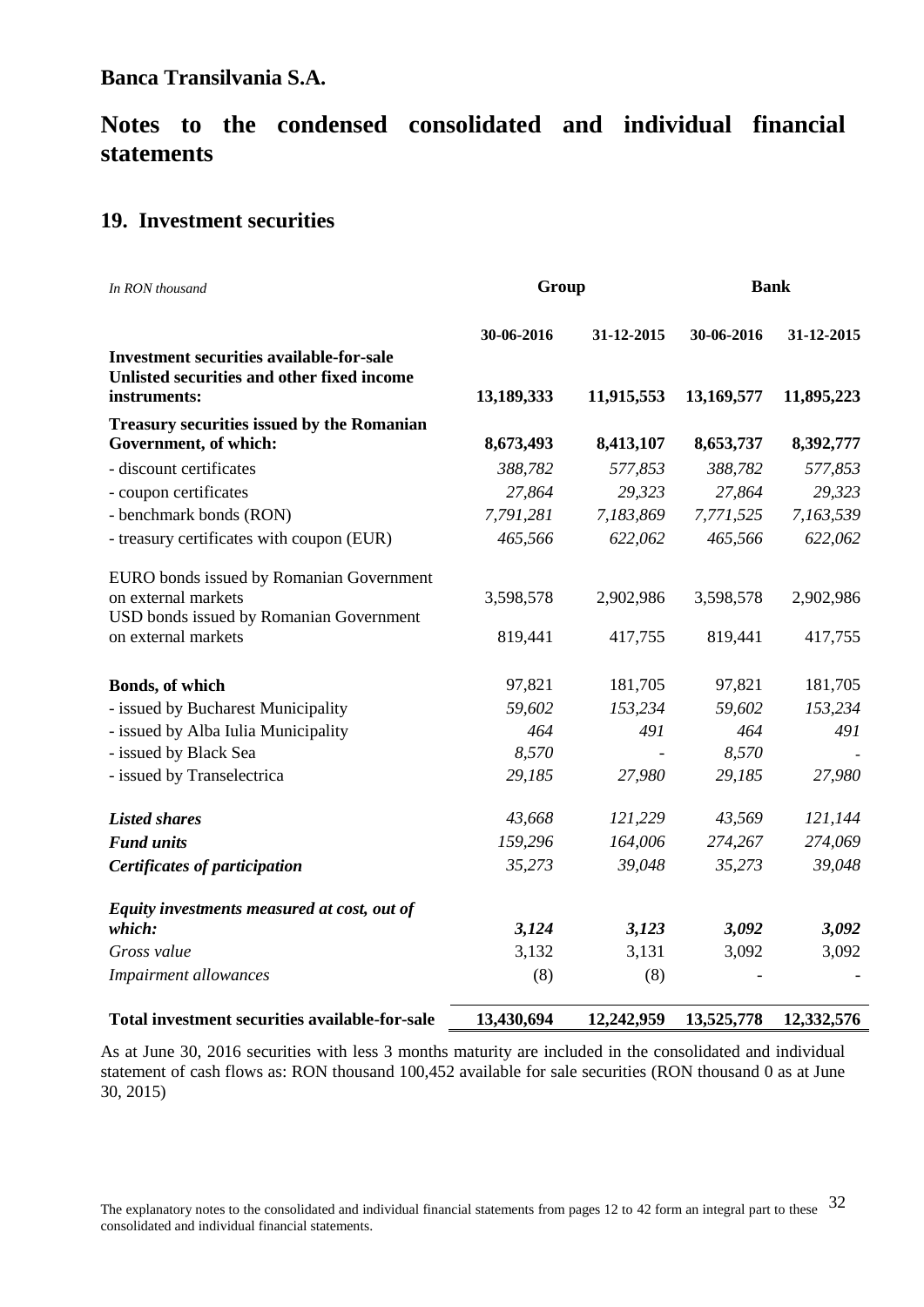# **Notes to the condensed consolidated and individual financial statements**

#### **20. Tangible and intangible assets**

During the 6 months ended June 30, 2016, the Group acquired tangible assets amounting to RON thousand 83,048 of which RON thousand 34,023 related to Banca Transilvania and RON thousand 13,872 from the acquisition of Sinteza S.A.

Net book value of tangible assets at the end of this period at Group level amounts to RON thousand 504,857, and for the Bank is in amount of RON thousand 348,104.

During the 6 months ended June 30, 2016, the Group acquired intangible assets amounting to RON thousand 17,309, of which RON thousand 9,382 related to Banca Transilvania and RON thousand 7,175 as a result of the acquisition of S.C.Capital Partners S.R.L. assets by BT Securities.

Net book value of intangible assets at the end of this period at Group level amounts to RON thousand 77,995, and for the Bank is in amount of RON thousand 68,399.

Group amortization expense for tangible and intangible assets at the end of the 6 months ended June 30, 2016, amounts to RON thousand 45,153 (of which related tangible and intangible assets of the Bank in amount of RON thousand 35,680).

#### **21. Other assets**

| In RON thousand                            | Group      |            | <b>Bank</b> |            |
|--------------------------------------------|------------|------------|-------------|------------|
|                                            | 30-06-2016 | 31-12-2015 | 30-06-2016  | 31-12-2015 |
| Amounts under settlement                   | 37,239     | 37.616     | 37,226      | 37,602     |
| Inventories                                | 127,122    | 112,861    | 85,276      | 95,495     |
| Prepayments                                | 27,953     | 21,016     | 25,108      | 19,335     |
| Sundry debtors                             | 57,203     | 62,254     | 45,081      | 55,081     |
| VAT and other taxes to be received         | 59,814     | 15,738     | 44,909      | 826        |
| Other instruments to be settled            | 41,793     | 39,107     | 41,793      | 39,107     |
| Current tax asset                          | 48,655     | 132,651    | 50,770      | 133,769    |
| Other assets                               | 13,943     | 9,393      | 2,437       | 859        |
| Less impairment allowance for other assets | (40, 785)  | (41,901)   | (28,019)    | (29, 259)  |
| <b>Total</b>                               | 372,937    | 388,735    | 304,581     | 352,815    |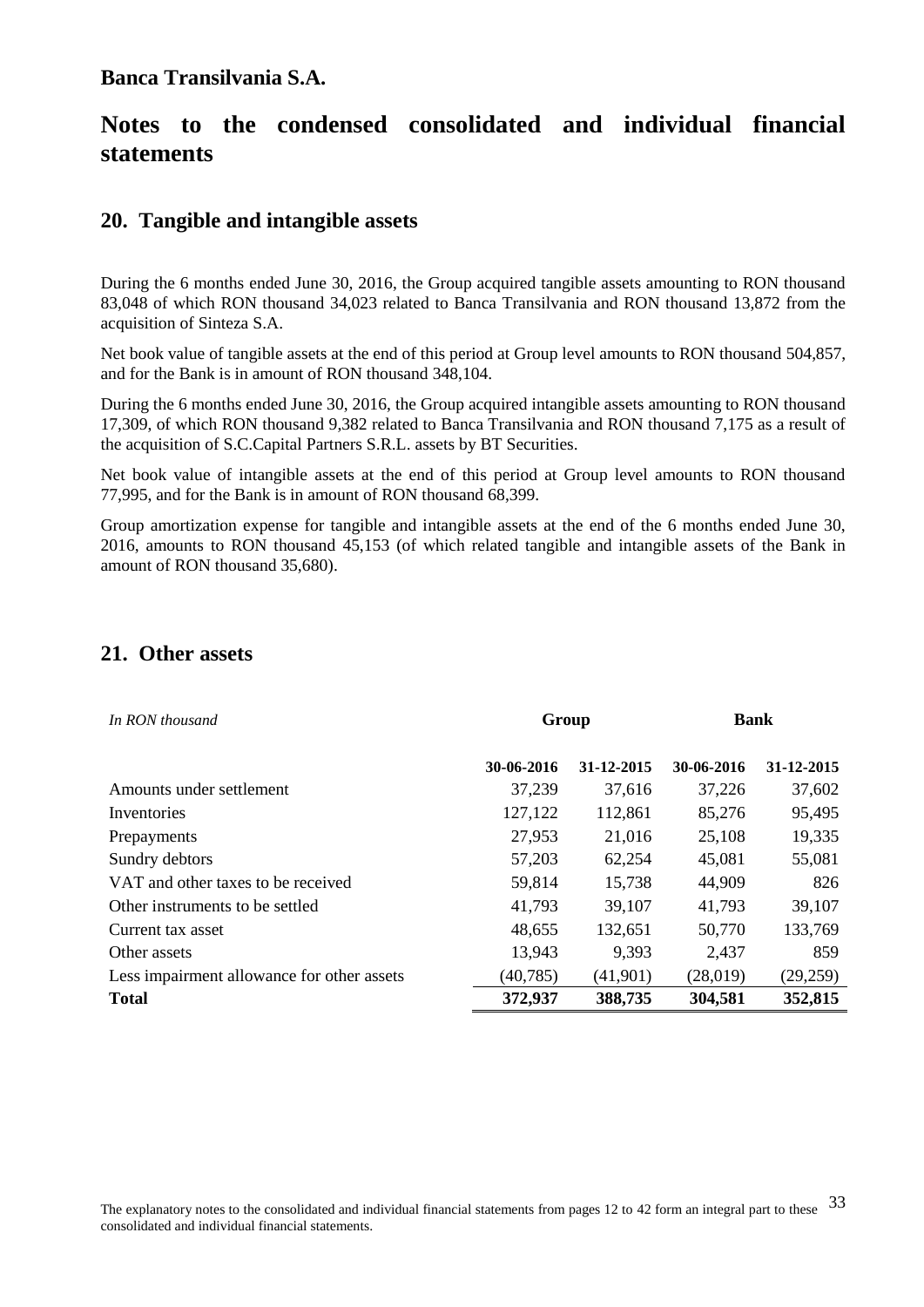# **Notes to the condensed consolidated and individual financial statements**

## **22. Volksbank Romania S.A. acquisition**

On 10 December 2014 the Group signed the share purchase agreement for 100% of the shares of Volksbank Romania SA, after which there was a period of waiting for the approvals from the Competition Council and National Bank of Romania in order to close the transaction. The Group took control over Volksbank Romania SA on 7 April 2015.

In the 9 months period until 30 December 2015, (effective date of the merger), Volksbank Romania SA contributed to the Group's results with a net profit of RON 394,604 thousand. (June 30, 2015: RON thousand 252,655) If the acquisition had taken place before 1 January 2015, the management estimates that the contribution to the net consolidated results would have been RON 404,604 thousand. (June 30, 2015: RON thousand 262,655) This estimated result is based on the assumptions that the preliminary fair value adjustment recorded at the acquisition date would have remained the same if the acquisition had taken place on 1 January 2015.

#### *Consideration transferred*

The fair value of the compensation fully transferred at the acquisition date was RON 357,955 thousand, and on 11 July 2015 an amount of RON 11,048 thousand was paid back by the seller in accordance with the acquisition contract. Consequently, the final value of the compensation was RON 346,907 thousand.

From this amount, EUR 58,000 thousand (RON 262,421 thousand equivalent as at 31 December 2015) have been transferred to an escrow account to cover certain risks that may rise in a timeframe of almost 1 year after the acquisition date. The risks did not materialise and the amount was transferred to the sellers with value date 1 March 2016.

The Bank did not issue new shares for Volksbank Romania S.A. acquisition.

#### *Separately recognised transactions*

At the acquisition date, the Group transferred to the former shareholders of Volksbank Romania SA the outstanding balance of the parent financing lines in amount of EUR million 451 and CHF million 206.

#### *Acquired assets and liabilities assumed*

According to IFRS 3, an acquirer of a business recognises the assets acquired and liabilities assumed at their acquisition-date fair values. The fair value of Volksbank Romania S.A.'s assets and liabilities was determined based a valuation report prepared by PriceWaterhouseCoopers Management Consultants S.R.L., an independent valuator member of ANEVAR.

The valuation report was prepared based on the facts and circumstances that existed on the date on which the Group took control over Volksbank Romania SA (7 April 2015) and the final version was received in December  $2015 - at$  this date, the acquisition accounting was considered to be final. Changes in estimates determined by subsequent facts and circumstances arising after the date of control, were not included in the acquisition accounting and were booked separately, in accordance with the applicable standards.

The significant judgments related fair values of assets and liabilities Volksbank Romania S.A. at the acquisition date include:

- For the loan portfolio: net risk fee to be reimbursed to clients, CHF conversion haircut and implementation outcome, value of the expected and incurred losses;
- Restructuring related costs: investments in progress, obsolete tangible and intangible assets, personnel related liabilities, etc.;
- Provisions for risks and charges: mainly related to litigations and other risks.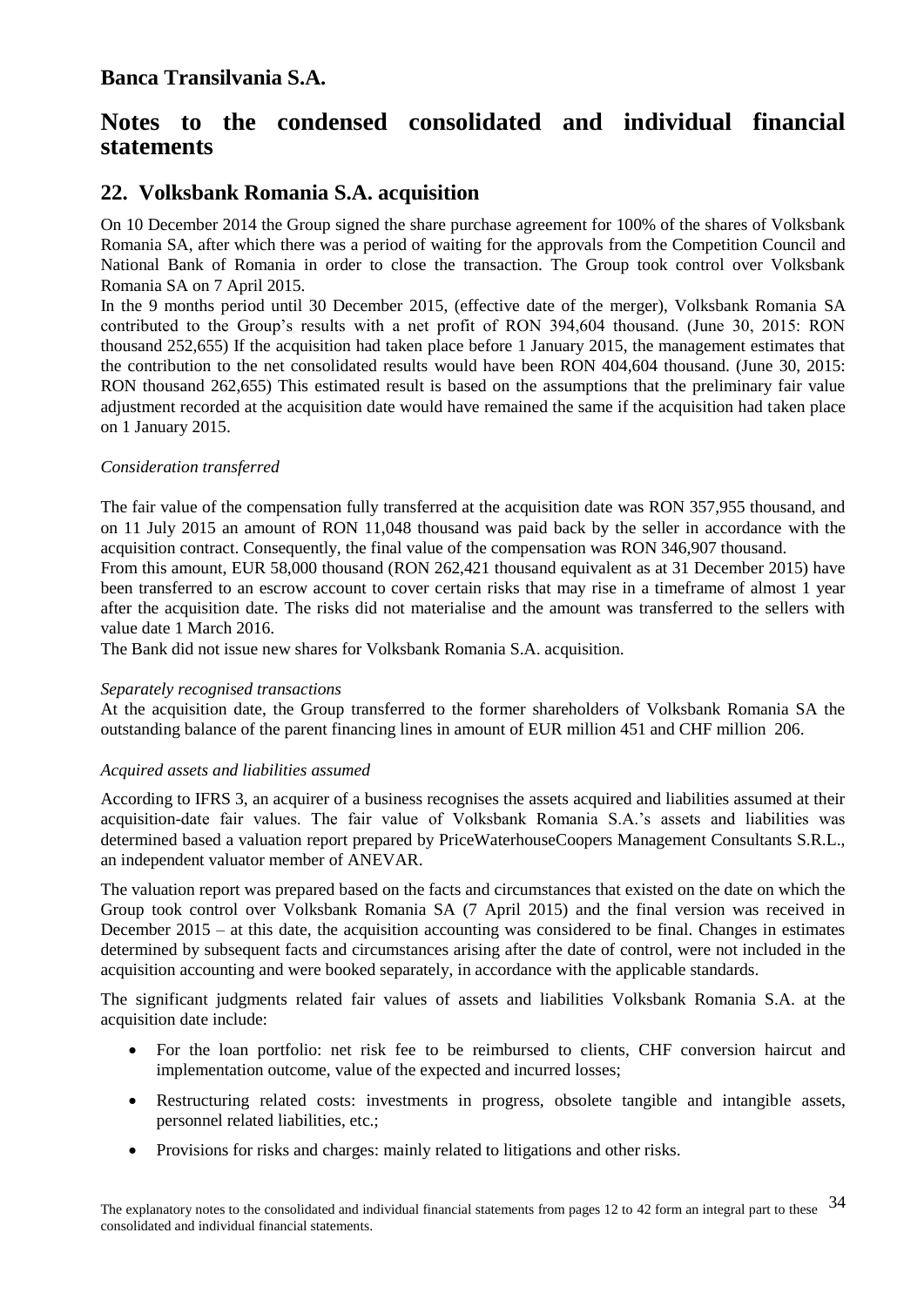# **Notes to the condensed consolidated and individual financial statements**

### **22. Volksbank Romania S.A. acquisition (continued)**

*Assets acquired and liabilities assumed (continued)*

The Bank and the Group have analysed the credit and deposit contracts acquired from Volksbank Romania S.A from a legal point of view. Further to this analysis, there were no significant legal and operational risks identified other than those already covered by provisions according to the bank's policies.

The table below summarizes the amounts recognized at acquisition date in terms of assets acquired and liabilities assumed (before transfer operation of financing granted to former shareholders) according to the above details:

| In RON thousand                                  | Fair value at<br>acquisition |
|--------------------------------------------------|------------------------------|
| Cash, cash equivalents and placements with banks | 2,683,458                    |
| Securities                                       | 1,603,065                    |
| Loans and advances granted to customers (net)    | 5,779,601                    |
| Other assets                                     | 144,029                      |
| Deposits from banks and customers                | (4,367,107)                  |
| Borrowings from banks                            | (2,857,201)                  |
| Other liabilities and provisions                 | (988, 338)                   |
| <b>Total net assets acquired</b>                 | 1,997,507                    |

At the date of acquisition, loans to customers have a contractual value of RON thousand 8,839,416 of which an amount of RON thousand 3,059,815 is estimated that will not be collected.

According to IFRS 3 "Business Combinations", the Bank retroactively adjusted the temporarily recognized values from the valuation preliminary report as at June 30, 2015 in the consolidated profit and loss account as at June 30, 2016.

The adjustment reflects the impact of the final valuation report of Volksbank Romania S.A.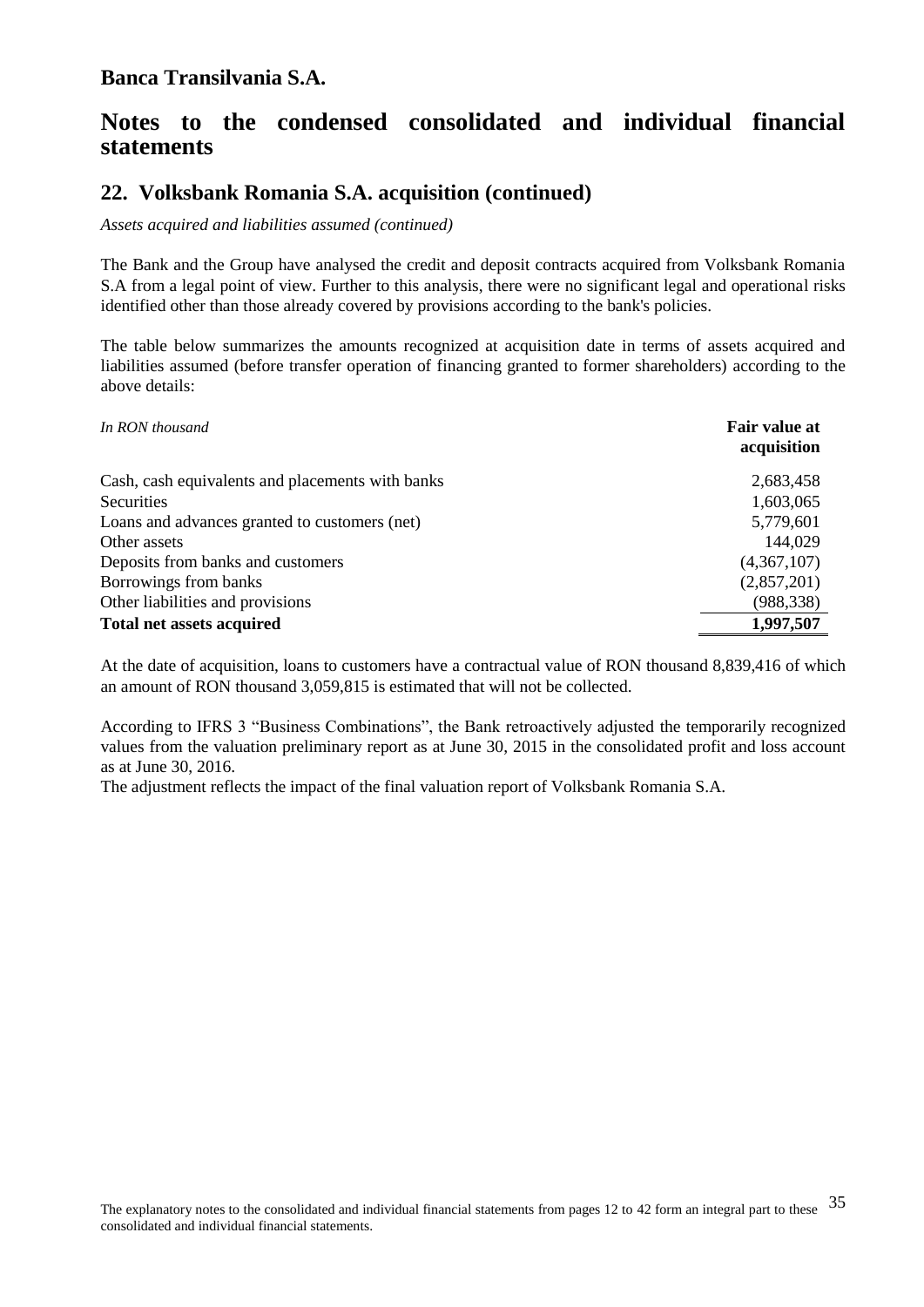# **Notes to the condensed consolidated and individual financial statements**

### **22. Volksbank Romania S.A. acquisition (continued)**

*Assets acquired and liabilities assumed (continued)*

The impact of the retroactive adjustments Profit and Loss Account compared to on June 30, 2015 is as follows:

*RON thousand* **30-06-2015**

|                                                | <b>Before</b><br>restatement | The effect of<br>restatement | <b>After</b><br>restatement |
|------------------------------------------------|------------------------------|------------------------------|-----------------------------|
| Net interest income                            | 641,757                      | 298,320                      | 940,077                     |
| Net fee and commission income                  | 229,748                      | 50                           | 229,798                     |
| Net trading income                             | 60,330                       | (31)                         | 60,299                      |
| Net gain from sale of financial instruments    |                              |                              |                             |
| available for sale                             | 200,286                      |                              | 200,286                     |
| Contribution to Bank Deposit Guarantee Fund    | (95,216)                     |                              | (95,216)                    |
| Other operating income                         | 61,003                       | (18,087)                     | 42,916                      |
| <b>Operating income</b>                        | 1,097,908                    | 280,252                      | 1,378,160                   |
| Net income/expense from impairment losses on   |                              |                              |                             |
| assets, other liabilities and loan commitments | 237,873                      | (573, 997)                   | (336, 124)                  |
| Personnel expenses                             | (292, 663)                   | 242                          | (292, 421)                  |
| Amortization                                   | (40, 911)                    |                              | (40, 911)                   |
| Other operating expenses                       | (248,902)                    |                              | (248,902)                   |
| <b>Operating expenses</b>                      | (344, 603)                   | (573, 755)                   | (918, 358)                  |
| <b>Acquisition income</b>                      | 1,564,480                    | 86,120                       | 1,650,600                   |
| Profit before income tax                       | 2,317,785                    | (207, 383)                   | 2,110,402                   |
| Income tax expense                             | (38, 816)                    |                              | (38, 816)                   |
| <b>Profit for the period</b>                   | 2,278,969                    | (207, 383)                   | 2,071,586                   |

#### *Bargaining gain*

The Group results for the six-month period ended on June 30, 2015 include the gain from the acquisition of Volksbank Romania S.A. in amount of RON thousand 1,650,600.

Bargaining gain has been determined as a difference between the compensation paid (acquisition price in amount of RON 346,907 thousand) and the fair value of the assets and liabilities of Volksbank Romania SA at the takeover date (in amount of RON 1,997,507 thousand).

The transaction resulted in a gain due to the circumstances in the fall of the year 2014 on the banking market in Romania, which was a buyers' market, as well as the time pressure for the sellers in closing the transaction.

The sellers accepted the minimisation of losses in Romania by recovering a significant part of the intragroup funding, agreeing to an adjustment on the net assets in accordance with the very prudent approach of the buyer, adjustment which was reflected in the price paid. The management of risks existing in Volksbank Romania after closing the transaction and the circumstances more favourable than at the acquisition date, which were reanalysed after closing the transaction, led to a valuation of the net assets higher than the price paid.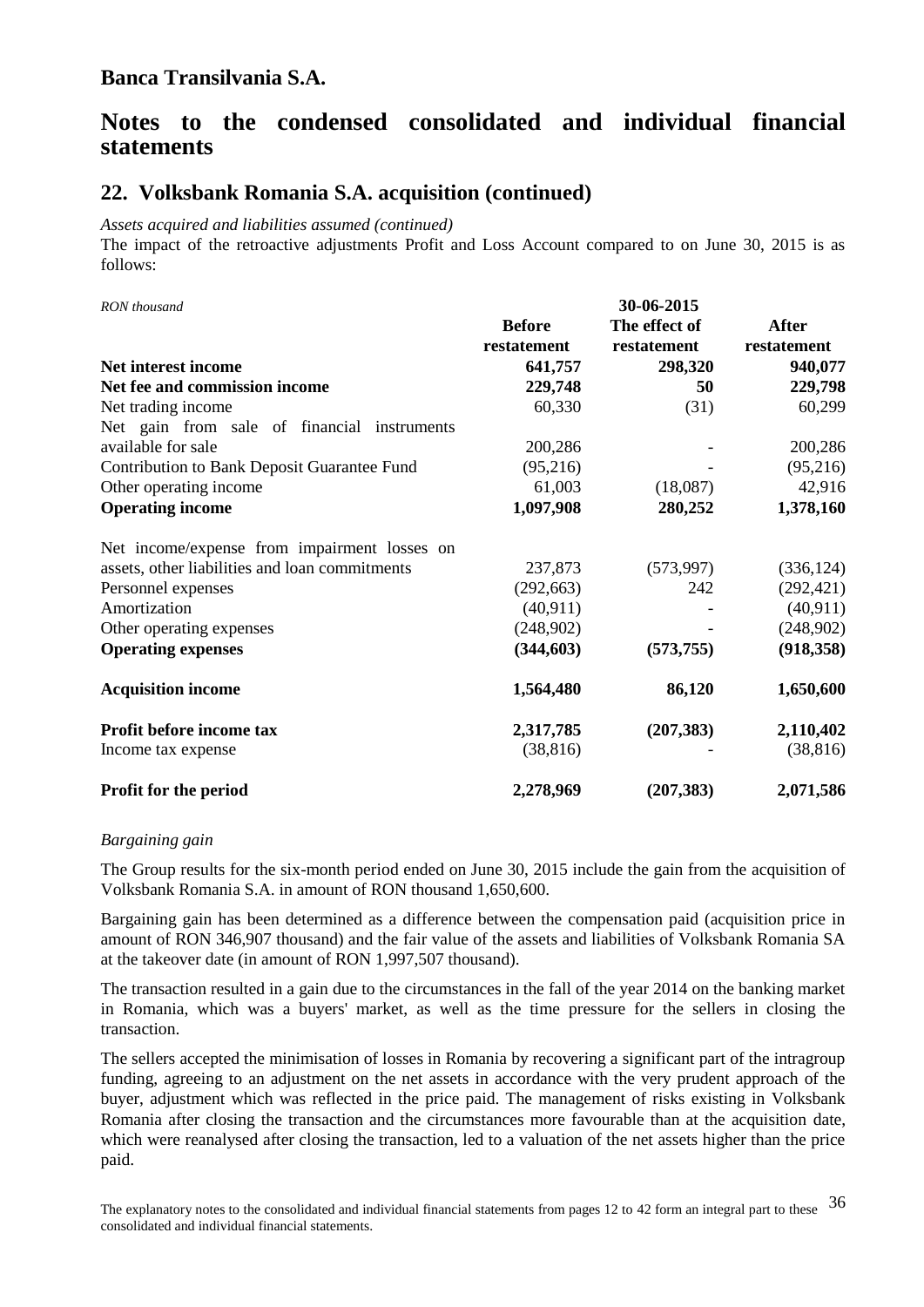# **Notes to the condensed consolidated and individual financial statements**

## **22. Volksbank Romania S.A. acquisition (continued)**

*Operational expenses related to Volksbank Romania S.A. acquisition and merger*

Acquisition related expenses are the acquisition costs incurred by the Group to complete the business combination. These costs included intermediation fees, legal fees, accounting, valuation and other professional and consultancy charges, general administrative expenses.

The costs associated with the acquisition and integration of Volksbank Romania S.A. as at June 30, 2015 were RON thousand 42.309 and they were included in "Other operational expenses" on the Profit and Loss Account.

## **23. Deposits from banks**

| In RON thousand |            | Group      |            | <b>Bank</b> |  |
|-----------------|------------|------------|------------|-------------|--|
|                 | 30-06-2016 | 31-12-2015 | 30-06-2016 | 31-12-2015  |  |
| Sight deposits  | 481,687    | 342,765    | 481,687    | 342,765     |  |
| Term deposits   | 27.775     | 45,660     | 27,775     | 45,660      |  |
| <b>Total</b>    | 509,462    | 388,425    | 509,462    | 388,425     |  |

#### **24. Deposits from customers**

| In RON thousand     |            | Group      |            | <b>Bank</b>  |  |
|---------------------|------------|------------|------------|--------------|--|
|                     | 30-06-2016 | 31-12-2015 | 30-06-2016 | 31-12-2015   |  |
| Current accounts    | 12,350,739 | 11,666,350 | 12,418,142 | 11,714,624   |  |
| Sight deposits      | 440,965    | 561,097    | 440,965    | 561,097      |  |
| Term deposits       | 25,599,972 | 25,521,282 | 25,629,667 | 25,566,720   |  |
| Collateral deposits | 534,852    | 553,012    | 531,958    | 552,851      |  |
| <b>Total</b>        | 38,926,528 | 38,301,741 | 39,020,732 | 38, 395, 292 |  |

Deposits from customers can also be analyzed as follows:

| In RON thousand     |            | Group        |            | <b>Bank</b>  |  |
|---------------------|------------|--------------|------------|--------------|--|
|                     | 30-06-2016 | 31-12-2015   | 30-06-2016 | 31-12-2015   |  |
| Retail customers    | 24,657,392 | 23,286,325   | 24,653,930 | 23,286,251   |  |
| Corporate customers | 14.269.136 | 15.015.416   | 14,366,802 | 15,109,041   |  |
| <b>Total</b>        | 38,926,528 | 38, 301, 741 | 39,020,732 | 38, 395, 292 |  |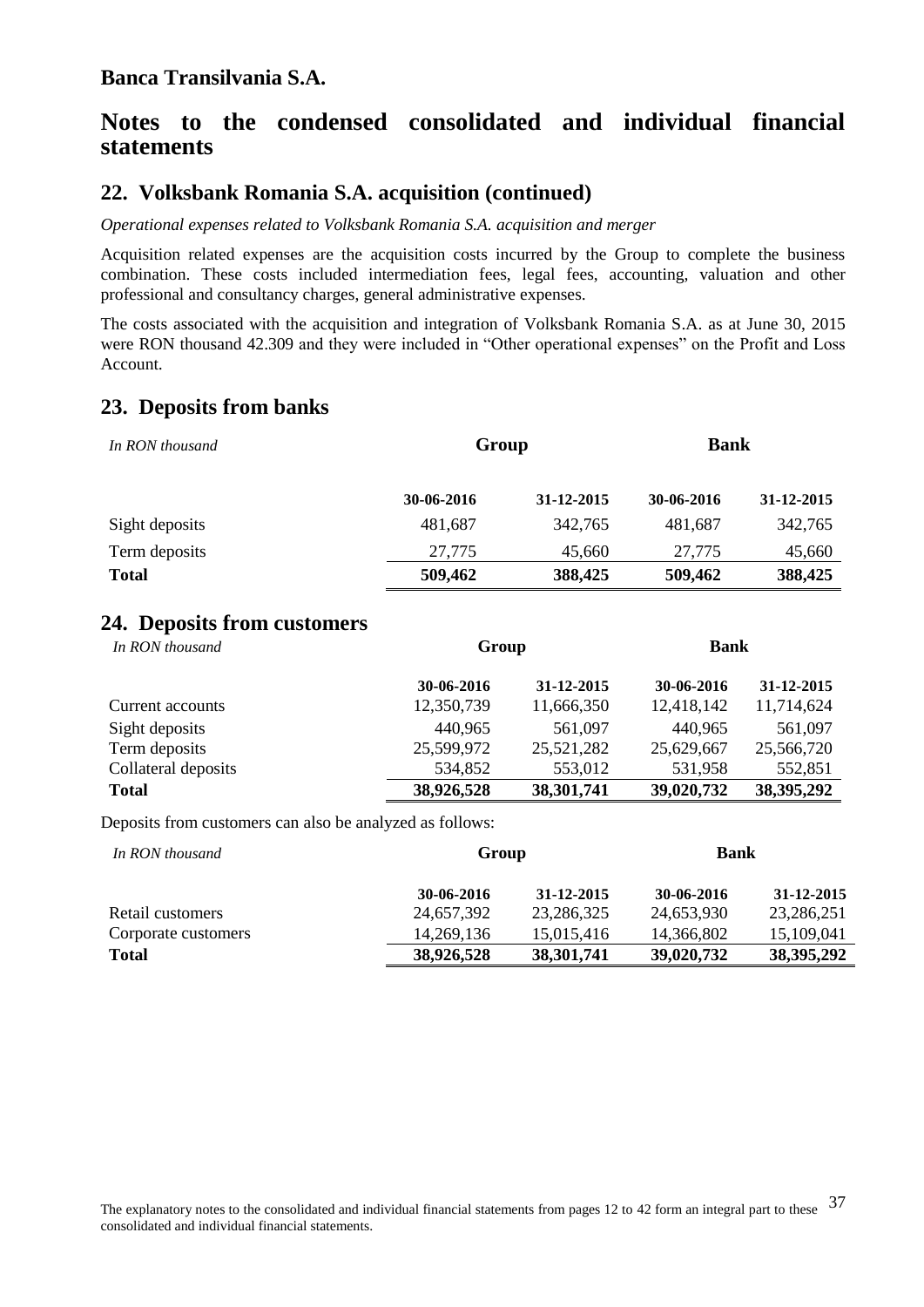# **Notes to the condensed consolidated and individual financial statements**

## **25. Borrowings from banks and other financial institutions**

| In RON thousand                         | Group      |            | <b>Bank</b> |            |
|-----------------------------------------|------------|------------|-------------|------------|
|                                         | 30-06-2016 | 31-12-2015 | 30-06-2016  | 31-12-2015 |
| Borrowings from commercial banks        | 50,081     | 88,823     |             |            |
| Borrowings from development banks       | 551,118    | 647,122    | 535,522     | 591,385    |
| Repurchase agreements                   | 693,303    | 276,319    | 693,303     | 276,319    |
| Other funds from financial institutions | 109,105    | 117,438    | 109,105     | 117,438    |
| <b>Total</b>                            | 1,403,607  | 1,129,702  | 1,337,930   | 985,142    |

## **26. Other subordinated liabilities**

| In RON thousand                   | Group      |            | Bank       |            |
|-----------------------------------|------------|------------|------------|------------|
|                                   | 30-06-2016 | 31-12-2015 | 30-06-2016 | 31-12-2015 |
| Loans from financial institutions | 366,905    | 370.176    | 366,905    | 370,176    |
| Convertible bonds                 | 46,093     | 46,248     | 46,030     | 46,176     |
| <b>Total</b>                      | 412,998    | 416,424    | 412,935    | 416.352    |

Subordinated liabilities consist of three loans in EUR totaling EUR Mio 45, equivalent of RON thousand 203,445 (2015: EUR Mio 45, equivalent of RON thousand 203,603), and one loan in USD in amount of USD Mio 40, equivalent of RON thousand 162,496 (2015: USD Mio 40, equivalent of RON thousand 165,908).

In 2013 Banca Transilvania S.A. issued convertible bonds worth EUR Mio 30, equivalent of RON thousand 134,541 at EURIBOR6M + 6,25%, maturing in 2020. On June 30, 2016 the amount of convertible bonds was EUR 9,910,264, equivalent of RON thousand 44,804.

### **27. Provisions for other risks and loan commitments**

Provisions for other risks and loan commitments are presented below: *In RON thousand* **Group Bank**

| - 111 ISOTS MOUSUNU                          | <b>UIVUD</b> |            |            |            |
|----------------------------------------------|--------------|------------|------------|------------|
|                                              | 30.06.2016   | 31.12.2015 | 30.06.2016 | 31.12.2015 |
| Provisions for loan commitments              | 47,148       | 52,127     | 47,159     | 52,135     |
| Provisions for employee benefits in the form |              |            |            |            |
| of compensated absences                      | 3,044        | 5.934      | 3,000      | 5,000      |
| Provisions for other employee benefits       | 10,343       | 1,538      | 10,000     |            |
| Provisions for risks and charges $(*)$       | 636,511      | 648,600    | 631,882    | 648,461    |
| <b>Total</b>                                 | 697,046      | 708,199    | 692,041    | 705,596    |

(\*) Provisions for other risks and charges include mainly provisions for litigations and other risks recognized after the merger with Volksbank Romania S.A.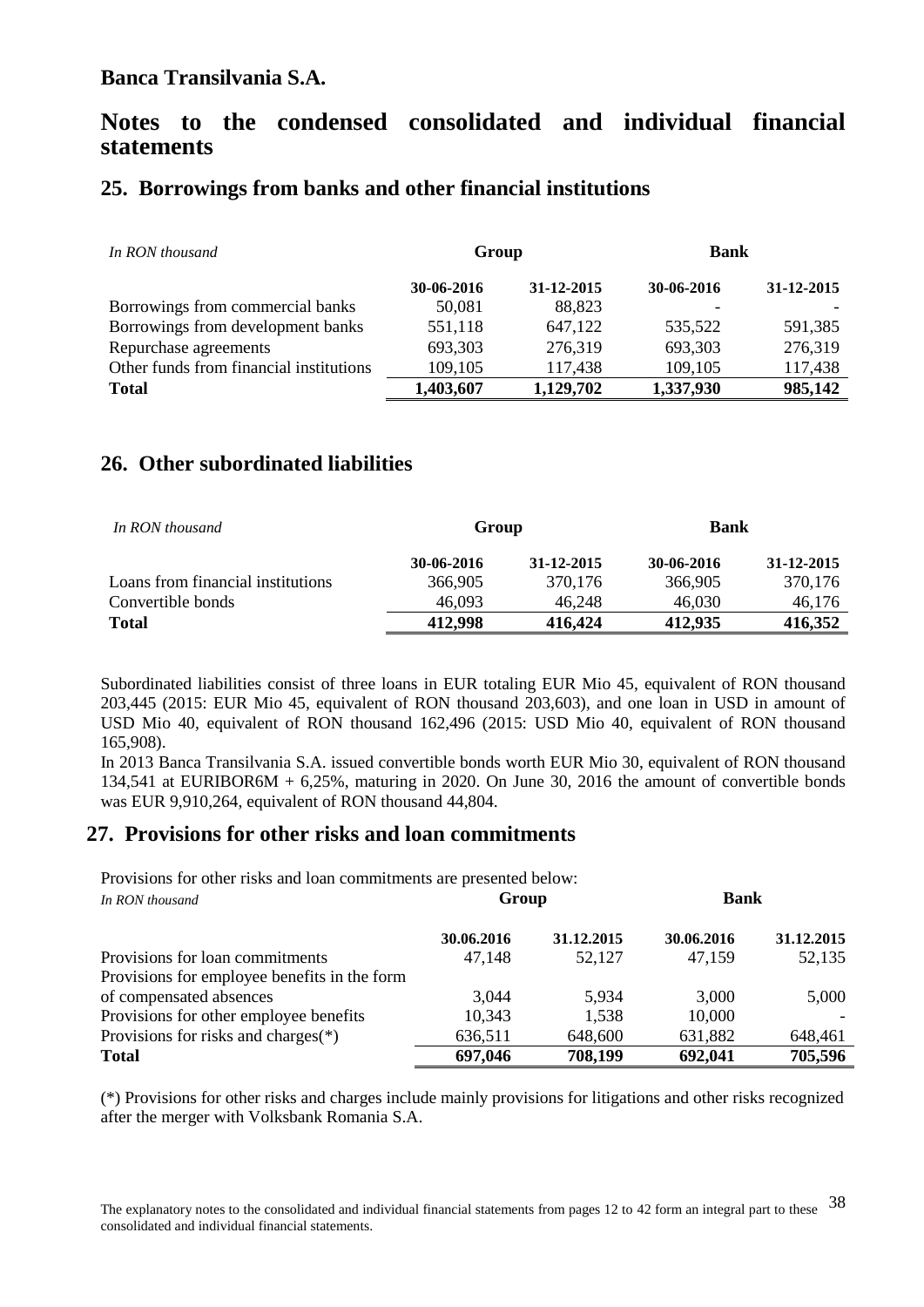# **Notes to the condensed consolidated and individual financial statements**

## **28. Other liabilities**

| In RON thousand          | Group      |            | <b>Bank</b> |            |
|--------------------------|------------|------------|-------------|------------|
|                          | 30-06-2016 | 31-12-2015 | 30-06-2016  | 31-12-2015 |
| Amounts under settlement | 451,374    | 219,578    | 414,718     | 202,101    |
| Other fees payable       | 63,724     | 44,868     | 62,045      | 42,747     |
| Sundry creditors         | 68,946     | 36,421     | 34,487      | 25,836     |
| Lease liabilities $(i)$  | 2,148      | 1,311      |             |            |
| Other liabilities        | 115,451    | 57,962     | 105,776     | 63,413     |
| <b>Total</b>             | 701,643    | 360,140    | 617,026     | 334,097    |

## **29. Share capital**

The share capital of the Bank at June 30, 2016 consisted of 3,026,037,641 ordinary shares with a nominal value of RON 1 each (December 31, 2015: 3,026,003,679 shares of nominal value of RON 1 each). The shareholding structure is presented in Note 1.

### **30. Related parties transactions**

During the 1<sup>st</sup> semester of 2016, the following transactions were carried out with the main shareholders:

| <b>RON</b> thousand                  | Group      |            | <b>Bank</b> |            |
|--------------------------------------|------------|------------|-------------|------------|
|                                      | 30.06.2016 | 31.12.2015 | 30.06.206   | 31.12.2015 |
| <b>Liabilities</b>                   |            |            |             |            |
| Current accounts, deposits, accruals | 173,966    | 92,004     | 173,966     | 92,004     |
| Loans from financial institutions    | 199,653    | 286,893    | 184,057     | 231,156    |
| Subordinated loans                   | 163,091    | 166,353    | 163,091     | 166,353    |
| Subordinated securities              | 20,454     | 20,422     | 20,390      | 20,350     |
| Income statement                     |            |            |             |            |
| Interest and commission income       | 4          | 14         | 4           | 14         |
| Performance fee income               |            | 133        |             |            |
| Interest and commission expense      | 10,307     | 21,460     | 9,374       | 19,937     |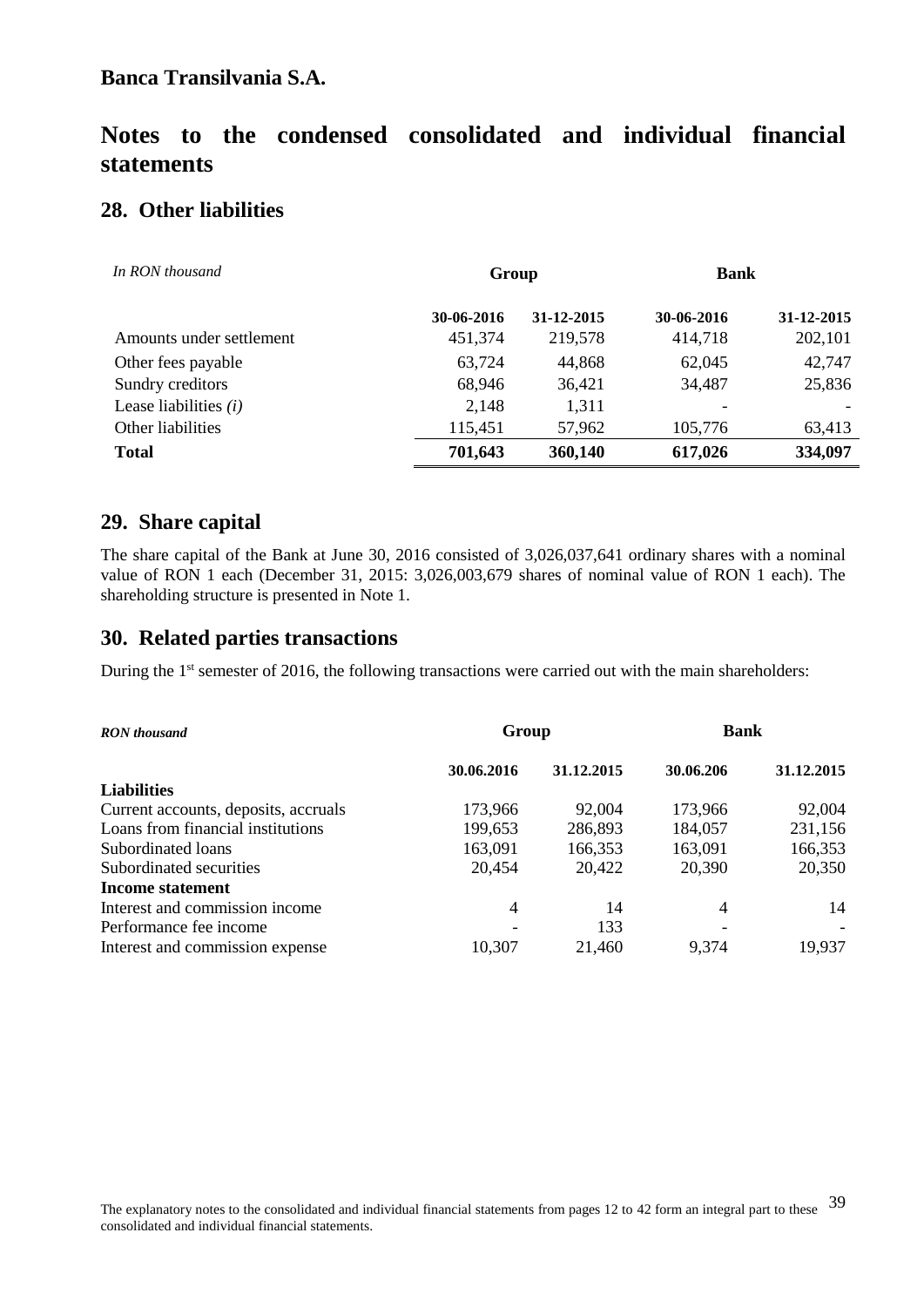# **Notes to the condensed consolidated and individual financial statements**

#### **30. Related parties transactions (continued)**

During the period ended June 30 2016, the following transactions were carried out with key personnel and related parties:

| RON thousand                                                           | Group      |            | <b>Bank</b> |            |
|------------------------------------------------------------------------|------------|------------|-------------|------------|
|                                                                        | 30.06.2016 | 31.12.2015 | 30.06.2016  | 31.12.2015 |
| <b>Assets</b>                                                          |            |            |             |            |
| Loans to key personnel and related parties,<br>accruals and provisions | 30,395     | 73,324     | 27,142      | 23,608     |
| <b>Liabilities</b>                                                     |            |            |             |            |
| Current accounts with BT, deposits and                                 |            |            |             |            |
| accruals                                                               | 43,526     | 32,352     | 33,188      | 30,214     |
| <b>Commitments to key personnel</b>                                    | 5,932      | 7,021      | 5,445       | 6,742      |
| <b>Income statement</b>                                                |            |            |             |            |
| Interest and commission income                                         | 627        | 3,690      | 574         | 1,664      |
| Interest and commission expense                                        | 130        | 423        | 98          | 373        |

#### **31. Commitments and contingencies**

At any time, the Group has outstanding commitments to extend credit. These commitments are in the form of approved limit loans for credit cards and overdraft facilities. Outstanding loan commitments have a commitment period that does not extend beyond the normal underwriting and settlement period of one month to one year.

| In RON thousand   |            | Group      |            | <b>Bank</b> |  |
|-------------------|------------|------------|------------|-------------|--|
|                   | 30-06-2016 | 31-12-2015 | 30-06-2016 | 31-12-2015  |  |
| Guarantees issued | 1,854,180  | 1,756,296  | 1.861.849  | 1,761,395   |  |
| Loan commitments  | 4.429.579  | 4,453,841  | 4,712,597  | 4,526,418   |  |
| <b>Total</b>      | 6,283,759  | 6,210,137  | 6,574,446  | 6,287,813   |  |

Commitments to customers were provisioned at Group level in amount of RON thousand 47,147 as at June 30, 2016 (December 31, 2015: RON thousand 52,127), and at Bank level in amount of RON thousand 47,159 (December 31, 2015: RON thousand 52,135).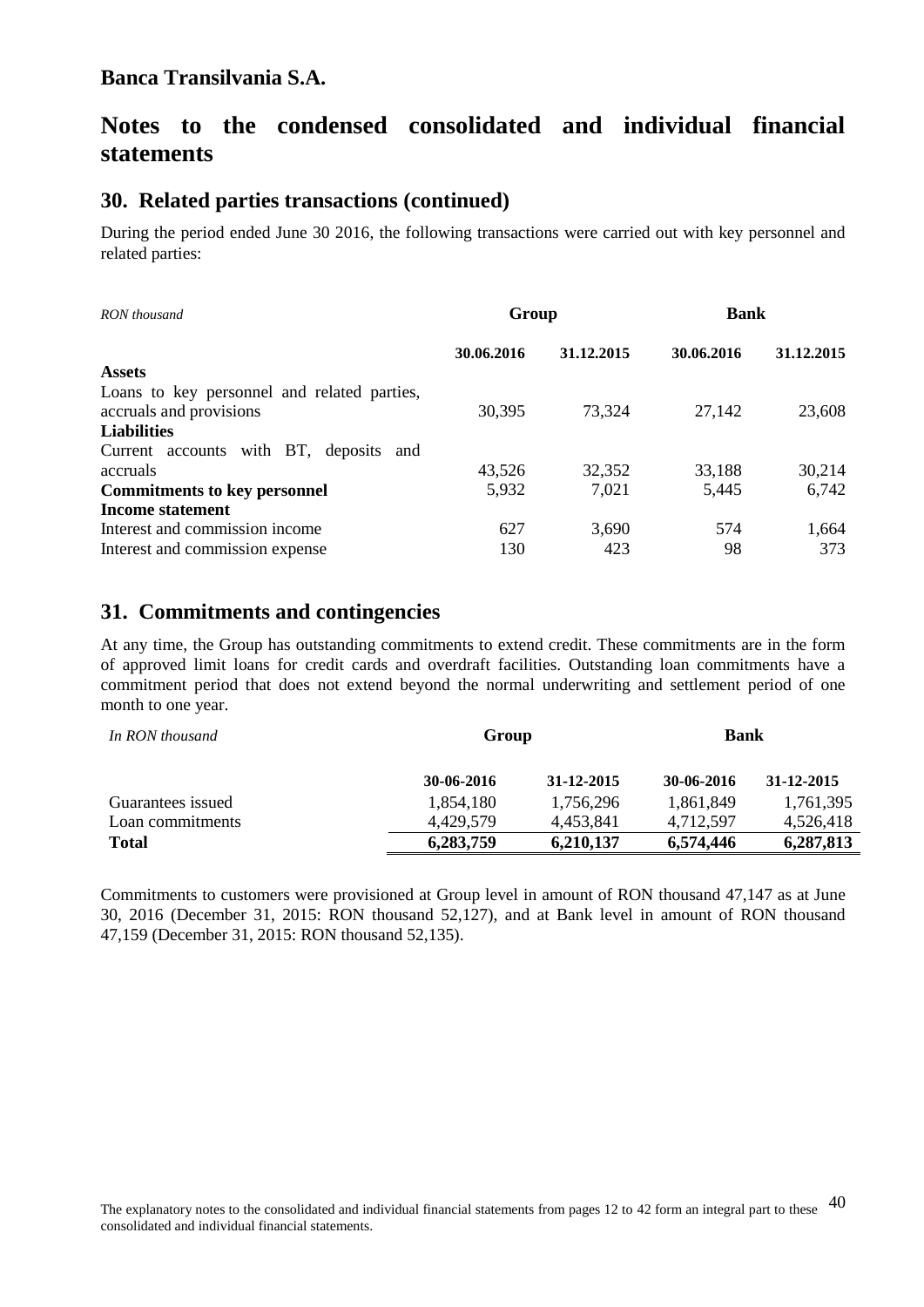# **Notes to the condensed consolidated and individual financial statements**

### **32. Earnings per share**

The calculation of basic earnings per share (basic or diluted) is based on net profit attributable to ordinary shareholders of RON thousand 458,256 (June 30, 2015: RON thousand 190,208) at individual level and RON thousand 479,716 (June 30, 2015: RON thousand 2,070,721) at consolidated level, and the weighted average number of ordinary shares outstanding during the year, as follows:

|                                                                            | Group         |               | <b>Bank</b>   |               |
|----------------------------------------------------------------------------|---------------|---------------|---------------|---------------|
|                                                                            | 30-06-2016    | 30-06-2015    | 30-06-2016    | 30-06-2015    |
| Ordinary shares issued at January 1                                        | 3,026,003,679 | 2,608,623,861 | 3,026,003,679 | 2,608,623,861 |
| Effect of shares issued at June 30<br>Weighted average number of shares as | 620,033,962   | 417,379,818   | 620,033,962   | 417,379,818   |
| at June 30                                                                 | 3,646,037,641 | 3,026,003,679 | 3,646,037,641 | 3,026,003,679 |

The earning per share reflects the increase of capital registered in July 2016 in amount of RON 620,000,000 (after the reporting period but before the authorization of the financial statements).

## **33. Share capital management**

In accordance with the legal regulations in force regarding capital adequacy, the own funds of the Bank and Group include:

- Tier I own funds, comprising mainly subscribed and paid up capital, share premiums, eligible reserves, minus: the value of intangible assets, own shares, unrealized revenue related to the securities portfolio, taxes and penalties related to reserves without taxation, operations in conditions of favor;
- Tier II own funds, comprising the value of subordinated loans.

The Bank applies the (EU) Regulation no. 575/2013 in order to determine the own funds and the capital adequacy.